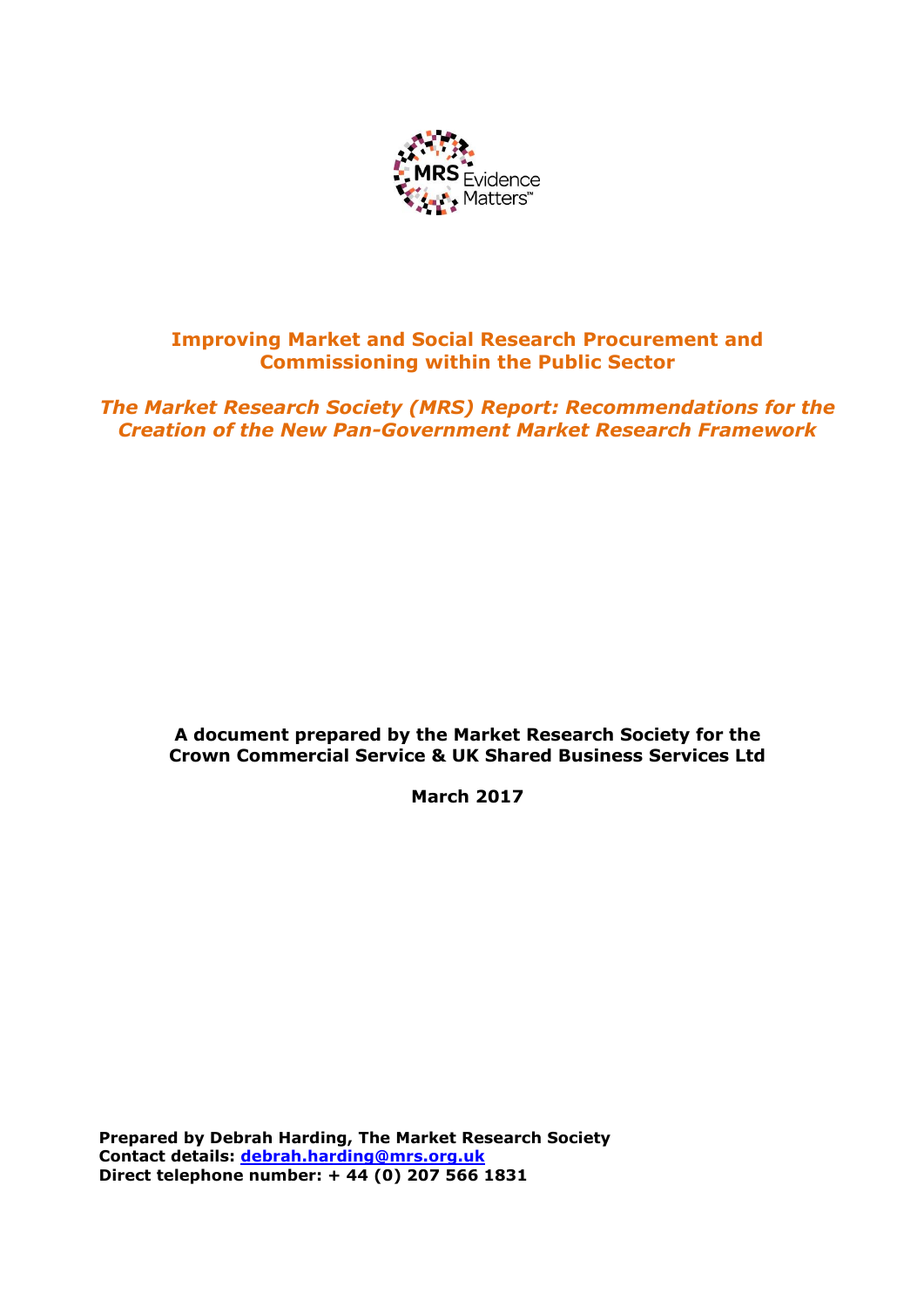## **CONTENTS**

**Foreword by MRS Chief Executive, Jane Frost, CBE**

| <b>SECTION A:</b>  | <b>Background Information</b>                                                                                |
|--------------------|--------------------------------------------------------------------------------------------------------------|
| <b>SECTION B:</b>  | An Assessment of the Current Market Research Framework                                                       |
| <b>SECTION C:</b>  | Recommendations for the New Market Research Framework                                                        |
| <b>APPENDIX A:</b> | <b>MRS' First Report - Executive Summary</b>                                                                 |
| <b>APPENDIX B:</b> | MRS' Second Report - Executive Summary and<br><b>Recommendations</b>                                         |
| <b>APPENDIX C:</b> | MRS Top Ten Tips for procuring research and insight & SRA<br>& MRS impact of poor procurement draft guidance |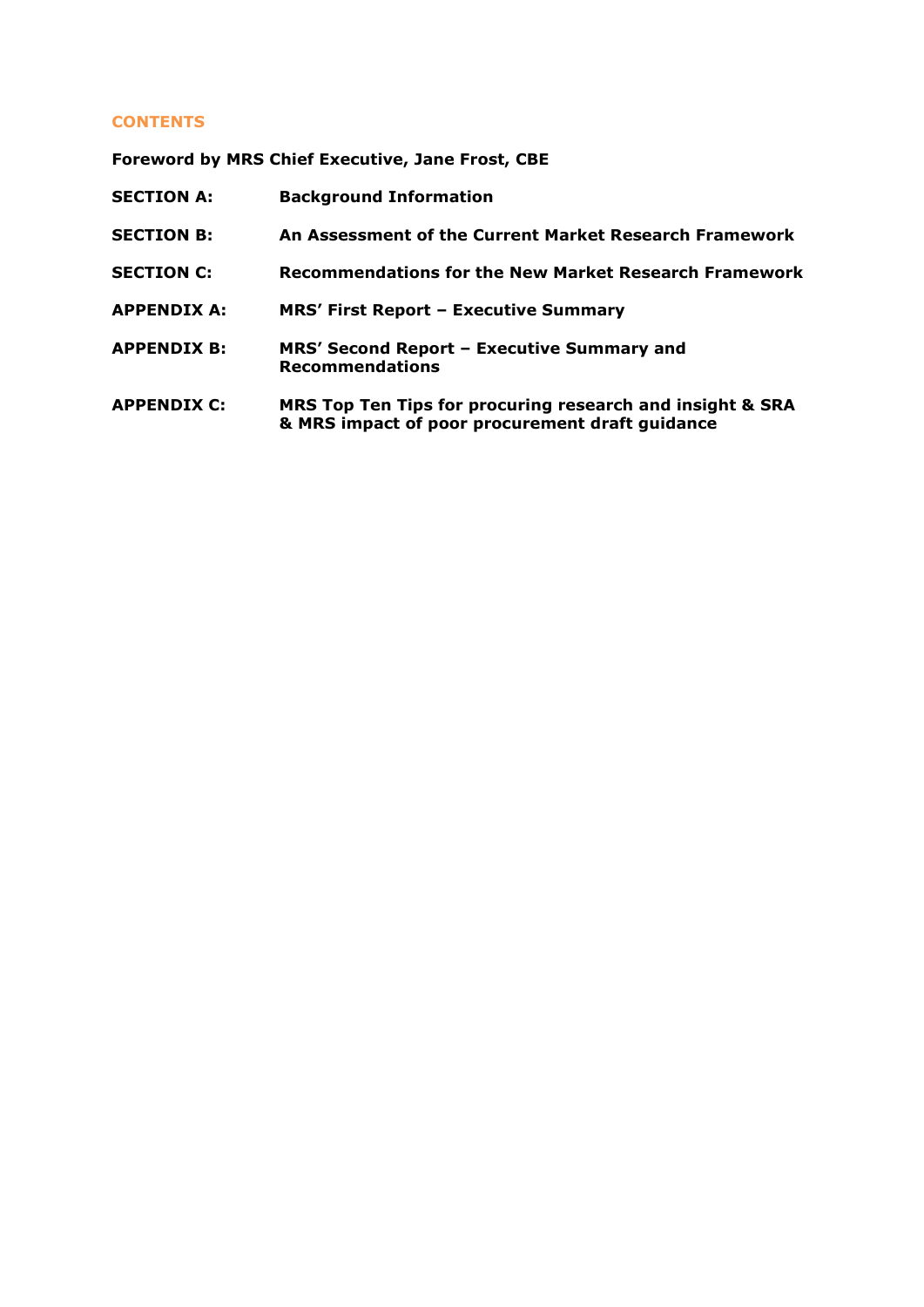

## **Foreword by MRS Chief Executive, Jane Frost, CBE**

Research is used to support critical policy and operational decisions in all areas of public life. When procuring market research, government is procuring intellectual capital and evidence on which important decisions are based. The procurement practices should be structured to reflect this. The quality of market research evidence is an important factor in retaining trust and confidence at a time when both are in decline. Quality is particularly vital when government is trying to listen to hard to reach sectors of the public.

In 2018 the government is due to replace its existing market research framework (currently managed by UK Shared Business Services Ltd (UK SBS) in strategic alliance with the Crown Commercial Services).

MRS is the UK's regulator for market and social research and is the world's largest association for market research. Since 2011 MRS has advised government on its market research procurement practices, and is ideally placed to lead the development of the new framework.

In 2012 MRS issued its first report setting out its recommendations for the creation of the current market research framework. Some of these recommendations were adopted; some were not. In 2014 MRS issued its second report setting out some of the significant weaknesses with the current market research framework, many of which were as a result of the limited adoption of MRS' initial recommendations.

In readiness for the new framework in 2018, and following extensive consultation with MRS stakeholders, including research suppliers and in-house government research buyers and commissioners, MRS has compiled a new report, with detailed recommendations for the procurement approach for developing the new framework for market research services.

The opportunity exists for government not only to improve its efficiency but, in doing so, to reinforce the competitiveness of the UK in a major creative and intellectual capital business.

Many of MRS' original recommendations from 2012 continue to hold true. Analysis within this report by MRS has identified that the problems with the current framework could have been avoided if MRS' original recommendations had been adopted.

**We strongly recommend that this time all of MRS recommendations are implemented to ensure that government market research procurement arrangements deliver the necessary insight and impact into public policy decision making which is essential if the UK is to continue to flourish.**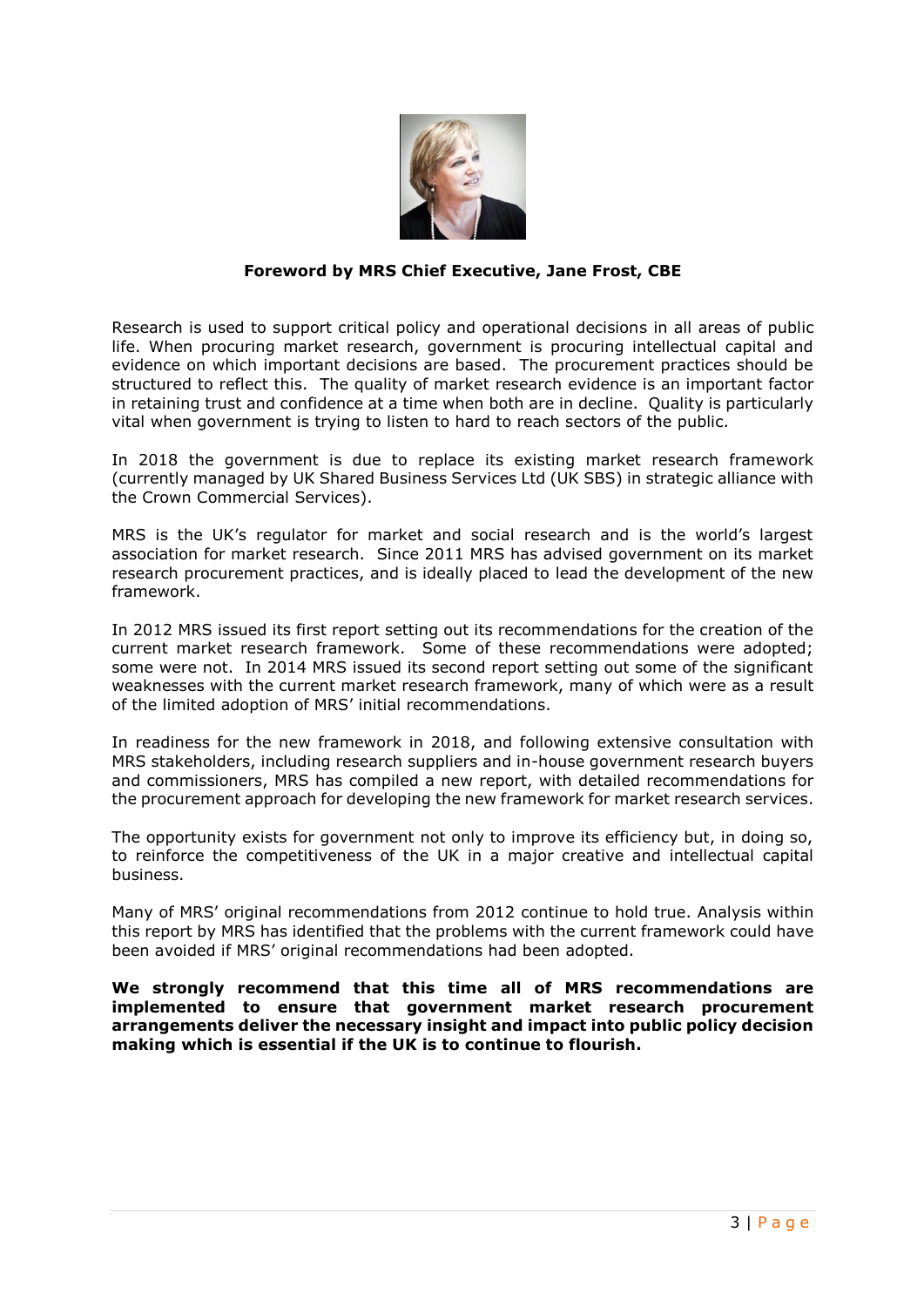## **Section A: Background information**

## **About The Market Research Society (MRS)**

#### **With members in over 60 countries, MRS is the world's largest association for market, social and opinion research. For over 70 years MRS has been the world's leading authority on research and business intelligence.**

MRS has a diverse membership of individuals at all levels of experience and seniority within agencies, consultancies, support services, client-side organisations, the public sector and the academic community.

MRS also accredits MRS Company Partners' agencies, suppliers of support services, buyers and end-users of all types and scale who are committed throughout their organisation to supporting professionalism, research excellence and business effectiveness.

MRS supports best practice by setting and enforcing industry standards. All accredited MRS Members and Company Partners must adhere to the MRS Code of Conduct, its associated regulations and compliance procedures.

More general information can be found on the MRS website [www.mrs.org.uk](http://www.mrs.org.uk/)

## **About the Report Compilation**

This third report by MRS was compiled in full consultation with suppliers and commissioners which are using the UK Shared Business Services Ltd (UK SBS) market research procurement framework.

Suppliers consulted were either MRS Company Partners or organisations with MRS members. Suppliers covered the full spectrum of research suppliers: from the very large research groups to the very smallest micro-business, including independent consultants. In order to obtain a wider perspective of research procurement across government, MRS also consulted with suppliers which undertake government research work either via other research departmental frameworks and/or on an ad hoc basis.

Commissioners consulted were from a wide spectrum of government departments: those with large budgets and significant in-house research and procurement teams, to those with smaller budgets and limited departmental expertise.

The report, consultations and discussions with suppliers, commissioners and UK SBS was led by Debrah Harding, the Managing Director of MRS and co-author of the book, *[Quality](http://shop.bsigroup.com/en/ProductDetail/?pid=000000000030217521)  [in Market Research: from Theory to Practice](http://shop.bsigroup.com/en/ProductDetail/?pid=000000000030217521)*.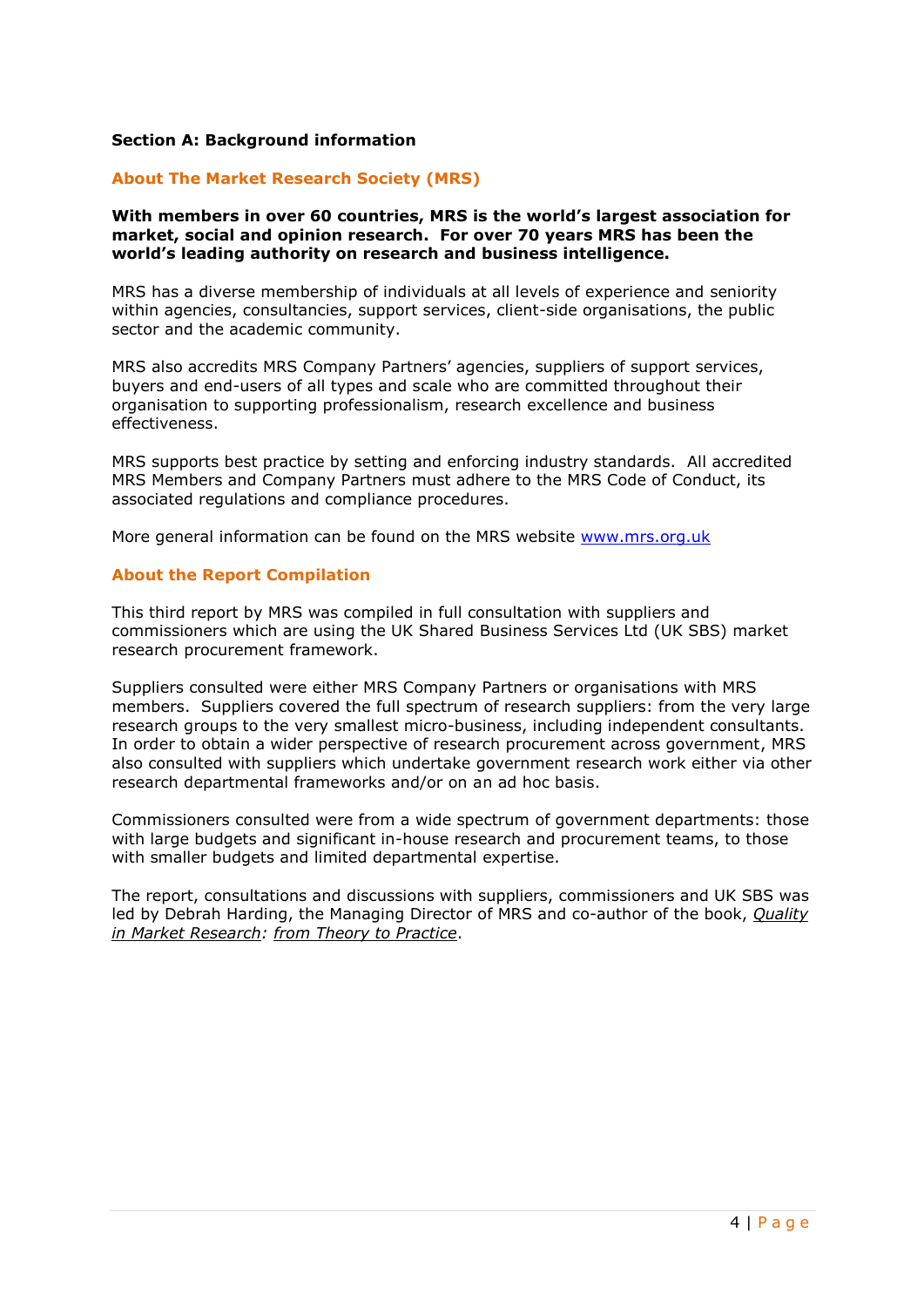## **The History of the Pan-Government Market Research Framework**

In June 2011 it was announced that the COI would be replaced by the Government Communications Network to co-ordinate communications campaigns across government. At this time it was announced that a centralised procurement function, headed by the Government Procurement Service (GPS), would replace the former COI arrangements for market research. Whilst the new arrangements were being finalised, transitional arrangements had been agreed between government departments and the GPS, with the former COI frameworks continuing to be used for market research procurement until a new framework was agreed and implemented.

In December 2012 GPS signed a Memorandum of Understanding, creating a 'strategic alliance<sup>1</sup> ', with UK Shared Business Services Ltd (UK SBS) as part of the on-going implementation of the Public Expenditure Committee for Efficiency and Reform recommendations. The aim of this strategic alliance was to expand the scope of collaboration to include the centralised deals available to customers across the public sector. At present this means that the UK SBS is taking the lead in the creation and management of procurement frameworks for the categories of research and construction.

Further to the strategic alliance, the Crown Commercial Service (CCS) has been created which has brought together Government's central commercial capability into a single organisation, amalgamating the Government Procurement Service with other commercial teams from the Cabinet Office and central government departments. Among other things, CCS has inherited the strategic alliance with UK SBS.

Since June 2012, MRS has been in discussions with UK SBS and the GPS (and its successors) to discuss the procurement arrangements for market research and in October 2012 MRS produced its first report, *Improving Market Research Procurement: MRS Recommendations on the Creation of Framework 2 for Research Services* (the Executive Summary is contained in Appendix A of this report) which recommended the most suitable approach for the creation of a new pan-government research framework.

Throughout these discussions, MRS engaged in wider discussions within government including the Cabinet Office and Parliamentarians plus MRS submitted evidence to the Public Administration Select Committee (PASC) in response to the PASC consultation on the effectiveness of public procurement; plus MRS input into the National Audit Office's (NAO) February 2013 report to the Public Accounts Committee on improving public procurement.

In April 2014, the market research pan-government procurement framework was launched. Some of MRS' recommendations from its initial 2012 report were adopted, however many were not. Furthermore, there were significant weaknesses in the delivery and implementation of the framework by UK SBS. As a result, in 2014, MRS produced its second report, *Improving Market and Social Research Procurement and Commissioning within the Public Sector: Lessons Learnt from the Creation of the Pan-Government Framework for Market Research Services.* This report assessed the performance of UK SBS and identified significant weaknesses with UK SBS' approach. These in summary were:

## **1. Breaching commercial confidentiality of suppliers**

**.** 

A serious error by UK SBS, which resulted in highly sensitive commercial pricing information from suppliers being shared with competitors. This serious commercial breach by UK SBS severely undermined its credibility with research suppliers.

 $1$  Extract from letter dates 5<sup>th</sup> April 2012 from Research Councils UK Shared Services Centre sent to stakeholders including MRS.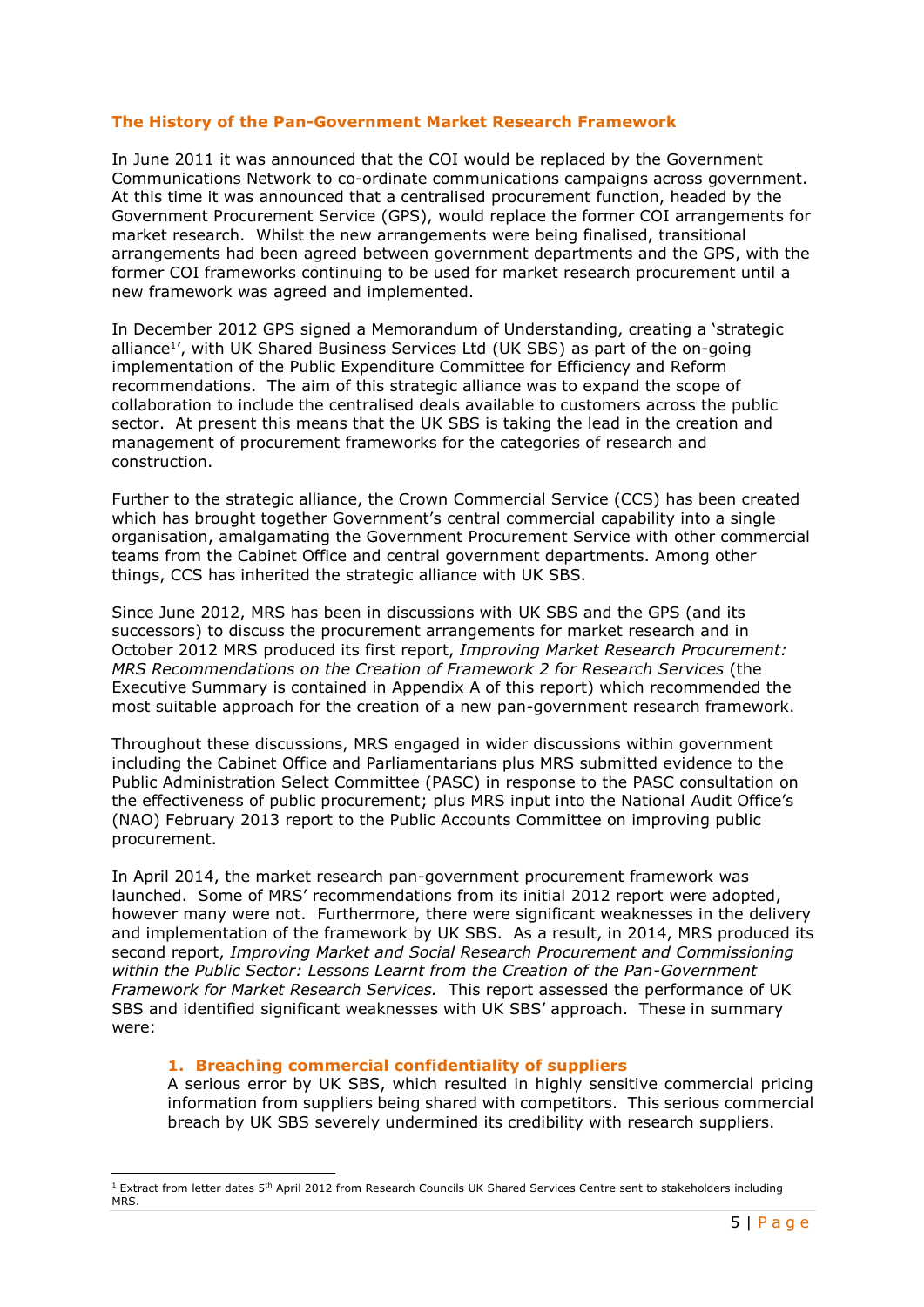## **2. Not seeking value**

UK SBS ignored recommendations from MRS, commissioners and suppliers, regarding the best approach to evaluating research, particularly regarding price. By preferring to treat research as a commodity rather than intellectual capital, UK SBS's approach to price evaluation failed first time round and had to be repeated. Even with the duplicated process, the approach favoured by UK SBS was inappropriate for research, and failed to meet the overarching objective which should be about maximising value, not just minimising price.

#### **3. Not supporting SMEs**

UK SBS continued to use its standard terms and conditions, developed originally for the construction sector, despite offers from MRS to assist with creating suitable terms & conditions which would attract SMEs and be consistent with those used widely for research. The result was that the terms and conditions used for the framework were inappropriate for the sector and ultimately too costly for many SMEs. This was best illustrated by the inclusion of consequential losses within the T&Cs. How would such a loss be measured for a research project? Why include such a costly insurance requirement if it can never realistically be applied?

#### **4. Wasteful bureaucracy**

The application process and documentation submission requirements for the framework were excessive, with UK SBS requesting significant amounts of information that were not to be used as part of the evaluation and were "for information only". It was unreasonable to place such an excessive and unnecessary administrative burden on suppliers, particularly in a sector that is dominated by SMEs. The primary advantages of a centralised procurement framework approach such as centralised documentation, pre-approved suppliers and their procedures, etc. were not being realised with departmental commissioners incorrectly requesting information already gathered by UK SBS as part of the framework process.

#### **5. Insufficient resources and structure supporting the process**

Poor communications, weak administrative procedures and inexperienced junior staff hampered the project throughout the process. The feedback from all stakeholders listed a litany of incorrect communications (e.g. informing suppliers they were unsuccessful when in fact they were successful) and poor documentation (including documents with errors, tracked changes still showing, cross-references not aligning with text and so on).

#### **6. Lack of expertise supporting the framework**

The poor quality of some of the research briefs and ITTs coming via the framework demonstrated the lack of research commissioning knowledge in some departments. There were insufficient arrangements in place to fill these gaps.

## **7. Poor communication**

There continued to be a lack of clarity and understanding regarding the relationship between UK SBS and CCS. Stakeholders from all sides were unsure about the relationship between the two organisations, how they worked together, where responsibilities lie, and plans for change going forward. Even relatively simple matters, such as commissioning routes for the framework, were not understood by all commissioners or suppliers.

Upon delivery of MRS' second report to UK SBS, and subsequent discussions with the then UK SBS CEO Jonathan Preece and other staff within UK SBS, there was a recognition of the need for more clarity of purpose in terms of ensuring the market research framework delivers quality market research within government, and to address the issues identified by MRS.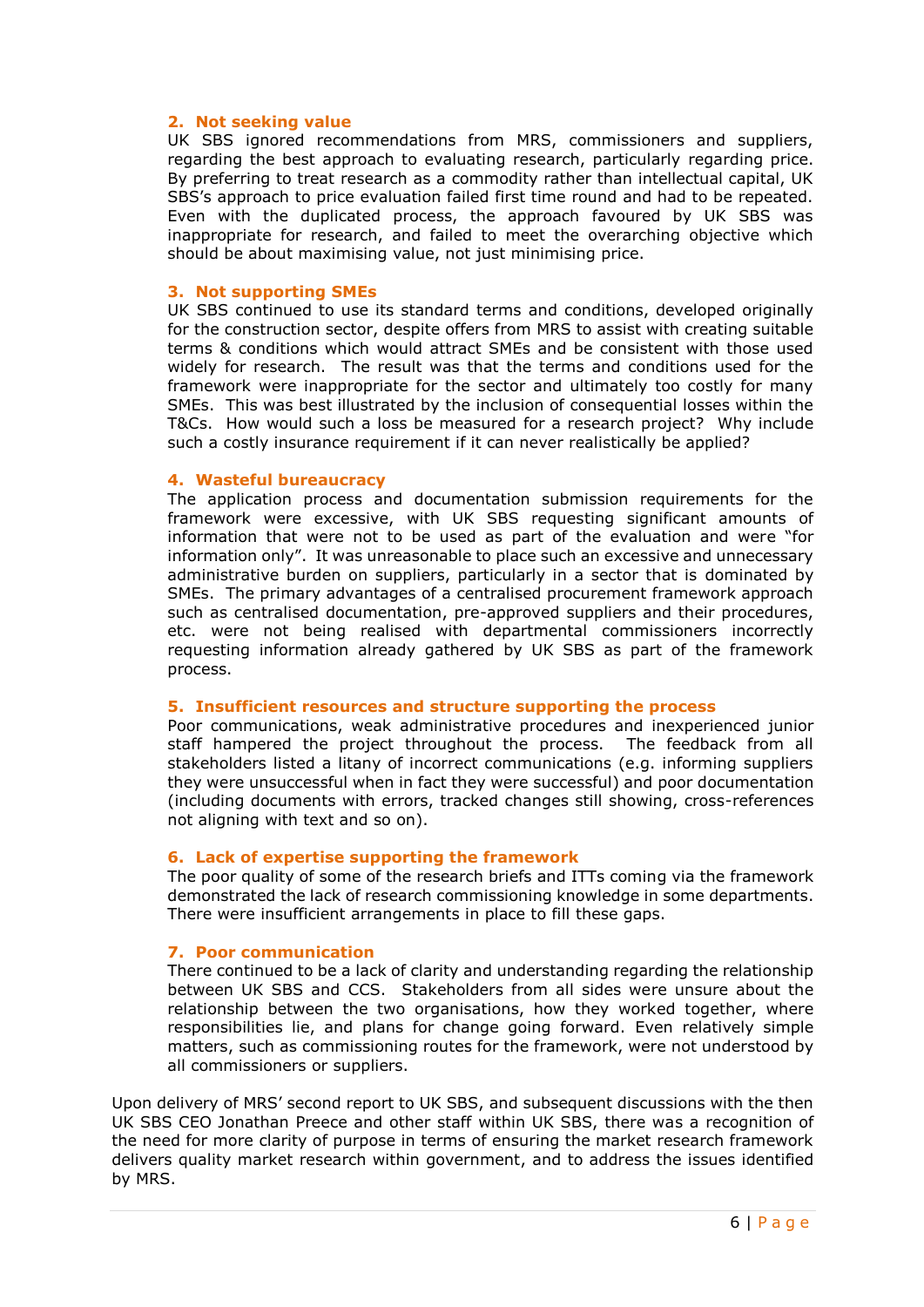The second MRS report also contained eight **significant MRS recommendations** which UK SBS needed to implement in order to improve the effectiveness and efficiency of the pan-government market research arrangements. In summary, these were:

- **1:** Improve communication with stakeholders
- **2:** Make accessible all centrally held documents
- **3:** Provide workable standard templates building on existing materials
- **4:** Enhance research procurement skills and experience
- **5:** Streamline the access routes to procurement portals
- **6:** Gather performance metrics
- **7:** Adopt a continuous improvement approach
- **8:** Amend the framework terms and conditions

[Full details supporting these recommendations are in Appendix B.]

In April 2016, UK SBS decided to extend the market research framework for a further two years, to conclude in April 2018.

UK SBS are preparing to engage the sector in consultation regarding the replacement of the market research framework. In readiness for this, MRS has undertaken a new assessment to determine whether the seven significant weaknesses have been addressed, whether the eight recommendations for improvement have been taken on board, and to ascertain from suppliers and commissioners (consulted for this paper) their views as to how the new framework should be structured.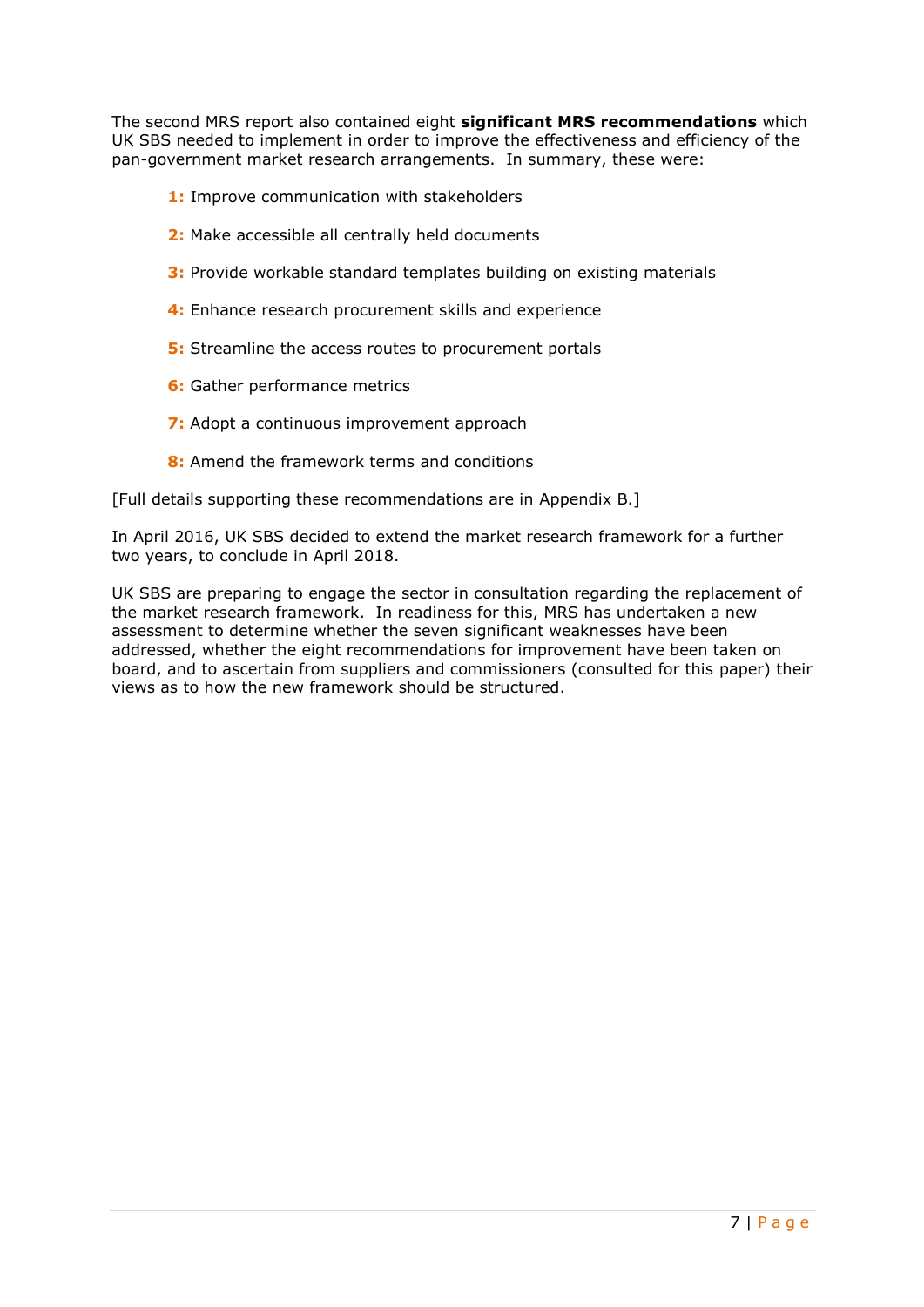## **SECTION B: An Assessment of the Current Market Research Framework**

## **Current Situation**

Throughout October 2016 MRS held a series of consultation meetings with:

- Group 1: research suppliers on the current UK SBS market research framework
- Group 2: commissioners and buyers from the public sector which use the market research framework to buy market research services
- Group  $3$ : research suppliers which supply services to the public sector via alternative routes to UK SBS' market research framework (such as via departmental frameworks, call-off contracts, ad hoc projects and so on).

Within these sessions MRS asked three key questions:

- Question 1: What is working well with the current market research framework and should be retained for any new framework?
- Question 2: What is not working well with the current market research framework and should be amended for any new framework?
- Question 3: Based upon questions 1 and 2, how should the new market research framework be structured?

The assessment of the market research framework is based upon the feedback from these three groups. Overall the feedback was remarkably similar.

The results are analysed as follows:

- Tables B.1 and B.2 summarises responses regarding the current performance of the market research framework (question 1 and 2 above).
- Tables B.3 and B.4 provide further analysis assessing the current performance of the market research framework compared to the weaknesses and recommendations identified in MRS' 2014 report.
- Table C.1 in Section C analyses the problems which have occurred as a result of UK SBS' failure to adopt MRS original recommendations.
- Table C.2 in Section C summarises responses regarding how the new framework for market research should be structured (question 3 above).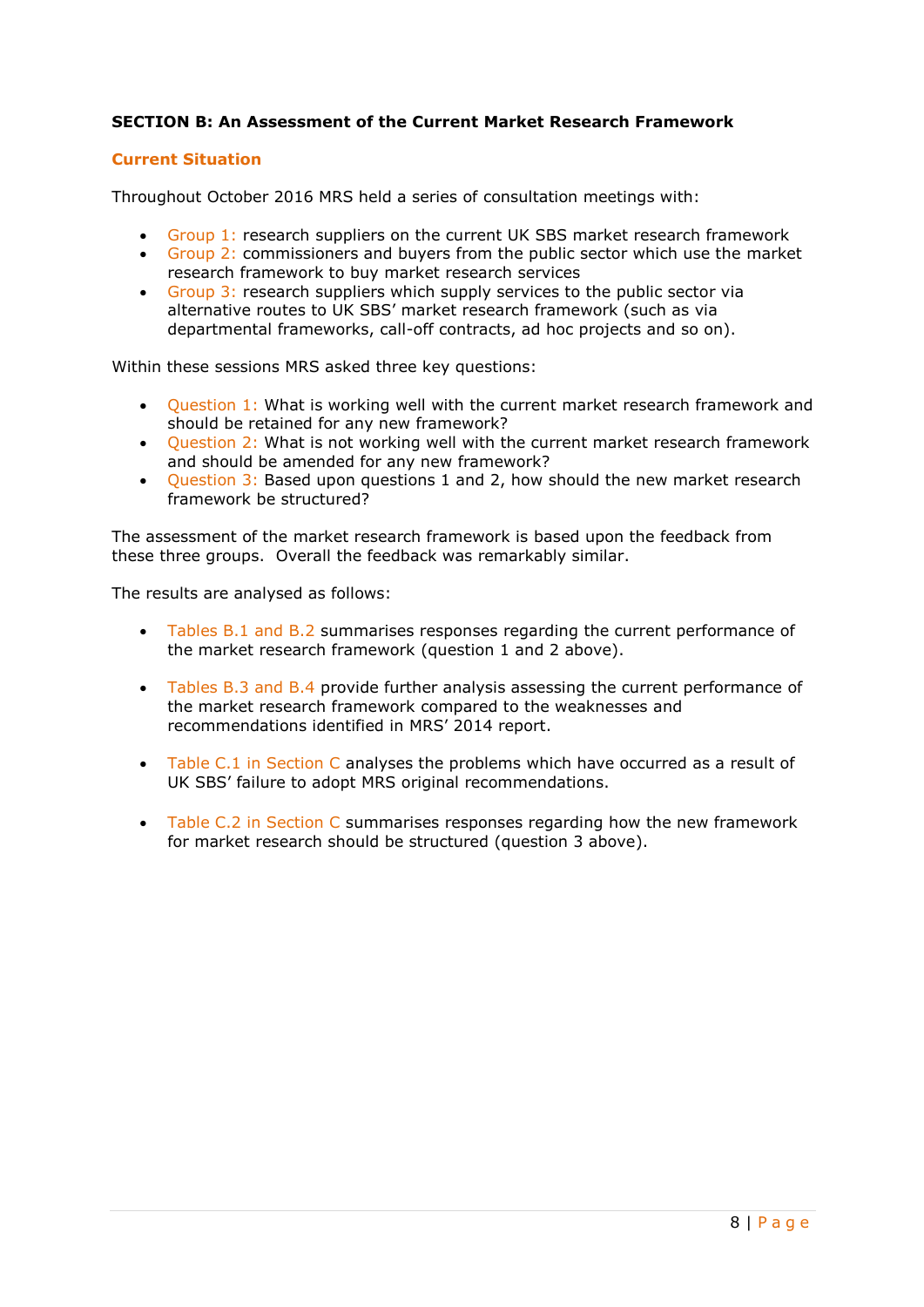## **Table B.1:** *Question 1 - What Works Well*

| <b>Procurement</b><br><b>Process</b>                         | <b>Explanatory Narrative</b>                                                                                                                                                                                                                                                                                                                                                                                                                                                                                                                                                                                                                                                                                                                                                                  |
|--------------------------------------------------------------|-----------------------------------------------------------------------------------------------------------------------------------------------------------------------------------------------------------------------------------------------------------------------------------------------------------------------------------------------------------------------------------------------------------------------------------------------------------------------------------------------------------------------------------------------------------------------------------------------------------------------------------------------------------------------------------------------------------------------------------------------------------------------------------------------|
| 1. Demand                                                    | A diverse range of research projects from a wide range of<br>$\bullet$<br>departments are available via the market research framework.                                                                                                                                                                                                                                                                                                                                                                                                                                                                                                                                                                                                                                                        |
| 2. Approach                                                  | The 2-stage process (EOI+ short-list) when it is used works well<br>and ultimately saves time for both commissioners and suppliers.                                                                                                                                                                                                                                                                                                                                                                                                                                                                                                                                                                                                                                                           |
| 3. Roster & Lots                                             | There is a diverse range of excellent research suppliers on the<br>framework, including many SMEs, which offers commissioners a range of<br>options for their research projects.<br>For suppliers, being on the roster for the framework provides<br>additional credibility and has resulted in some of the suppliers winning<br>additional contracts from other sources.<br>Some of the lots were found to be very effective as a source of<br>suitable suppliers by the commissioners that used the framework (Lots<br>2, 4 and 8 were specifically mentioned).                                                                                                                                                                                                                             |
| 4. Budgets &<br>costings                                     | Some departments are better at setting realistic research budgets for<br>research projects being commissioned via the framework.                                                                                                                                                                                                                                                                                                                                                                                                                                                                                                                                                                                                                                                              |
| 5. Evaluation &<br>feedback                                  | Useful feedback has been supplied when research suppliers have<br>been unsuccessful. However, this is not consistently being<br>gathered or communicated.                                                                                                                                                                                                                                                                                                                                                                                                                                                                                                                                                                                                                                     |
| <b>6. Commissioner</b><br>& Supplier<br><b>Communication</b> | Some commissioners have become more accessible, within the<br>parameters of the EU Procurement Directive, and this has enabled<br>suppliers to gain a greater understanding of what commissioners are<br>wanting from their suppliers.<br>"Bidder Calls" between suppliers and commissioners can be<br>helpful. These are not however consistently available and some<br>commissioners have been told they cannot hold such calls as<br>they would be "illegal".<br>Supplier and client "Open Days" are useful for procurement<br>frameworks that are launched (Ofcom, not a user of the UK SBS<br>framework, was noted as having held a particularly helpful supplier<br>event). This approach was not undertaken for the UK SBS market<br>research framework, which was a lost opportunity. |
| <b>7. Administration</b>                                     | The UK SBS written guidance is now more helpful than when the<br>framework was first launched.                                                                                                                                                                                                                                                                                                                                                                                                                                                                                                                                                                                                                                                                                                |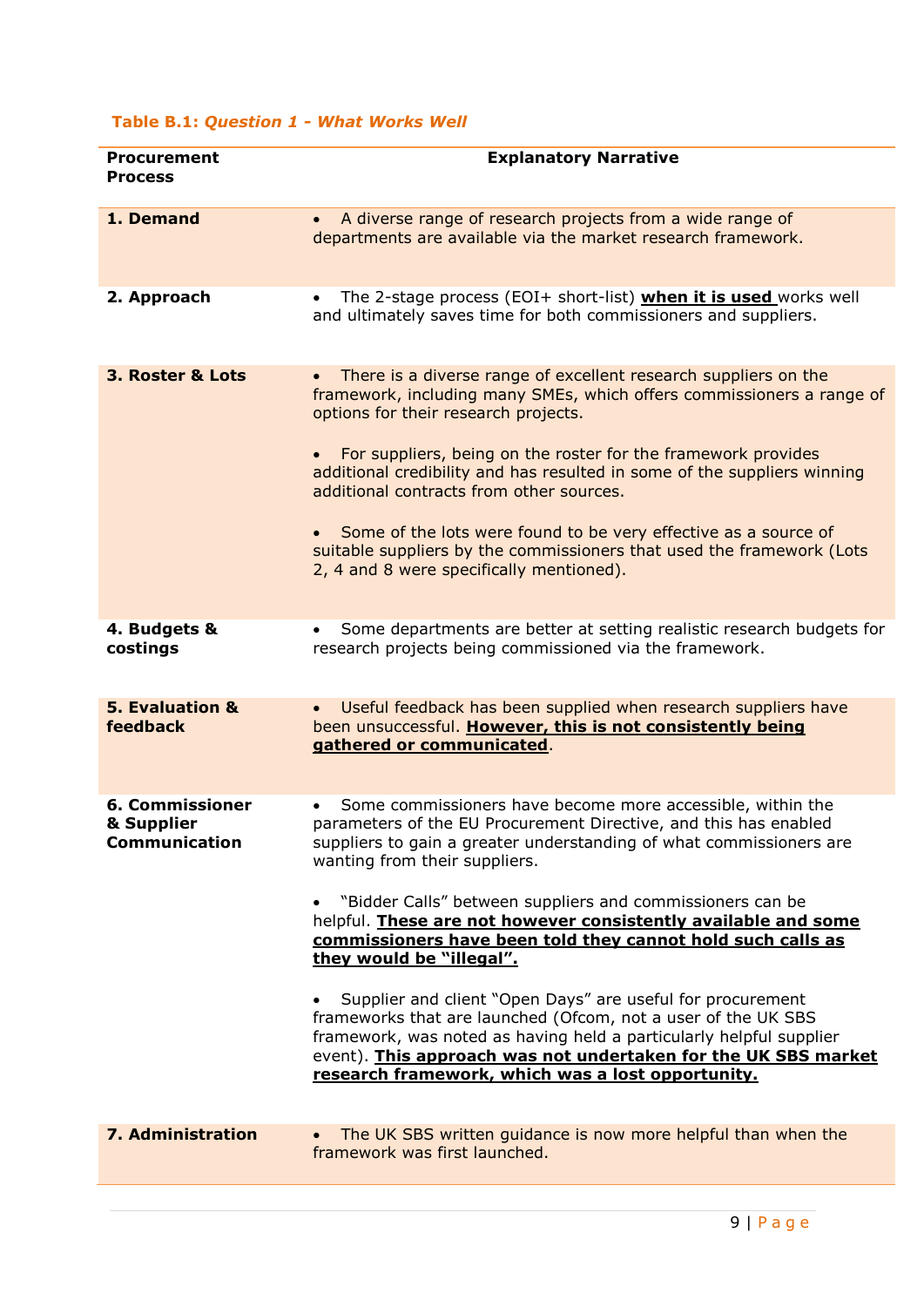| <b>Procurement</b><br><b>Process</b> | <b>Explanatory Narrative</b>                                                                                                                                                                                                                                                                                                                                                                                                                                                                                                                                                                                                                                                                                                                                                                                                                                                                                                                                                                                                                                                                                                                                                                                                                                                                                     |
|--------------------------------------|------------------------------------------------------------------------------------------------------------------------------------------------------------------------------------------------------------------------------------------------------------------------------------------------------------------------------------------------------------------------------------------------------------------------------------------------------------------------------------------------------------------------------------------------------------------------------------------------------------------------------------------------------------------------------------------------------------------------------------------------------------------------------------------------------------------------------------------------------------------------------------------------------------------------------------------------------------------------------------------------------------------------------------------------------------------------------------------------------------------------------------------------------------------------------------------------------------------------------------------------------------------------------------------------------------------|
| 1.Demand                             | No usage statistics are being communicated by UK SBS. Both<br>$\bullet$<br>suppliers and commissioners expressed a desire to have a better<br>understanding of issues, such as:<br>how the framework is being used<br>$\circ$<br>what types of research are being procured<br>$\circ$<br>how much is being bought via the framework per dept.<br>$\circ$<br>which suppliers are successfully winning contracts<br>$\circ$<br>Suppliers reported winning some research contracts which were not<br>their areas of strength or expertise; and this had usually resulted from<br>commissioners and buyers not understanding how best to use the<br>framework and the various Lots.                                                                                                                                                                                                                                                                                                                                                                                                                                                                                                                                                                                                                                  |
| 2. Approach                          | The 2 stage process is not being consistently<br>applied. Commissioners were very frustrated by this; and the recent<br>quidance from UK SBS which states that 2-stage processes can no<br>longer be used. Commissioners stated this as an example of UK SBS<br>changing its approach without any consultation or communication with<br>the users of the framework before implementing the change.                                                                                                                                                                                                                                                                                                                                                                                                                                                                                                                                                                                                                                                                                                                                                                                                                                                                                                               |
| 3. Roster & Lots                     | There are too many suppliers bidding for contracts on some of the<br>$\bullet$<br>Lots, and if a 2-stage process is not being used this results in suppliers<br>having to devote significant resources to preparing proposals with a<br>much lower likelihood of success (particularly with 1-stage<br>processes). Suppliers mentioned that increasingly, in such<br>circumstances, they have decided not to bid, due to the trade-off<br>between potential success and the resources required to prepare a bid.<br>The procurement approach for the Lots and Roster are too tightly<br>defined by UK SBS and as a result access to innovative approaches,<br>techniques and methodologies has been stymied.<br>Some of the commissioners indicated that they found the Lot<br>structure difficult to navigate; some indicated that to access certain<br>types of suppliers that were on certain Lots they would adopt proposals<br>to fit the Lot description. If there was more flexibility in the Lot and<br>Roster structure this would not be necessary.<br>Some larger, more complex projects have multiple<br>$\bullet$<br>requirements. As only one supplier can be selected for such projects<br>(when a consortium might be more preferable) many SMEs are<br>excluded from being able to participate. |

## **Table B.2:** *Question 2 - What is Not Working Well*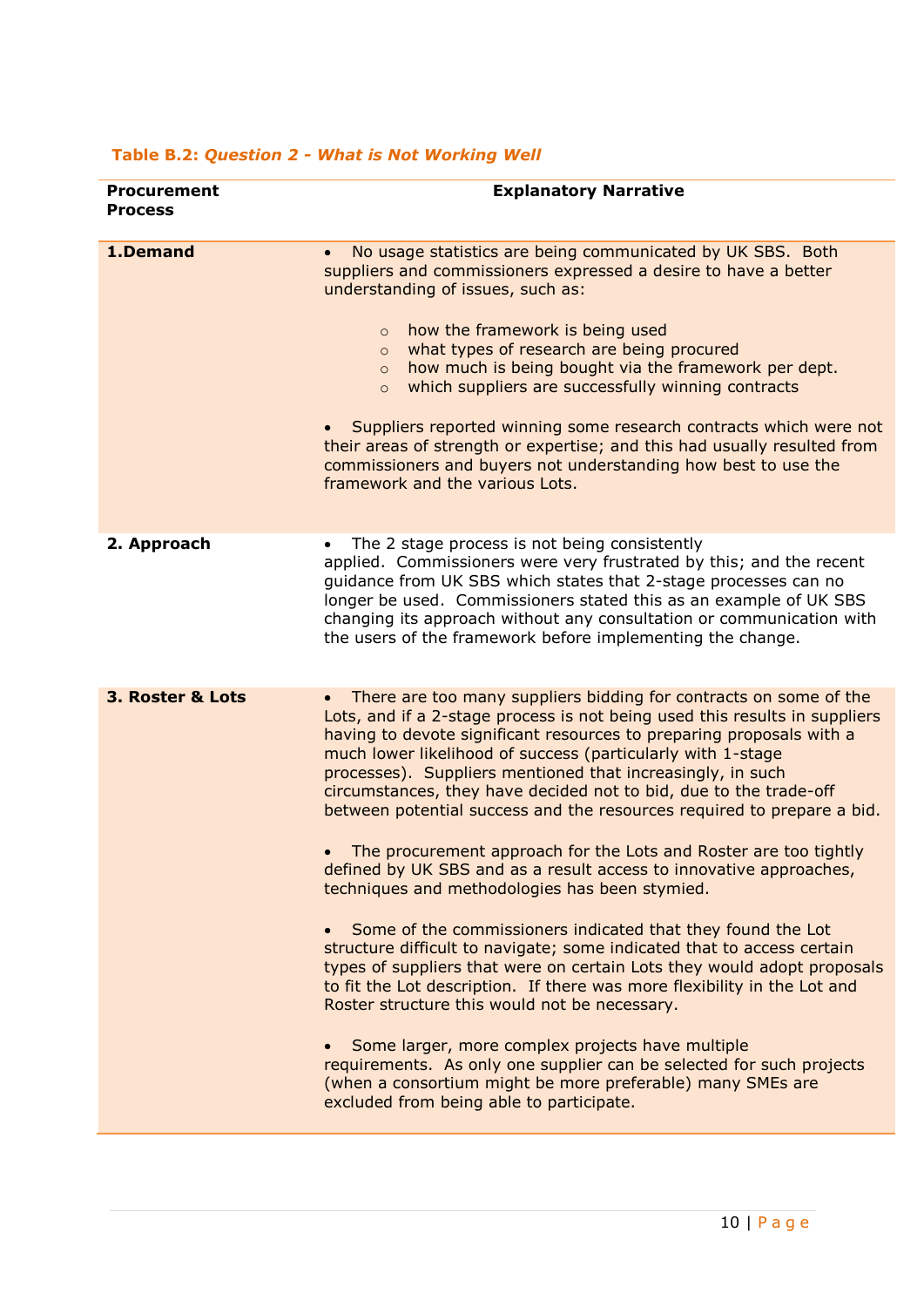|                                                              | • There is no digital research within the Lot structure (Note: at the<br>time of the creation of the framework the Government Digital Service<br>stated that digital research could not be included in the framework).                                                                                                                                                                                                                                                                                                                                                                                                                                                                                                                                                                                                                                                                                                                                                                                                                                                                                                                                                                                                                      |
|--------------------------------------------------------------|---------------------------------------------------------------------------------------------------------------------------------------------------------------------------------------------------------------------------------------------------------------------------------------------------------------------------------------------------------------------------------------------------------------------------------------------------------------------------------------------------------------------------------------------------------------------------------------------------------------------------------------------------------------------------------------------------------------------------------------------------------------------------------------------------------------------------------------------------------------------------------------------------------------------------------------------------------------------------------------------------------------------------------------------------------------------------------------------------------------------------------------------------------------------------------------------------------------------------------------------|
| 4. Budgets &<br>costings                                     | Commissioners expressed frustration in the lack of understanding<br>$\bullet$<br>about the balance between quality and costs in terms of being able to<br>procure the right kind of research which will address departmental<br>research briefs.<br>Some commissioners reported that they preferred not to state<br>budgets on briefs to encourage innovation and creativity from research<br>suppliers. This approach was not favoured by research suppliers,<br>particularly if there was limited communication allowed with buyers and<br>commissioners.<br>The cost grids are confusing and some described these as a "race to<br>$\bullet$<br>the bottom" in terms of procuring research services. The format is also<br>not appropriate for the research sector. Costings should clearly<br>separate between time and services - day rates are irrelevant. When<br>procuring research services commissioners are buying the intellectual<br>capital which researchers provide, not the time they spend doing it.<br>Suppliers reported that pricing is very aggressive and at very low<br>rates. As a result, suppliers are cautious about bidding for projects, as<br>most of the time research suppliers' efforts are not rewarded. |
| <b>5. Evaluation &amp;</b><br>feedback                       | Feedback is not being consistently issued, and when it is there is a<br>$\bullet$<br>huge variation in its quality and usefulness.<br>Suppliers highlighted the lack of value of supplying scores without<br>any accompanying narrative. Knowing why a score is allocated is the<br>most valuable aspect of the post-tender feedback and evaluation.<br>Suppliers mentioned a number of instances where errors had been<br>found in the evaluation, including the addition of the scoring, resulting<br>in suppliers failing to win contracts when in fact they should have won<br>as they had the top scores.<br>Commissioners and buyers indicated that more standard templates<br>$\bullet$<br>were needed from UK SBS, including for feedback, as consistency can<br>only be obtained if such an approach were more widely used.                                                                                                                                                                                                                                                                                                                                                                                                        |
| <b>6. Commissioner</b><br>& Supplier<br><b>Communication</b> | Both suppliers and commissioners felt that there was little or no<br>active or helpful communication between them and UK SBS.<br>There is still an indifferent level of knowledge and understanding<br>$\bullet$<br>about research as a service and research as a sector within the UK SBS<br>team.<br>UK SBS fail to communicate important changes to the framework to<br>either suppliers on the framework or commissioners using the<br>framework.                                                                                                                                                                                                                                                                                                                                                                                                                                                                                                                                                                                                                                                                                                                                                                                       |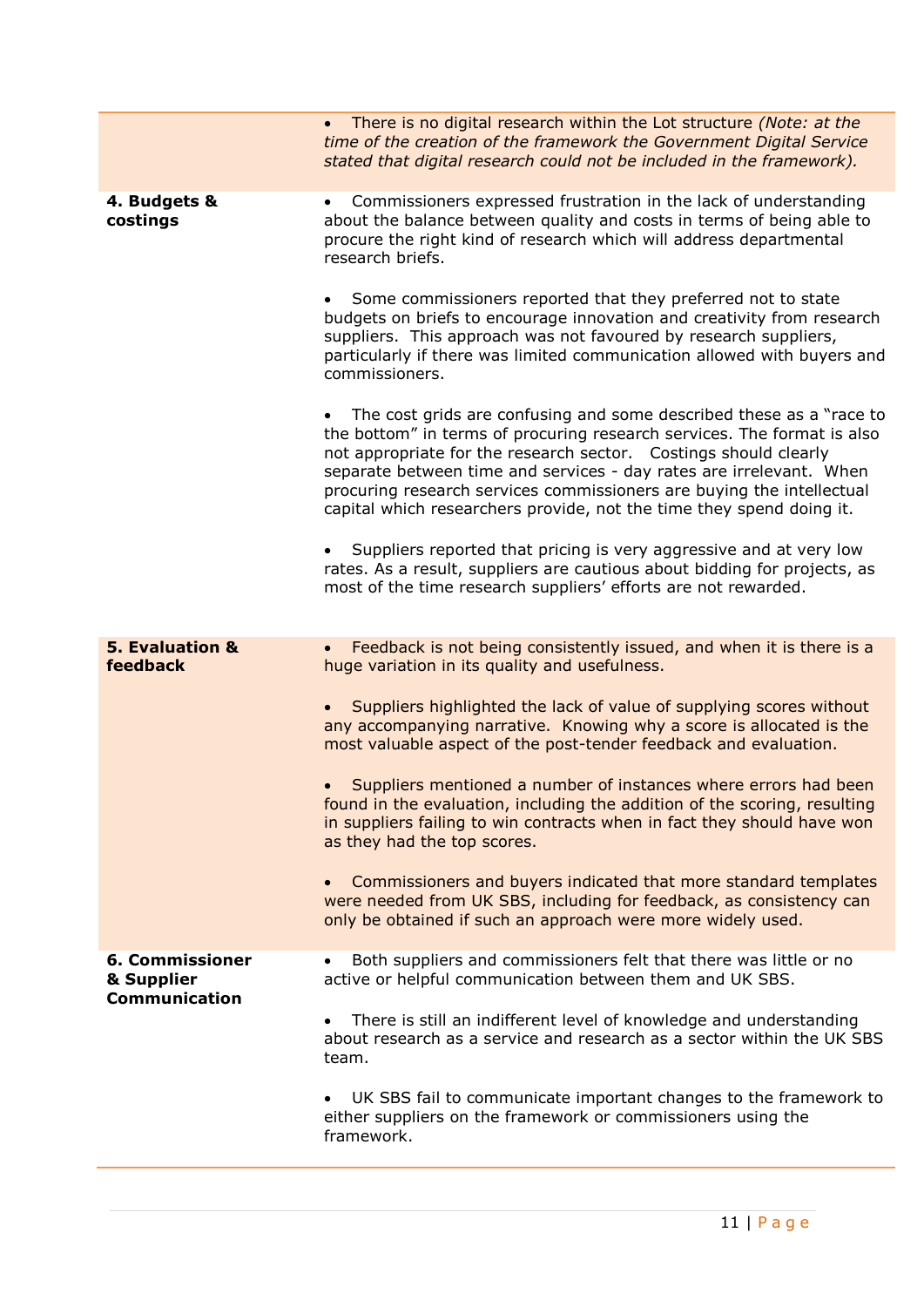|                          | Overall both research suppliers and commissioners highlighted a<br>lack of transparency by UK SBS which resulted in a general level of<br>caution when using and engaging with the framework.                                                                                                                                                                                                                                                                                                       |
|--------------------------|-----------------------------------------------------------------------------------------------------------------------------------------------------------------------------------------------------------------------------------------------------------------------------------------------------------------------------------------------------------------------------------------------------------------------------------------------------------------------------------------------------|
| <b>7. Administration</b> | The basic administration, which all suppliers completed to be<br>$\bullet$<br>accepted on the framework, is not being used by commissioners. The<br>same information is being asked for repeatedly for individual projects<br>e.g. policies for data protection, IT security, health & safety, etc. In<br>addition, departments will each ask for it in a slightly different way,<br>which results in suppliers submitting the same information time and<br>time again, all with slight variations. |
|                          | The overall approach to government procurement is too<br>administratively burdensome. The multiple portals, log-ins and so on<br>are not user friendly, and many SMEs expressed exasperation with the<br>administration which absorbed far too much of their very limited<br>resources.                                                                                                                                                                                                             |
|                          | The approach used by UK SBS to disseminate documents to<br>suppliers for projects was very poor. Basic things, such as the naming<br>of documents to enable easy identification of key documents such as<br>research briefs, were not being undertaken, all adding to inefficiencies<br>within the procurement process.                                                                                                                                                                             |
|                          | Suppliers reported that they were unable to amend basic<br>administration with UK SBS, such as a change of primary email<br>address, for on-going communication.                                                                                                                                                                                                                                                                                                                                    |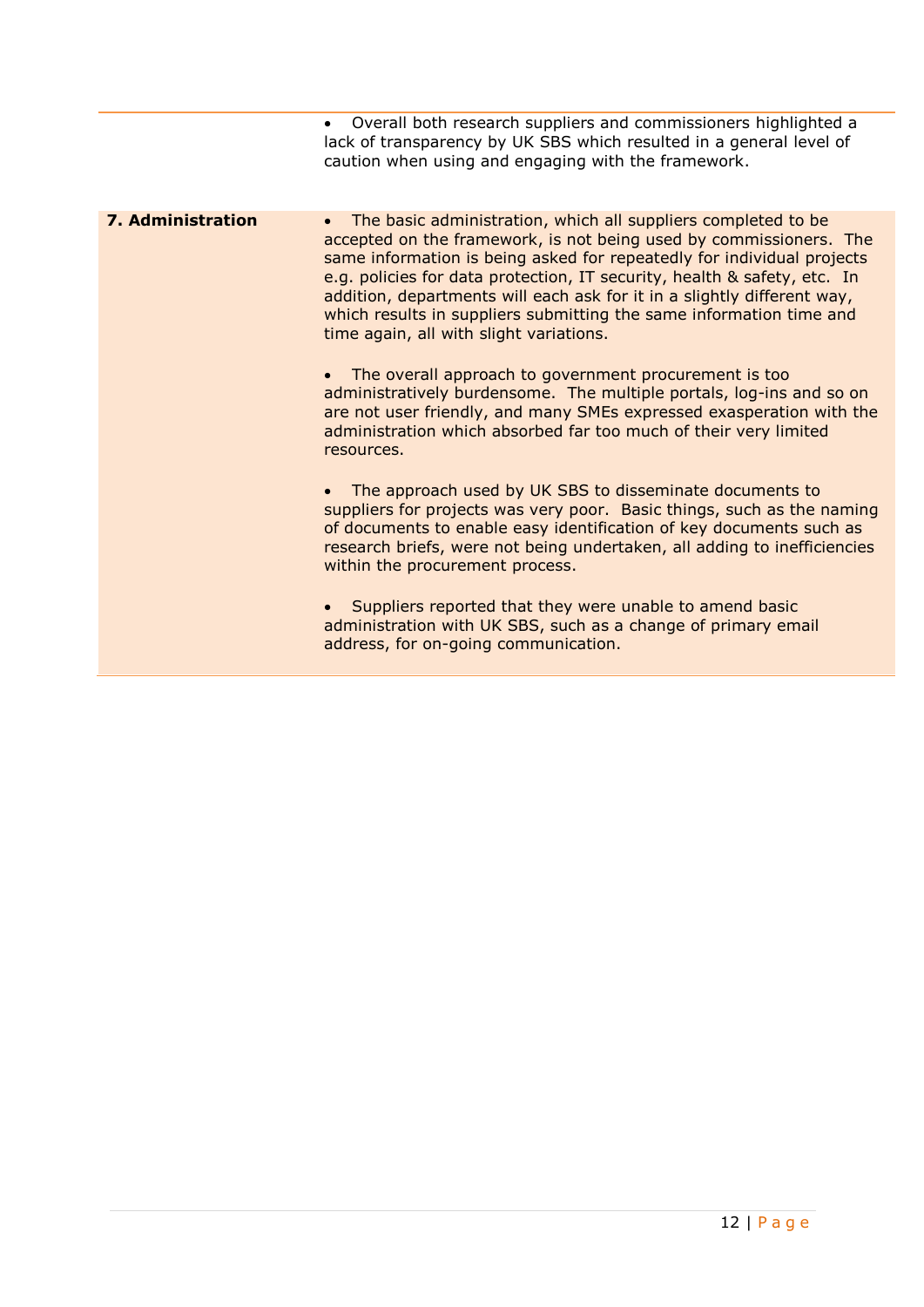Table B.3 assesses the current performance of the framework and UK SBS - based upon the 2016 consultation with suppliers, commissioners and buyers - and compares this to the weaknesses identified within the 2014 MRS report. *In summary, little or no improvement has been made by UK SBS in improving the performance of the framework.*

| <b>Identified Weakness</b>                                                        | <b>Ranking</b><br><b>From 1 no</b><br><i><b>improvement</b></i> | Why?                                                                                                                                                                                                                                                                                                                                                                                                                |
|-----------------------------------------------------------------------------------|-----------------------------------------------------------------|---------------------------------------------------------------------------------------------------------------------------------------------------------------------------------------------------------------------------------------------------------------------------------------------------------------------------------------------------------------------------------------------------------------------|
|                                                                                   | to 10<br>resolved                                               |                                                                                                                                                                                                                                                                                                                                                                                                                     |
| 1. Breaching<br>commercial<br>confidentiality of<br>suppliers                     | 5                                                               | No recent reports of similar problems but<br>no evidence of any process improvements<br>having been made to ensure that this does<br>not re-occur.                                                                                                                                                                                                                                                                  |
| 2. Not seeking value                                                              | $\mathbf{1}$                                                    | The over-emphasis on price continues to<br>be the focus of market research<br>procurement selection and evaluation.                                                                                                                                                                                                                                                                                                 |
| 3. Not supporting SMEs                                                            | 5                                                               | Some of the SME suppliers on the market<br>research framework are winning work,<br>although the most successful supplier<br>continues to be a large supplier. However,<br>the process continues to be cumbersome,<br>inefficient, ineffective and administratively<br>burdensome which adds cost and resource<br>responsibilities to all suppliers (with a<br>disproportionate impact on the smaller<br>suppliers). |
| 4. Wasteful<br>bureaucracy                                                        | $\mathbf{1}$                                                    | Suppliers continue to be asked for<br>documents and evidence which was<br>submitted at the time the suppliers were<br>selected for the framework. None of the<br>administrative savings of having a<br>centralised framework have been realised.                                                                                                                                                                    |
| <b>Insufficient resources</b><br>5.<br>and structure<br>supporting the<br>process | 3                                                               | Staff within UK SBS are now more familiar<br>with market research as a category and as<br>such some improvements in service and<br>query handling has been evidenced.<br>However, the framework remains under<br>resourced and overall communication<br>remains poor. This was reported by both<br>suppliers and commissioners.                                                                                     |
| 6. Lack of expertise<br>supporting the<br>framework                               | 3                                                               | Staff within UK SBS are now more familiar<br>with market research as a category and as<br>such some improvements in service and<br>query handling has been evidenced.<br>However, overall market research                                                                                                                                                                                                           |

## **Table B.3: Current performance compared to weaknesses identified in the 2014 MRS report**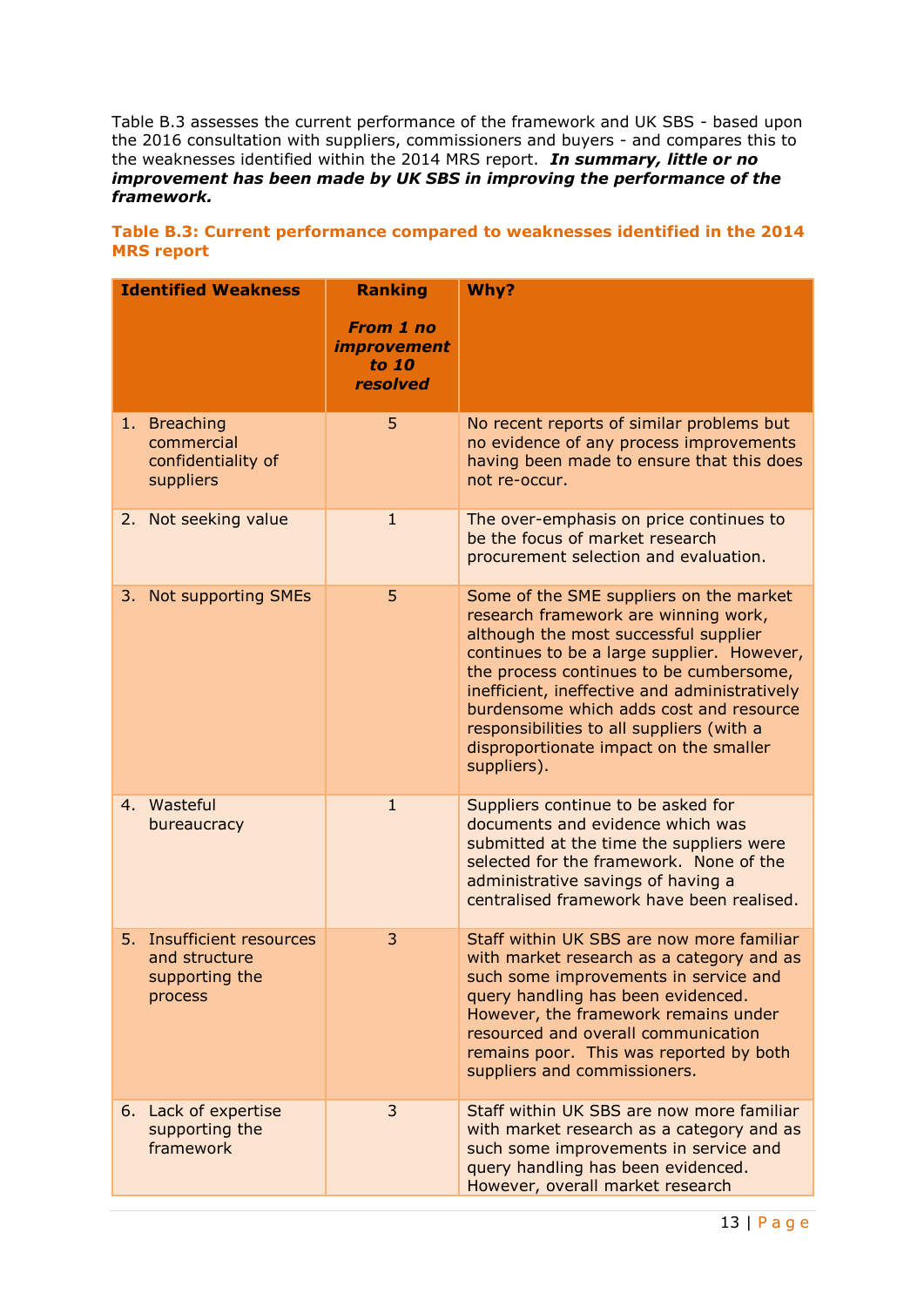| <b>Identified Weakness</b> | <b>Ranking</b><br><b>From 1 no</b><br><i><b>improvement</b></i><br>to 10<br>resolved | Why?                                                                                                                                                                                                                                                                                                                           |
|----------------------------|--------------------------------------------------------------------------------------|--------------------------------------------------------------------------------------------------------------------------------------------------------------------------------------------------------------------------------------------------------------------------------------------------------------------------------|
|                            |                                                                                      | expertise and understanding is insufficient<br>to offer quality support to suppliers and<br>commissioners using the framework.                                                                                                                                                                                                 |
| 7. Poor communication      | $\mathcal{P}$                                                                        | Communication continues to be a difficulty<br>experienced by both commissioners and<br>suppliers. Resource and expertise levels<br>within UK SBS are a factor driving this.<br>However, these are not the only reasons,<br>and UK SBS remains too distant from its<br>suppliers and users of the market research<br>framework. |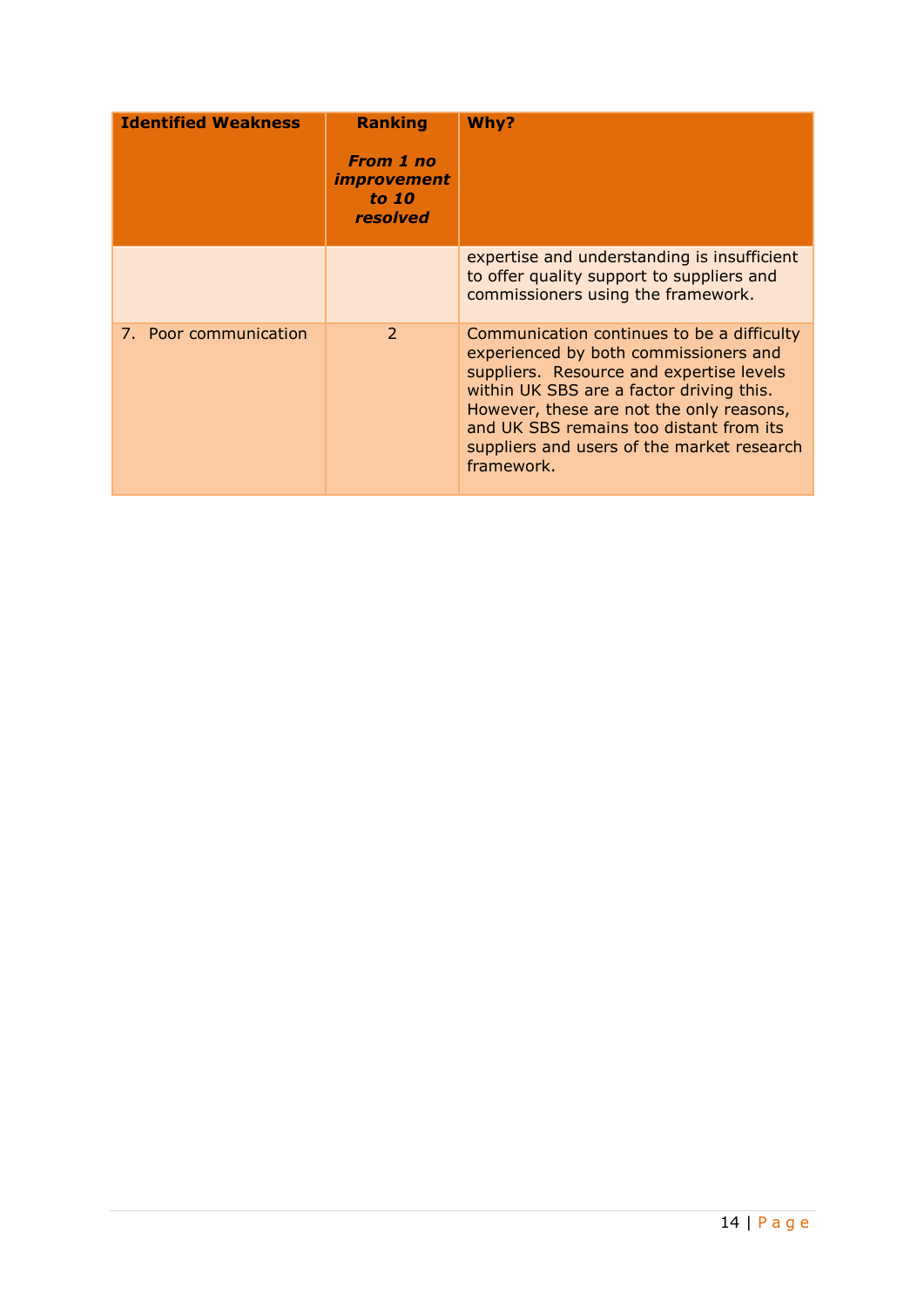Table B.4 assesses the current performance of the framework and UK SBS - based upon the 2016 consultation with suppliers, commissioners and buyers - and compares this to the recommendations identified within the 2014 MRS report. *In summary, there is limited evidence of any significant changes having being made and none of the significant recommendations appear to have been implemented by UK SBS.*

|    | <b>Identified Weakness</b>                                                  | <b>Ranking</b>                                       | Why?                                                                                                                                                                                                                                                                                                                                                                                                                                                                                                                                                         |  |
|----|-----------------------------------------------------------------------------|------------------------------------------------------|--------------------------------------------------------------------------------------------------------------------------------------------------------------------------------------------------------------------------------------------------------------------------------------------------------------------------------------------------------------------------------------------------------------------------------------------------------------------------------------------------------------------------------------------------------------|--|
|    |                                                                             | From 1 no<br><i>improvement</i><br>to 10<br>resolved |                                                                                                                                                                                                                                                                                                                                                                                                                                                                                                                                                              |  |
| 1. | Improve<br>communication with<br>stakeholders                               | $\overline{2}$                                       | Communication continues to be one of the<br>main complaints from both suppliers and<br>commissioners using the framework.                                                                                                                                                                                                                                                                                                                                                                                                                                    |  |
| 2. | Make accessible all<br>centrally held<br>documents                          | $\overline{2}$                                       | Although UK SBS have centralised and<br>made available all the documents from<br>suppliers, including standard policies such<br>as data protection, health & safety and so<br>on, the vast majority of commissioners<br>seem unaware that this has been done<br>and continue to ask for such information<br>for each research project. Furthermore,<br>each commissioner asks for slightly<br>amended requirements, requiring<br>suppliers to continually tweak their<br>policies. This is a failing resulting largely<br>from poor communication by UK SBS. |  |
| 3. | Provide workable<br>standard templates<br>building on existing<br>materials | 5                                                    | Some standard templates have been<br>developed. However due to poor<br>communication, use and awareness of the<br>templates is low.                                                                                                                                                                                                                                                                                                                                                                                                                          |  |
|    | 4. Enhance research<br>procurement skills<br>and experience                 | 3                                                    | Time and use of the framework by UK SBS<br>has inevitably improved knowledge of the<br>market research category. However<br>expertise remains relatively low.<br>Repeatedly suppliers and commissioners<br>expressed the view that they have "no<br>relationship" with UK SBS. The lack of a<br>Supplier Day throughout the life of the<br>current market research framework<br>continues to be seen as a wasted<br>opportunity (by UK SBS) to have engaged<br>the market.                                                                                   |  |
| 5. | Streamline the<br>access routes to<br>procurement portals                   | $\mathbf{1}$                                         | Suppliers report that the use of portals to<br>communicate opportunities continues to<br>be chaotic and confusing. Suppliers are<br>unsure which portals should be used. This                                                                                                                                                                                                                                                                                                                                                                                |  |

## **Table B.4: Current performance compared to recommendations identified in the 2014 MRS report**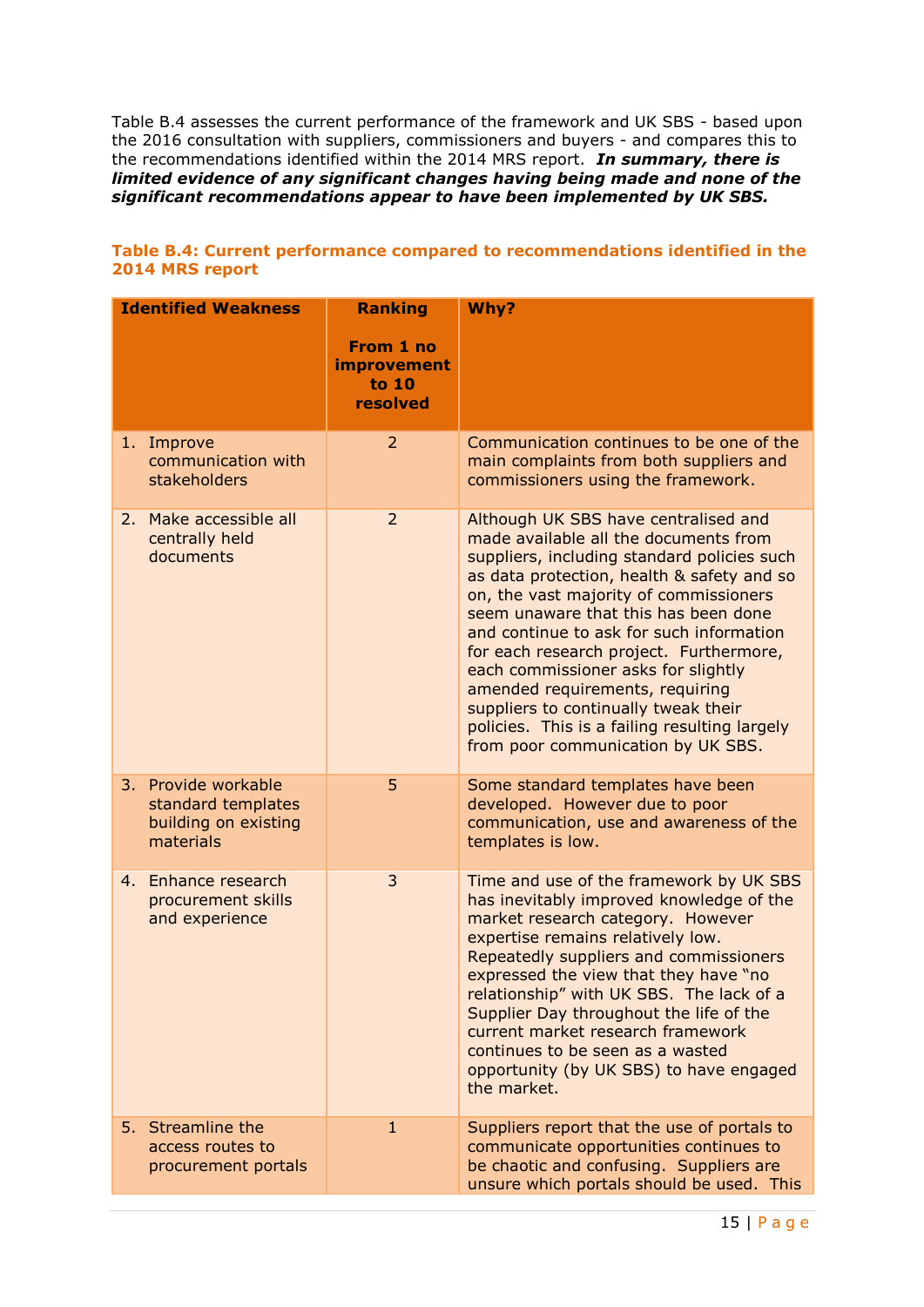| <b>Identified Weakness</b> |                                                   | <b>Ranking</b>                                       | Why?                                                                                                                                                                                                                                                                                                                                                                                                                                                                                                                                                                            |  |
|----------------------------|---------------------------------------------------|------------------------------------------------------|---------------------------------------------------------------------------------------------------------------------------------------------------------------------------------------------------------------------------------------------------------------------------------------------------------------------------------------------------------------------------------------------------------------------------------------------------------------------------------------------------------------------------------------------------------------------------------|--|
|                            |                                                   | From 1 no<br><b>improvement</b><br>to 10<br>resolved |                                                                                                                                                                                                                                                                                                                                                                                                                                                                                                                                                                                 |  |
|                            |                                                   |                                                      | results in many suppliers and<br>commissioners missing opportunities. It<br>was recognised that this is an issue<br>beyond the scope of UK SBS and relates<br>more generally to the way in which<br>procurement is managed within the public<br>sector.                                                                                                                                                                                                                                                                                                                         |  |
|                            | 6. Gather performance<br>metrics                  | 3                                                    | Metrics on the use of the framework are<br>being gathered; although they are not<br>being communicated to either suppliers or<br>commissioners on the framework.<br>The usage statistics however are<br>incomplete as UK SBS can only track those<br>which use UK SBS to commission from the<br>framework. If suppliers spot buy via CCS,<br>or departments use the framework<br>independently, UK SBS does not track this<br>activity. Furthermore UK SBS does not<br>collect more detailed performance metrics<br>measuring its own performance as a<br>procurement supplier. |  |
|                            | 7. Adopt a continuous<br>improvement<br>approach  | $\mathbf{1}$                                         | With no performance metrics being<br>gathered and many MRS<br>recommendations being ignored, UK SBS<br>continues to fail to adopt a continuous<br>improvement approach.                                                                                                                                                                                                                                                                                                                                                                                                         |  |
|                            | 8. Amend the<br>framework terms and<br>conditions | N/A                                                  | The framework terms and conditions<br>remain the same although it is recognised<br>that once the framework was finalised<br>these would be fixed for the life of the<br>framework. The opportunity for<br>improvement comes with the new<br>framework and whether the terms and<br>conditions are amended to be more<br>suitable for the supply of research<br>services.                                                                                                                                                                                                        |  |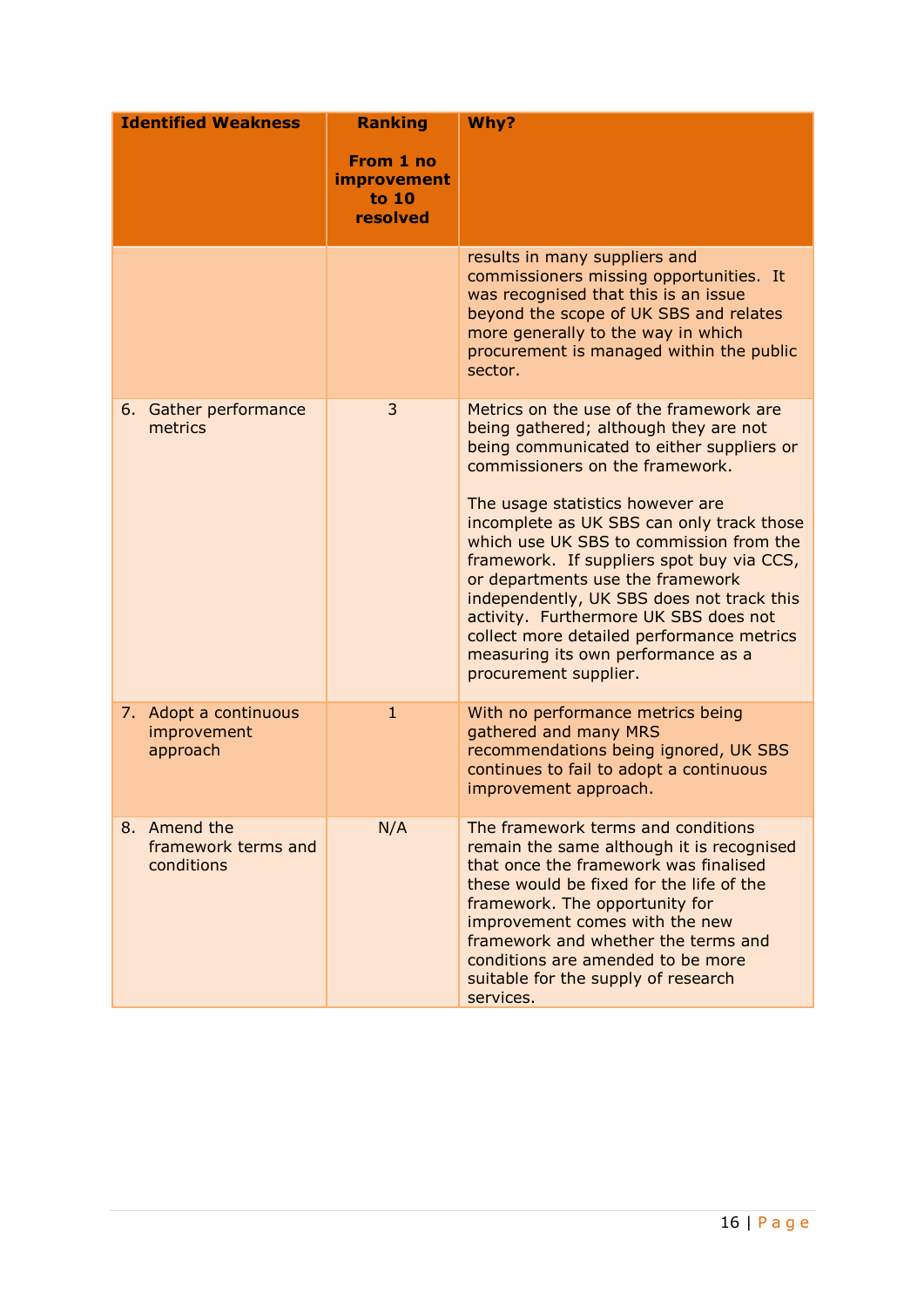## **SECTION C: Recommendations for the New Market Research Framework**

## **Recommendations**

MRS' original overarching recommendations from 2012, detailed in Table C.1, remain central to the creation of any new market research framework (or indeed any market or social research framework). Table C.1 analyses which of the original recommendations were adopted by UK SBS and whether their lack of adoption has caused any of the subsequent problems identified, and if so which ones. It is clear that if more of the recommendations made originally by MRS had been adopted many of the current problems could have been avoided.

MRS' original recommendations have been supported and strengthened by the 2016/17 consultation undertaken by MRS with suppliers and commissioners which use the current market research framework. All of the original recommendations hold true, and Table C.2 contains the more detailed features which commissioners and suppliers have identified as essential for the creation of a successful market research framework. These either mirror, expand or complement the original MRS recommendations**.**

| Table C.1: Summary of MRS' recommendations from the first MRS report |
|----------------------------------------------------------------------|
|----------------------------------------------------------------------|

| <b>Original MRS recommendation</b> |                                                                                                                                                                                           |    | Recommendation<br>adopted by UK<br>SBS?                                                                    | <b>Subsequent</b><br>problem as per<br><b>Table B.2</b> |
|------------------------------------|-------------------------------------------------------------------------------------------------------------------------------------------------------------------------------------------|----|------------------------------------------------------------------------------------------------------------|---------------------------------------------------------|
|                                    | 1. Reducing Costs and<br><b>Improving Value for Money</b>                                                                                                                                 |    |                                                                                                            |                                                         |
|                                    | a) Streamlining administrative<br>procedures                                                                                                                                              |    | a) Tried but<br>unsuccessful in<br>practice                                                                | Approach<br>Communication<br>Administration             |
|                                    | b) Two-stage or restricted<br>procurement process                                                                                                                                         |    | b) Adopted but not<br>used enough and<br>subsequently<br>abandoned by<br>UKSBS (for no<br>apparent reason) | Approach                                                |
|                                    | c) Procure research services to<br>address specific business<br>problems within government<br>rather than procuring merely<br>by research methodology                                     | C) | Yes adopted                                                                                                | None                                                    |
|                                    | d) Use established available<br>recognised resources to save<br>time and improve credibility in<br>the market e.g. use the MRS'<br>Research Buyers Guide to<br>source regulated suppliers | d) | No                                                                                                         | Roster & Lots                                           |
|                                    | e) Evaluation of research<br>services should be based on<br>assessing whether a proposed                                                                                                  | e) | No. A 60/40<br>quality price<br>approach was used                                                          | <b>Budgets &amp; Costings</b>                           |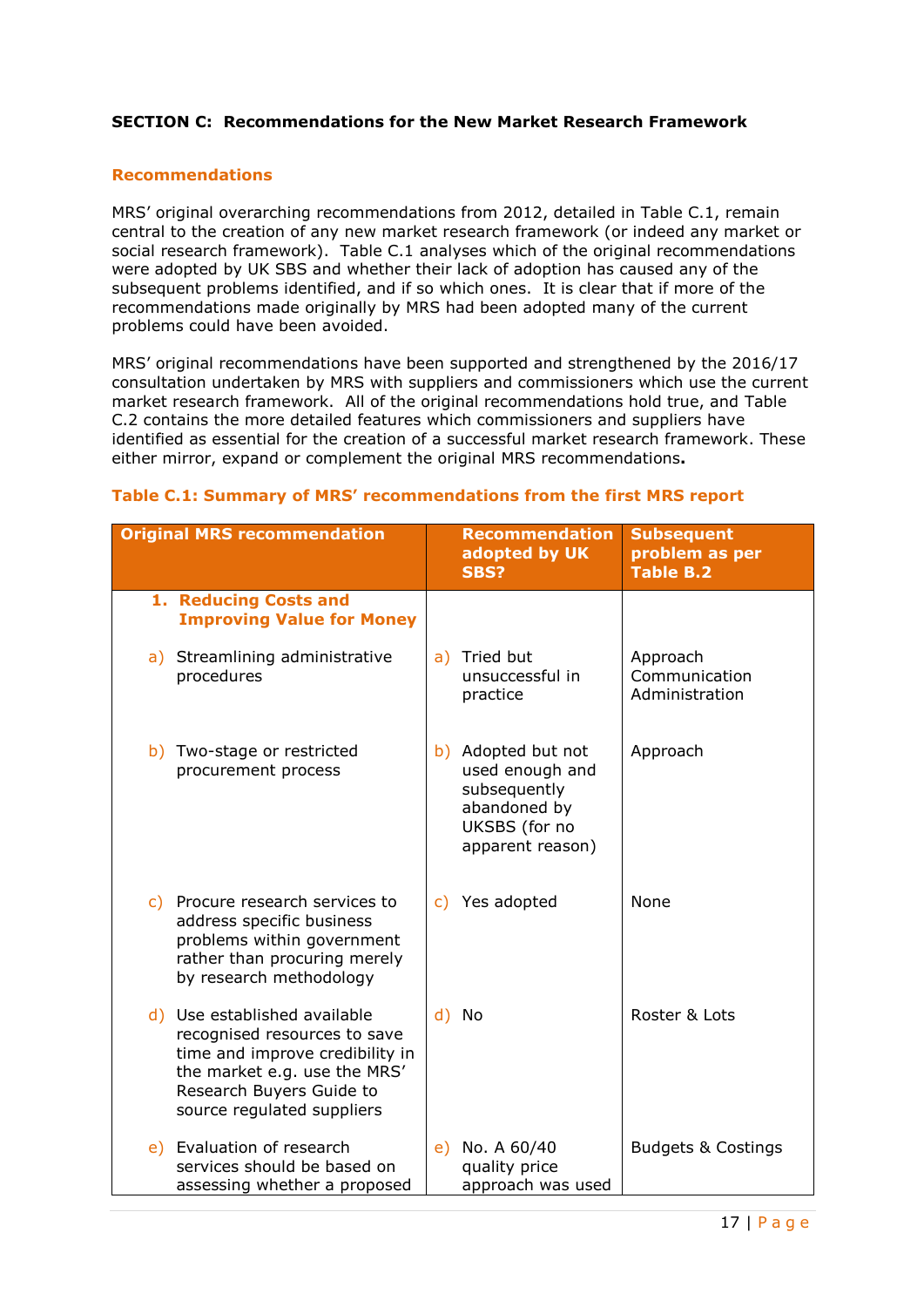| <b>Original MRS recommendation</b>                                                                                                                                                                            |    | <b>Recommendation</b><br>adopted by UK<br><b>SBS?</b>                                                     | <b>Subsequent</b><br>problem as per<br><b>Table B.2</b> |
|---------------------------------------------------------------------------------------------------------------------------------------------------------------------------------------------------------------|----|-----------------------------------------------------------------------------------------------------------|---------------------------------------------------------|
| solution is fit for purpose and<br>good value for money                                                                                                                                                       |    | which over-<br>emphasised price<br>over quality                                                           |                                                         |
| 2. Building on What Works<br>and Reducing<br><b>Administration</b>                                                                                                                                            |    |                                                                                                           |                                                         |
| a) Select the effective elements<br>of the COI framework, and<br>develop and build on these                                                                                                                   |    | a) No learning from<br>COI was adopted                                                                    | Commissioner &<br>Supplier Feedback                     |
| b) Use the excellent network of<br>existing in-house government<br>researchers and suppliers who<br>have expertise built-up in<br>public service evidence<br>generation                                       |    | b) No supplier and<br>commissioner day<br>held; limited<br>engagement with<br>commissioners               | Commissioner &<br>Supplier Feedback                     |
| c) Do not lose access to research<br>expertise when procuring<br>research services                                                                                                                            | C) | Initially none and<br>still limited<br>research expertise<br>in place                                     | Commissioner &<br>Supplier Feedback<br>Administration   |
| <b>3. Supporting SMEs</b>                                                                                                                                                                                     |    |                                                                                                           |                                                         |
| a) The framework should be<br>equally accessible to all<br>research suppliers large and<br>small                                                                                                              |    | a) Yes                                                                                                    | None                                                    |
| b) The terms and conditions<br>underpinning the framework<br>must be SME friendly                                                                                                                             |    | b) Not at all. T&C's<br>from the<br>construction sector<br>were used as the<br>basis for the<br>framework | <b>Budgets &amp; Costings</b>                           |
| 4. Ensuring Legal, Ethical and<br><b>Professional Standards</b>                                                                                                                                               |    |                                                                                                           |                                                         |
| a) Any future research<br>framework must continue to<br>recognise the basic 'hygiene'<br>factors adopted by COI                                                                                               |    | a) Largely yes                                                                                            | None                                                    |
| b) To procure research that is<br>conducted in accordance with<br>the ethical regulatory<br>framework for research, the<br>MRS Code of Conduct and its<br>compliance procedures i.e.<br>procure only from MRS |    | b) Yes                                                                                                    | None                                                    |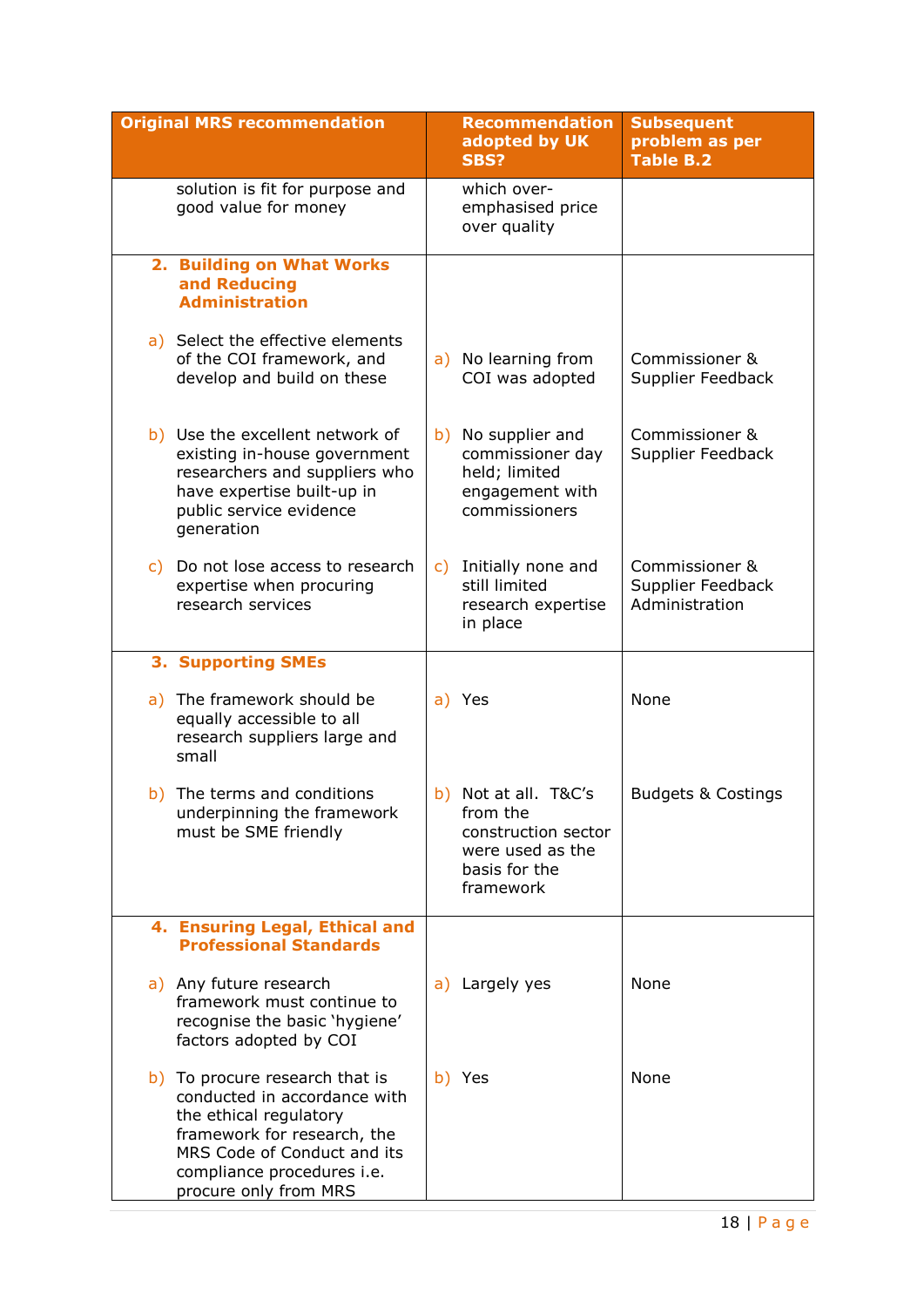| <b>Original MRS recommendation</b>                                                                                                                | <b>Recommendation</b><br>adopted by UK<br><b>SBS?</b>                                            | <b>Subsequent</b><br>problem as per<br><b>Table B.2</b>       |
|---------------------------------------------------------------------------------------------------------------------------------------------------|--------------------------------------------------------------------------------------------------|---------------------------------------------------------------|
| Company Partner<br>organisations or from<br>suppliers with MRS members                                                                            |                                                                                                  |                                                               |
| 5. Supporting innovation and<br><b>Ensuring Access to Best</b><br><b>Practice</b>                                                                 |                                                                                                  |                                                               |
| a) Have access to the most up to<br>date methods and ideas                                                                                        | No scope for<br>a)<br>innovation                                                                 | Roster & Lots                                                 |
| b) Adopt a feedback loop for the<br>framework to ensure that it<br>constantly evolves and<br>improves in response to any<br>identified weaknesses | b) No continuous<br>improvement built<br>into the process;<br>MRS has had to<br>fulfil this role | Commissioner &<br>Supplier<br>Communication<br>Administration |
| Retain some flexibility in<br>C)<br>roster development                                                                                            | No<br>C)                                                                                         | Roster & Lots                                                 |
| d) Have one lot that remains<br>flexible e.g. an opening for<br>new market entrants                                                               | No<br>d)                                                                                         | Roster & Lots                                                 |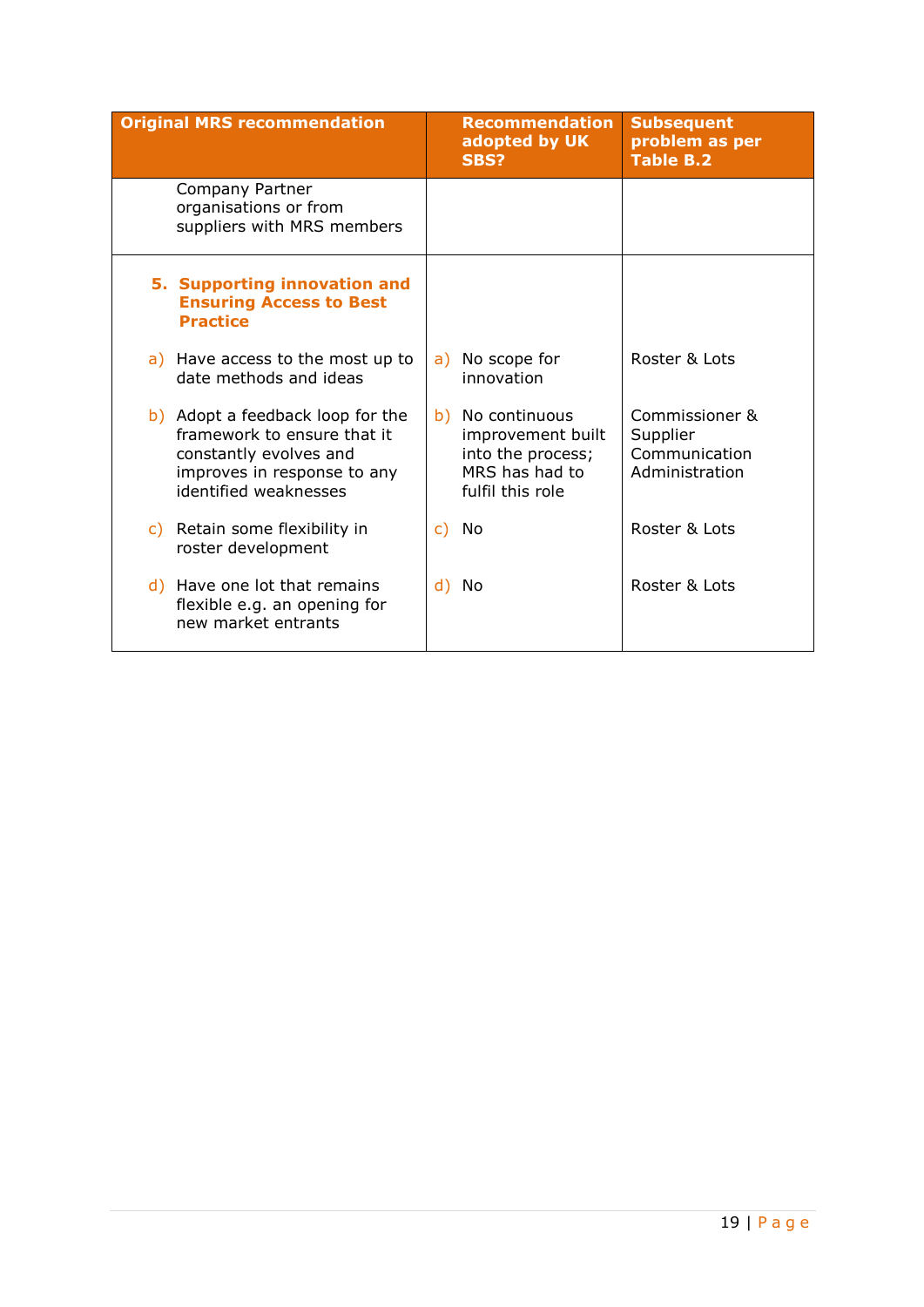#### **Table C.2: Results from consultation with suppliers and commissioners**  *Question 3 - Essential Features for the New Market Research Framework*

| <b>Procurement</b><br><b>Process</b> | <b>Explanatory Narrative</b>                                                                                                                                                                                                                                                                                                                                                                                                                                                                                                                                                                                                                                                                                                                                                                                                                                                                                      |
|--------------------------------------|-------------------------------------------------------------------------------------------------------------------------------------------------------------------------------------------------------------------------------------------------------------------------------------------------------------------------------------------------------------------------------------------------------------------------------------------------------------------------------------------------------------------------------------------------------------------------------------------------------------------------------------------------------------------------------------------------------------------------------------------------------------------------------------------------------------------------------------------------------------------------------------------------------------------|
| <b>Demand</b>                        | UK SBS must communicate more frequently and provide<br>$\bullet$<br>an agreed set of metrics regarding usage of the<br>framework. This information should be clearly and regularly<br>disseminated to suppliers on the framework and<br>commissioners which use the framework.                                                                                                                                                                                                                                                                                                                                                                                                                                                                                                                                                                                                                                    |
| <b>Approach</b>                      | 2-stage process (EOI+ 2 <sup>nd</sup> stage) is <b>essential.</b><br>٠<br>The ability to use call-off contracts, for approved suppliers<br>on the framework, should be more actively encouraged for<br>small value contracts.                                                                                                                                                                                                                                                                                                                                                                                                                                                                                                                                                                                                                                                                                     |
| <b>Roster &amp; Lots</b>             | Lot structures should continue to be categorised by list of<br>$\bullet$<br>subject areas.<br>Both commissioners and suppliers preferred the adoption<br>of a matrix approach when creating the Lot structure which is<br>based on research subject areas, with a sub-cross<br>segmentation which assesses within each Lot supplier's<br>expertise in terms of:<br>Methodologies<br>$\circ$<br>Participant types e.g. children, hard to reach, etc.<br>$\circ$<br>Greater flexibility within the framework to enable new<br>$\bullet$<br>suppliers to gain access after the framework has been<br>set. The MRS Research Buyers Guide is a great resource for<br>regulated suppliers, and includes new entrants; this should be<br>used as one route to the framework and/or a recommended<br>alternative avenue if commissioners are unable to find/<br>source what they need from the market research framework. |
| <b>Budgets &amp;</b><br>costings     | When the new framework is being created a different ratio<br>$\bullet$<br>between quality and costs must be adopted. The value and<br>pricing/cost ratio of 60:40 used in the current framework was<br>disastrous (and resulted in some aspects of the tendering<br>having to be amended and re-run). The <b>80:20 approach</b><br>used by BIS for the Research & Evaluation framework should<br>be adopted for the new framework.<br>Remove the 1% Administration Charge for suppliers on<br>the framework - or fundamentally overhaul the UK SBS<br>administrative approach so the 1% is earnt.                                                                                                                                                                                                                                                                                                                 |
| <b>Evaluation &amp;</b><br>feedback  | Devise an evaluation and feedback template, based upon<br>examples already working within government, which are                                                                                                                                                                                                                                                                                                                                                                                                                                                                                                                                                                                                                                                                                                                                                                                                   |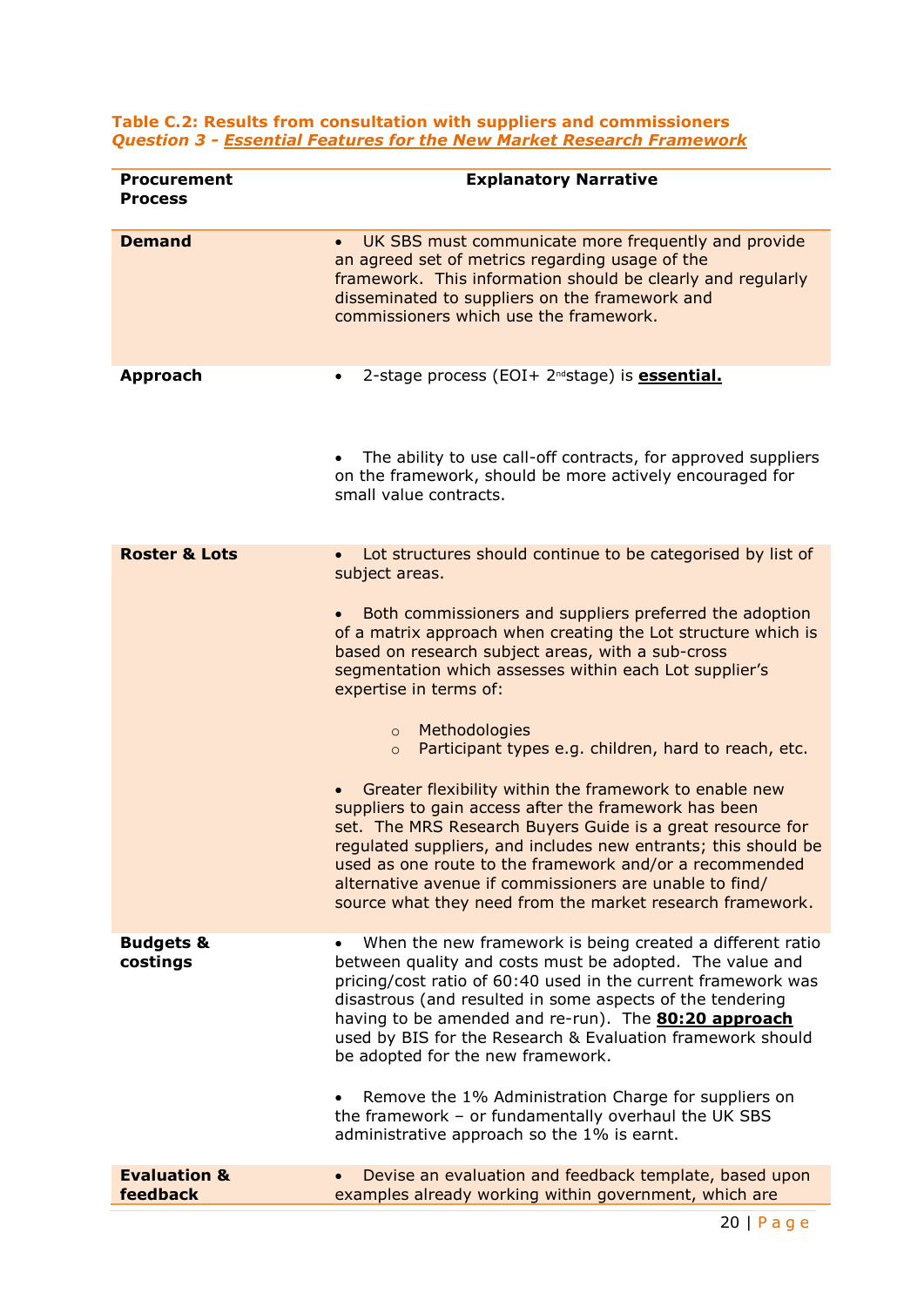|                                                           | mandatory for commissioners and buyers using the<br>framework.                                                                                                                                                                                                                                                                                                                                                                                                                                                                                                                                                                                                                                                                                                                                                                                                                                                                                                                                                                                                                                                                                                                                                             |
|-----------------------------------------------------------|----------------------------------------------------------------------------------------------------------------------------------------------------------------------------------------------------------------------------------------------------------------------------------------------------------------------------------------------------------------------------------------------------------------------------------------------------------------------------------------------------------------------------------------------------------------------------------------------------------------------------------------------------------------------------------------------------------------------------------------------------------------------------------------------------------------------------------------------------------------------------------------------------------------------------------------------------------------------------------------------------------------------------------------------------------------------------------------------------------------------------------------------------------------------------------------------------------------------------|
| <b>Commissioner</b><br>& Supplier<br><b>Communication</b> | UK SBS must be more transparent and open to the<br>market. Open Days, newsletters and so on are essential for<br>good communication for any framework.<br>General procurement advice, such as that developed by<br>the Cabinet Office, should be widely communicated so that<br>commissioners and buyers have a <b>better shared</b><br>understanding of what can and cannot be done during the<br>procurement process and the requirements and limits of the<br>EU Procurement Directive.                                                                                                                                                                                                                                                                                                                                                                                                                                                                                                                                                                                                                                                                                                                                 |
| <b>Administration</b>                                     | UK SBS must train its staff to better understand market<br>research as a category.<br>The basic administrative and policy information collected<br>as part of the framework tender process should be shared<br>with all commissioners; and guidance developed stating why<br>this information does not need to be collected by individual<br>commissioners for each research project.<br>Standard templates should be developed across the<br>procurement process and these should be widely promoted to<br>ensure use. Many departments have already created some<br>excellent examples and these should be used by UK SBS.<br>UK SBS should develop standard, logical descriptive<br>wordings for files etc., which are issued for any projects via<br>the framework.<br>UK SBS should instigate an annual update process with<br>suppliers and commissioners to ensure that it has an up-to-<br>date and useful contact database.<br>General procurement advice should be available from UK<br>SBS and Crown Commercial Services regarding access to<br>government procurement opportunities. This should include<br>basic information about the portals, which ones are used for<br>different types of contracts, etc. |

## **Risks**

The MRS and SRA Guidance documents in Appendix C and D providence general guidance on what good procurement looks like and explores some of the practical consequences of poor procurement practices on suppliers and commissioners, and some of the practical costs associated with these practices.

There are serious risks if the new market research framework is not shaped as recommended by MRS: reputation damage, SME withdrawal, commissioner disengagement and perceived bias are all significant possible outcomes. All of these are potentially high risk if the procurement framework is not shaped appropriately; Table C.3 sets out the impact and mitigation for the identified risks.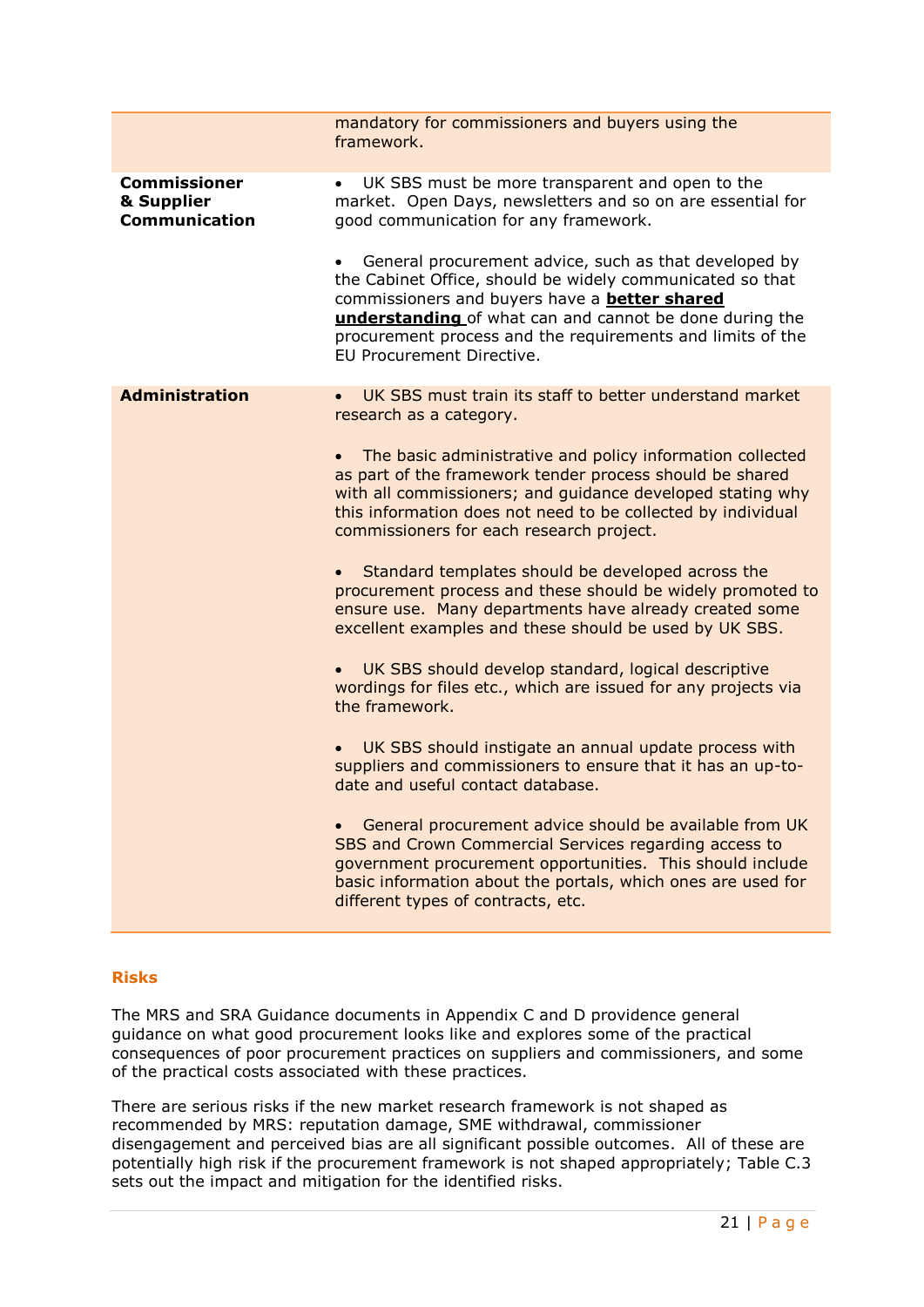## **Table C.3: Risks if the MRS recommendations are not implemented plus mitigation recommendation**

| <b>Risk Area</b>                                                             | Why?                                                                                                                                                                                                                                                                                                                                                                                                                                                                                                                                                                | <b>Risk</b> | <b>Likely Impact</b>                                                                                                                                                                                                                                                                                                                                                                                                                                                                                                                                                                                                      | <b>Mitigation</b>                                                                                                                                                                                                                                                                                                                                                                                                                                                                                                                                                                                                                |
|------------------------------------------------------------------------------|---------------------------------------------------------------------------------------------------------------------------------------------------------------------------------------------------------------------------------------------------------------------------------------------------------------------------------------------------------------------------------------------------------------------------------------------------------------------------------------------------------------------------------------------------------------------|-------------|---------------------------------------------------------------------------------------------------------------------------------------------------------------------------------------------------------------------------------------------------------------------------------------------------------------------------------------------------------------------------------------------------------------------------------------------------------------------------------------------------------------------------------------------------------------------------------------------------------------------------|----------------------------------------------------------------------------------------------------------------------------------------------------------------------------------------------------------------------------------------------------------------------------------------------------------------------------------------------------------------------------------------------------------------------------------------------------------------------------------------------------------------------------------------------------------------------------------------------------------------------------------|
| Reputational<br>damage if poor<br>research is<br>procured                    | Impact of poor<br>$\bullet$<br>quality research or<br>work undertaken<br>that fails to meet<br>legal, professional<br>and ethical research<br>standards<br>Framework fails to<br>$\bullet$<br>recognise the<br>creativity and<br>intellectual capital of<br>research;<br>concentrating too<br>much on research<br>tools i.e.<br>methodologies<br>Framework includes<br>$\bullet$<br>unregulated<br>researchers<br>Access to insufficient<br>$\bullet$<br>numbers of, and<br>breadth of, research<br>suppliers with the<br>appropriate skills<br>and services needed | <b>HIGH</b> | Government money<br>is wasted on poor<br>research<br>Bad decisions are<br>$\bullet$<br>made by<br>government on poor<br>evidence base due<br>to unsuitable<br>research being<br>procured<br>Weakens<br>$\bullet$<br>Government's ability<br>to successfully fulfil<br>its listening agenda<br>Ineffective and<br>$\bullet$<br>inefficient decision<br>making processes<br>Complaints about<br>$\bullet$<br>poor research are<br>made which cannot<br>be pursued as<br>suppliers are not<br>part of the<br>compliance<br>framework<br>Negative public and<br>$\bullet$<br>media perception of<br>government<br>procurement | Only use<br>$\bullet$<br>researchers that<br>conduct research in<br>accordance with the<br>MRS Code of<br>Conduct and<br>associated<br>compliance<br>procedures i.e. MRS<br><b>Company Partners</b><br>and suppliers with<br>MRS members<br>Structure<br>$\bullet$<br>framework to factor<br>in research<br>$expertise - using$<br>suppliers and in-<br>house resources<br>more effectively<br>Take a<br>$\bullet$<br>procurement<br>approach that is<br>structured around a<br>high labour<br>intensive,<br>intellectual,<br>customisation and<br>interaction service<br>rather than one<br>based on a<br>'methodology<br>menu' |
| SME withdraw<br>participation                                                | Disproportionate<br>$\bullet$<br>contractual terms<br>and conditions<br>required for access<br>to the framework<br>Burdensome and<br>$\bullet$<br>complex<br>procurement<br>arrangements                                                                                                                                                                                                                                                                                                                                                                            | <b>HIGH</b> | Failure to meet<br>stated government<br>SME targets plus<br>Cabinet Office<br>objectives<br>Narrow range of<br>$\bullet$<br>suppliers on the<br>framework<br>Buyers unable to<br>$\bullet$<br>access all research<br>services they require<br>Niche and specialists<br>$\bullet$<br>completely excluded                                                                                                                                                                                                                                                                                                                   | Adopt appropriate<br>$\bullet$<br>and proportionate<br>terms and<br>conditions for<br>framework. Not a<br>blanket 'one size<br>fits all'<br>Adopt appropriate<br>and proportionate<br>administrative<br>procedures                                                                                                                                                                                                                                                                                                                                                                                                               |
| Commissioners<br>disengage and<br>procure<br>increasingly<br>'off framework' | Too open, no<br>consistent quality or<br>price control<br>Unregulated and<br>$\bullet$<br>inappropriately                                                                                                                                                                                                                                                                                                                                                                                                                                                           | <b>HIGH</b> | Waste and<br>$\bullet$<br>inefficiency<br>Confusion among<br>$\bullet$<br>suppliers and buyers                                                                                                                                                                                                                                                                                                                                                                                                                                                                                                                            | Only use<br>researchers that<br>conduct research in<br>accordance with the<br>MRS Code of                                                                                                                                                                                                                                                                                                                                                                                                                                                                                                                                        |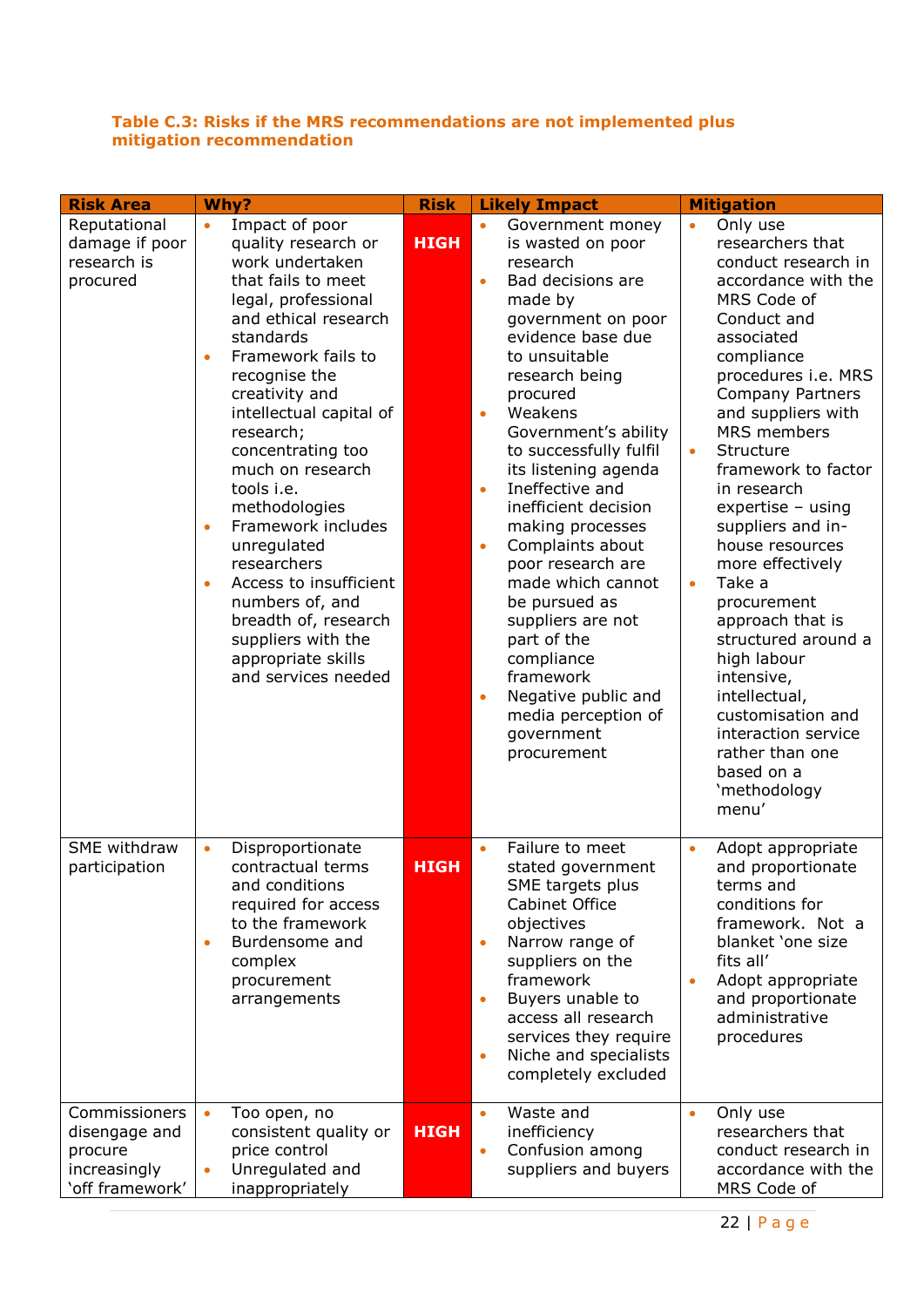|                                                   | qualified researchers<br>may be used for<br>such projects                                                                                                   |             | Government money<br>$\bullet$<br>is wasted on poor<br>research<br>Bad decisions are<br>$\bullet$<br>made by<br>government on poor<br>evidence base due<br>to unsuitable<br>research being<br>procured<br>Ineffective and<br>$\bullet$<br>inefficient decision<br>making processes<br>Complaints about<br>$\bullet$<br>poor research are<br>made which cannot<br>be pursued as<br>suppliers are not<br>part of the<br>compliance<br>framework<br>Negative public and<br>$\bullet$<br>media perception of | Conduct and<br>associated<br>compliance<br>procedures i.e. MRS<br><b>Company Partners</b><br>and suppliers with<br>MRS members<br>Use the MRS'<br>$\bullet$<br>existing Research<br>Buyers Guide (RBG)<br>directory as the<br>source for any off<br>framework<br>contracts; ensuring<br>only regulated<br>suppliers are used<br>and allowing for<br>new suppliers and<br>techniques to be<br>considered for<br>government<br>projects |
|---------------------------------------------------|-------------------------------------------------------------------------------------------------------------------------------------------------------------|-------------|---------------------------------------------------------------------------------------------------------------------------------------------------------------------------------------------------------------------------------------------------------------------------------------------------------------------------------------------------------------------------------------------------------------------------------------------------------------------------------------------------------|---------------------------------------------------------------------------------------------------------------------------------------------------------------------------------------------------------------------------------------------------------------------------------------------------------------------------------------------------------------------------------------------------------------------------------------|
| Perceived<br>unequal<br>treatment of<br>suppliers | Lack of transparency<br>$\bullet$<br>in procurement<br>process<br>Some suppliers<br>$\bullet$<br>benefit more than<br>others from the<br>framework approach | <b>HIGH</b> | government<br>procurement<br>Disenchantment<br>$\bullet$<br>among suppliers<br>with government<br>procurement<br>Increasing number<br>$\bullet$<br>of suppliers stop<br>bidding for<br>government work<br>Fewer research<br>$\bullet$<br>suppliers available<br>to provide services<br>to government                                                                                                                                                                                                    | Fairness and<br>$\bullet$<br>transparency in the<br>creation of the<br>framework and lots<br>Ensure all suppliers<br>$\bullet$<br>have equal access<br>to government<br>research projects<br>Flexibility in the<br>$\bullet$<br>selection of<br>suppliers including<br>access to the full<br>research market of<br>suppliers by<br>actively promoting<br>the RBG as a<br>source of 'off<br>framework'<br>suppliers                    |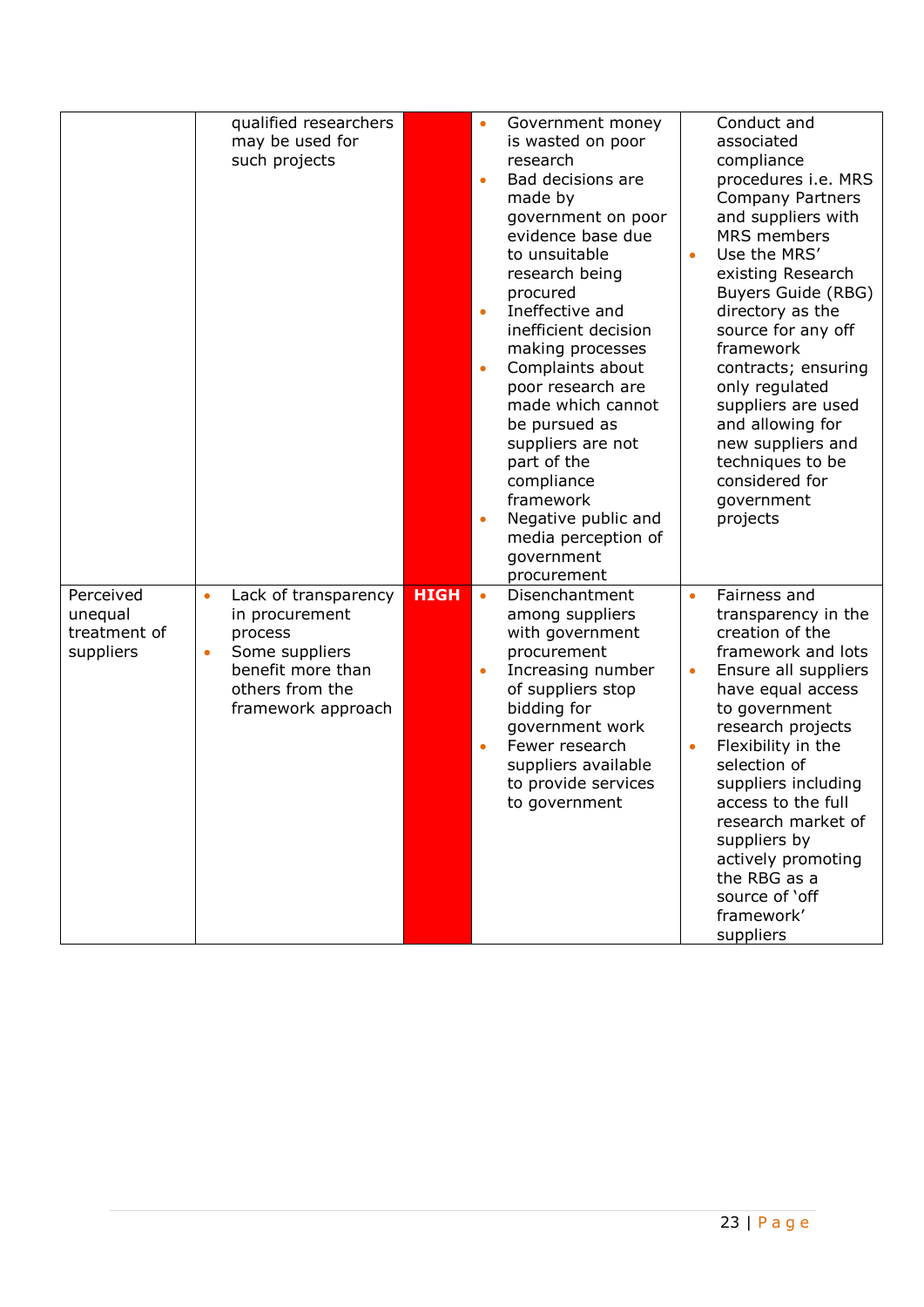#### **Conclusions**

Since 2011 MRS has actively assisted government in improving its research procurement processes, with a mixture of success and failure.

By not taking on board all of the original recommendations detailed in MRS' 2012 report, the government failed to create an effective and efficient market research framework, which maximised value for the public sector and provides the full insight that is critical to public life. When procuring market research, government is procuring intellectual capital and evidence on which important decisions are based. The procurement practices should be structured to reflect this.

The creation of a new market research framework provides a second opportunity to overcome the current failings and create a framework which is truly fit-for-purpose. There are a number of significant risks if this is not done.

Market research is the most significant avenue for determining citizens' views and is essential at a time when the government is implementing a "listening agenda" to ensure that all UK citizens' voices are being heard and reflected within policy making.

To ensure that the government is supported in its listening agenda, it is essential that the new market research procurement framework is effective, populated with suppliers who can provide access to citizens' voices and is used by commissioners who can ensure that challenges within the public sector are being adequately resolved. To achieve this **all of MRS' recommendations should be implemented with the creation of the new market research framework.**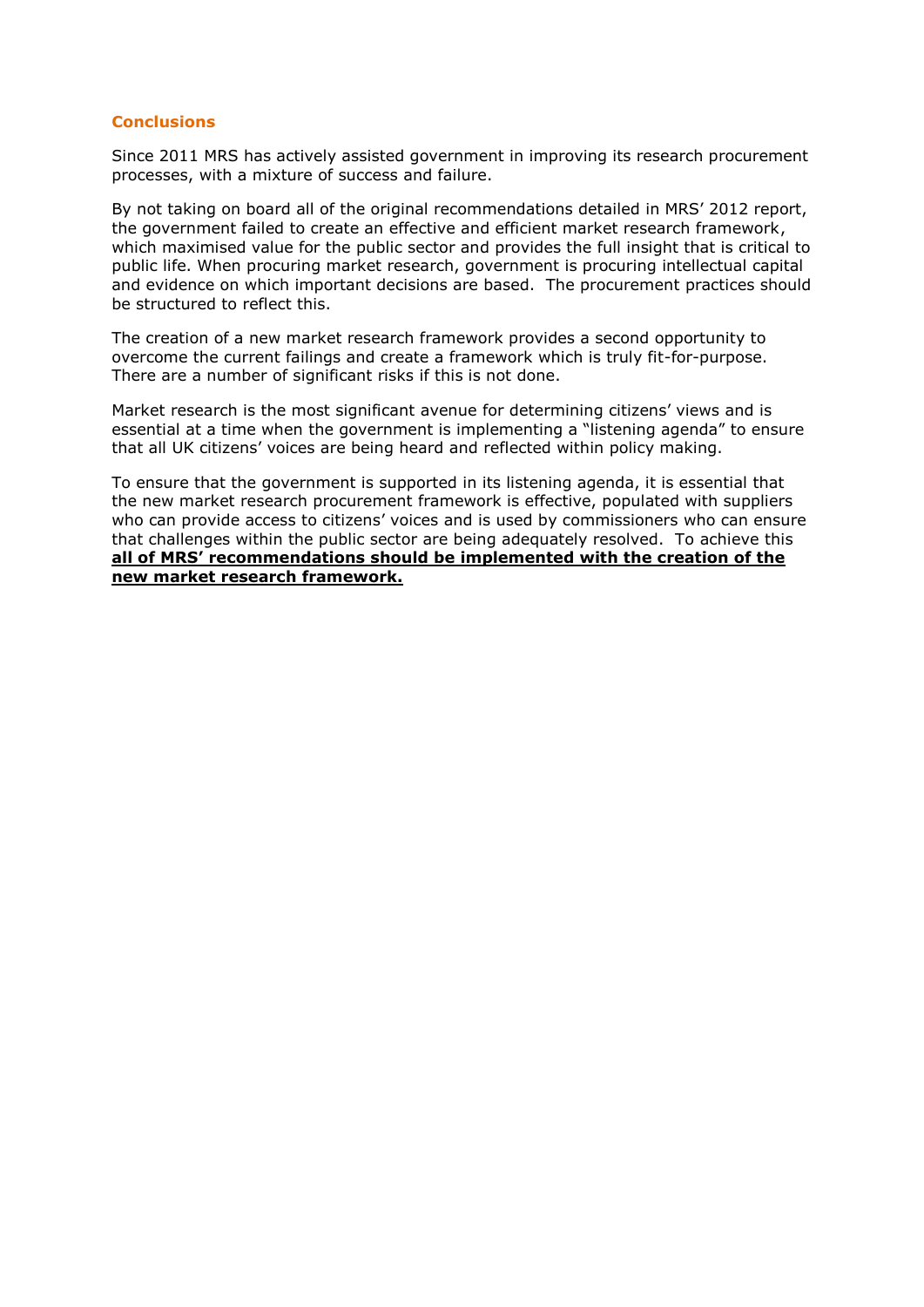

## **APPENDIX A: MRS' First Report**

## *Improving Market Research Procurement: MRS Recommendations on the Creation of Framework 2 for research services*

## **A document prepared by The Market Research Society for the Government Procurement Service** *(now Crown Commercial Services)*

## **The Executive Summary**

Research is used to support critical policy and operational decisions in all areas of public life.

When procuring market research, government is procuring intellectual capital and evidence on which important decisions are based. The procurement practices should be structured to reflect this.

MRS is the world's leading professional research association setting professional and ethical standards for over 60 years. MRS is globally recognised for its expertise in training and the UK's research market represents a major asset in the UK, in terms of both the creation of intellectual capital and export revenues.

MRS believes government should take advantage of the experience and expertise of one of the UK's world leading industries and welcomes this opportunity to help government do so affordably and sustainably.

The opportunity exists for government not only to improve its efficiency but, in doing so, to reinforce the competitiveness of the UK in a major creative and intellectual capital business.

Following extensive consultation with MRS stakeholders, including research suppliers and in-house government research buyers, MRS has compiled the attached report, with detailed recommendations for the procurement approach for developing framework 2 for market research services, to replace the former COI framework.

In summary:

## **Reducing Costs and Improving Value for Money**

- We recommend streamlining administrative procedures by adopting some simple changes e.g. standardising core documentation and information requirements (e.g. Health & Safety policies, data protection and so on) and storing such information centrally.
- We suggest a two-stage or restricted procurement process rather than a completely open one; this will reduce the amount of wasteful and unproductive effort for buyers, procurers and suppliers.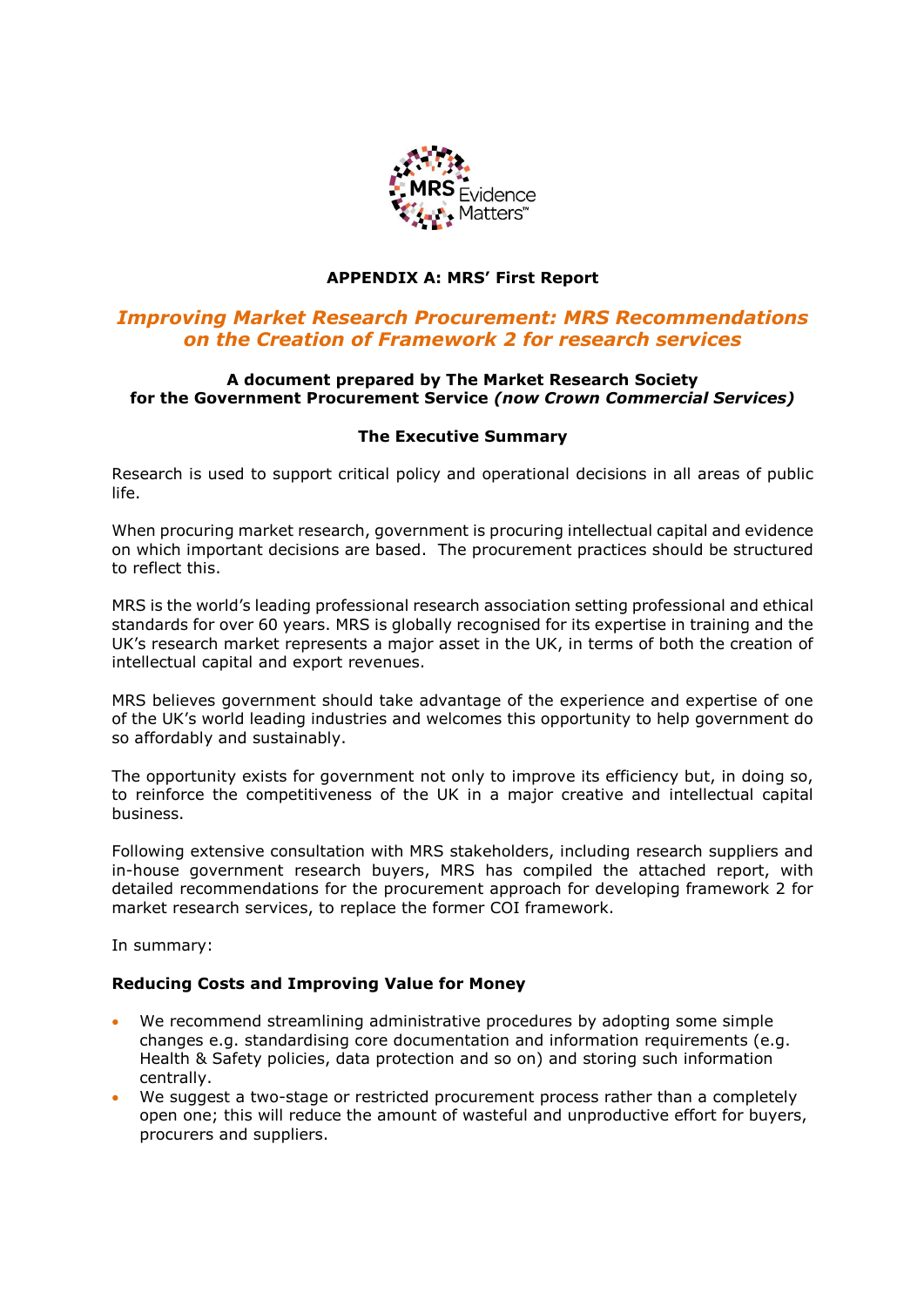- You should focus on procuring research services to address specific business problems within government as opposed to procuring research solely by research methodology. Research methodologies are tools not research business solutions.
- If you use established available recognised resources you will save time and improve credibility in the market. MRS's Research Buyers Guide, a published and fully searchable online directory, is the only list of MRS accredited research suppliers in the UK. The government would save a lot of money, reduce waste and ensure only research, conducted in accordance with the MRS Code of Conduct and its associated compliance procedures, was procured if the GPS adopt the use of this directory as an 'open' lot on the framework and the resource to access research services for the Agile Route to Market.
- Research is an intellectual capital and creative service depending on skills, training and intellectual capacity. It is highly labour intensive, often requires high levels of customisation and interaction service rather than one based on a 'methodology menu'. As such any marking criteria used to evaluate research services should be based on assessing whether a proposed solution is fit for purpose and good value for money; not on lowest cost. Lowest cost does not equate with value for money.

## **Building on What Works and Reducing Administration**

- The most effective approach to ensure a smooth transition and prevent the loss of capability and knowledge that have been invested in government research data and insight is to select the effective elements of the COI framework and develop and build on these.
- There is an excellent network of existing in-house government researchers and suppliers who have expertise built-up in public service evidence generation. This could be more effectively deployed.
- Do not lose access to research expertise when procuring research services these are essential for ensuring that the most appropriate research is being procured.

## **Supporting SMEs**

- The research market is dominated by SMEs, niche and specialist suppliers in addition to the small number of very large research groups. The framework and the Agile Route to Market should both be equally accessible to all research suppliers large and small.
- The terms and conditions underpinning the framework (and the Agile Route to Market) must be SME friendly. Disproportionate contractual burdens e.g. unlimited indemnity, obligations to pay 0.5% of charges for services invoiced, numerous warranties, responsibility for changes to contracts, etc. which if adopted (as for framework 1) will effectively drive many excellent small and micro suppliers not to apply for the framework.

## **Ensuring Legal, Ethical and Professional Standards**

- Research is reliant on the trust of customers who take part in its programmes. It is increasingly dependent on the use of personal data. Policy makers and operational managers must have reliable evidence which is acquired legally and ethically. This is especially true when dealing with children or other vulnerable members of the public.
- In an era of high levels of public and press scrutiny confidence in the quality of evidence used in, for example Equality Impact Assessments must be high.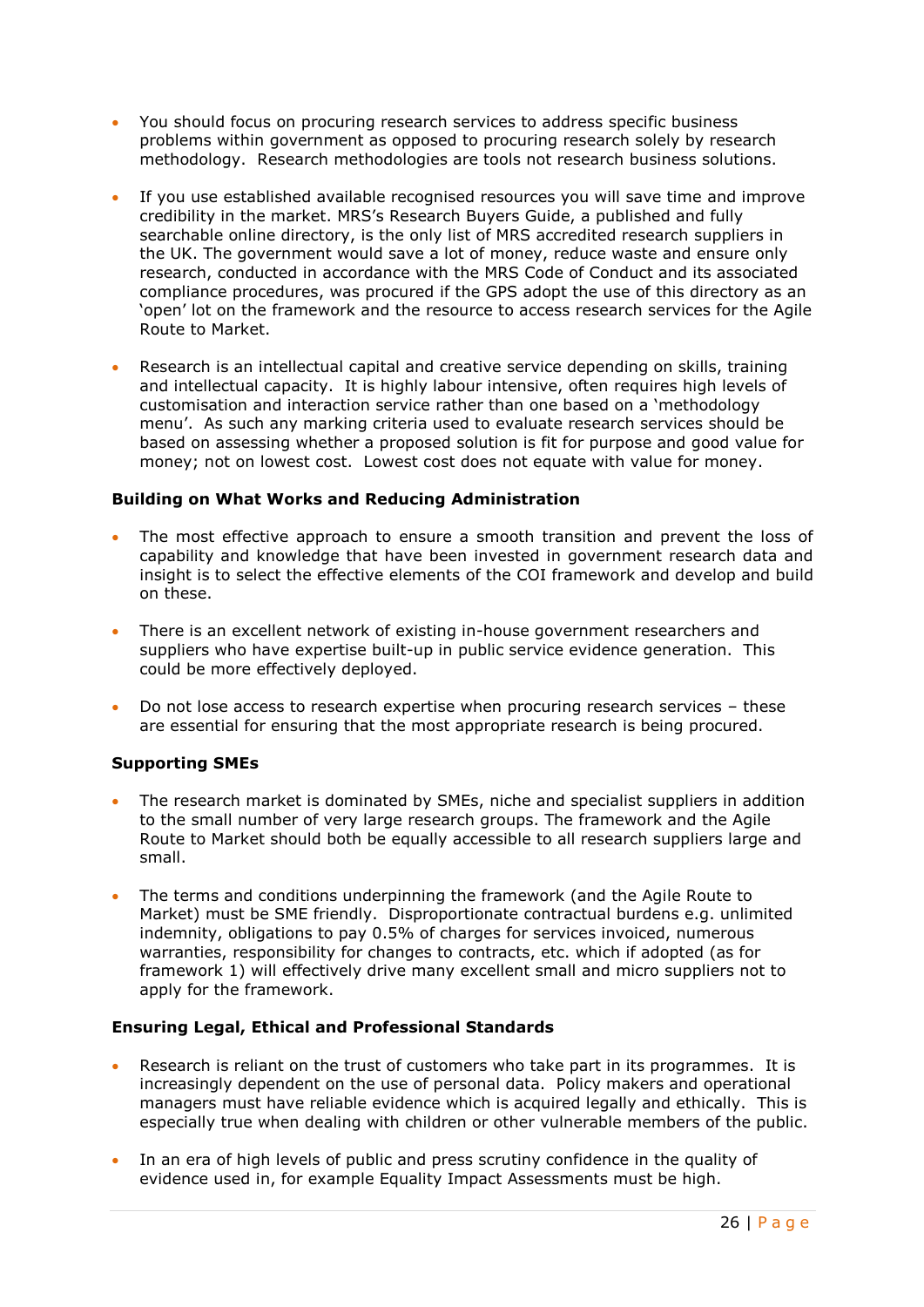Any future research framework and accompanying Agile Route to Market must continue to recognise the basic 'hygiene' factor adopted by COI; only to procure research that was conducted in accordance with the MRS Code of Conduct and its compliance procedures i.e. from MRS Company Partner organisations or from suppliers with MRS members.

## **Supporting innovation and Ensuring Access to Best Practice**

- The UK is the world's second largest research market, after the US, characterised by the innovation and adaptability of its organisations. In order to ensure policy makers and operation managers have access to the most up to date methods and ideas. You should adopt a feedback loop (such as the Cabinet Office's approach of using Mystery Shopping for Contract Finder) for the framework to ensure that framework 2 constantly evolves and improves in response to any identified weaknesses.
- You should also retain some flexibility in roster development; have one lot that remains flexible and open to new entrants to ensure continued access to new suppliers and evolving techniques which might better serve future government research needs.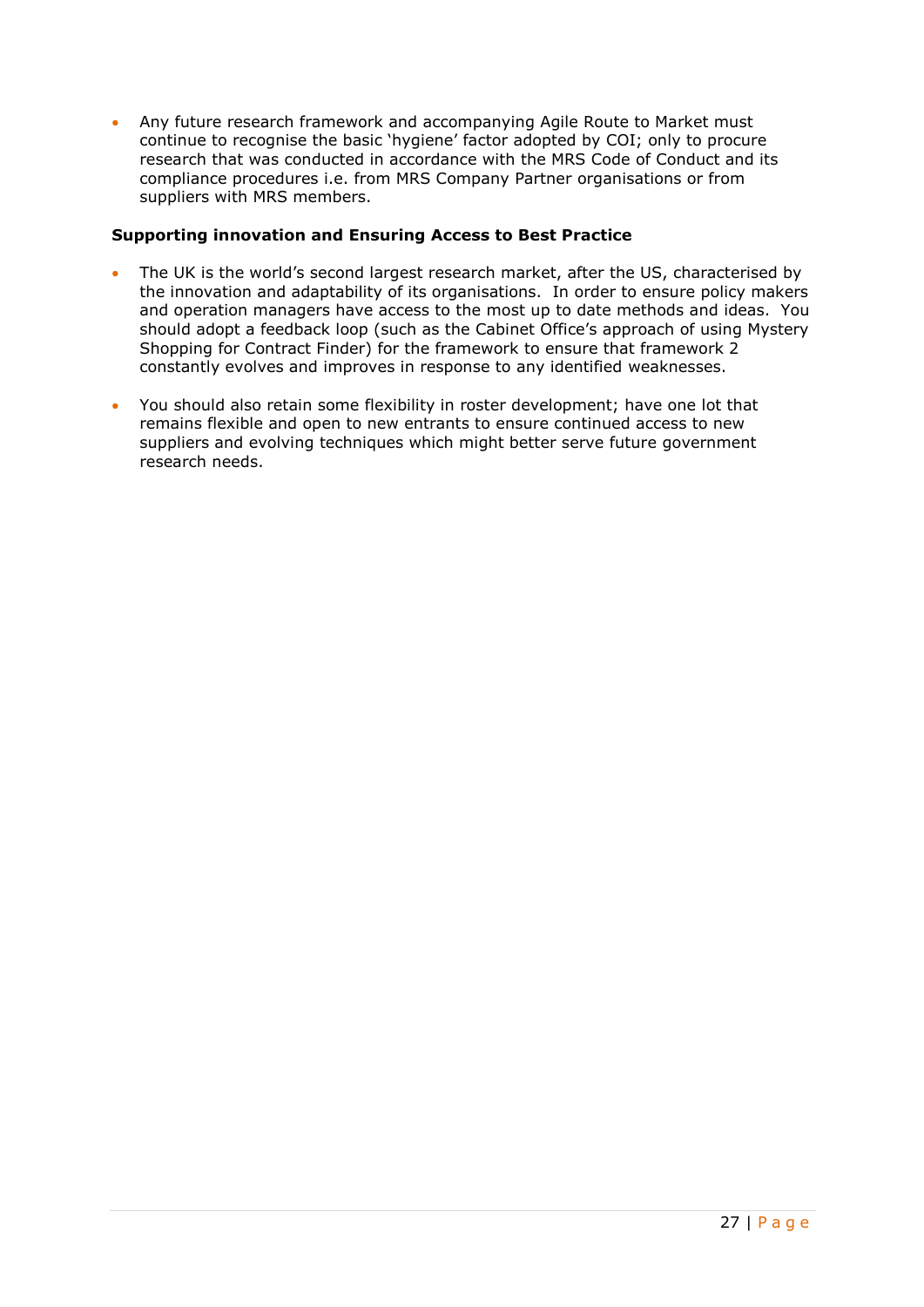

## **APPENDIX B: MRS' Second Report**

## *Improving Market and Social Research Procurement and Commissioning within the Public Sector*

## *Lessons Learnt from the Creation of the Pan-Government Framework for Market Research Services*

## **A document prepared by The Market Research Society for the Crown Commercial Service and UK SBS**

## **The Executive Summary**

## **INTRODUCTION**

Research is used to support critical policy and operational decisions in all areas of public life. It is particularly important in areas where behavioural management or change are important to policy or operational delivery.

When procuring market research, government is procuring intellectual capital and evidence on which important decisions are based. The procurement practices should be structured to reflect this.

MRS is the world's leading professional research association setting professional and ethical standards for over 60 years. MRS is globally recognised for its expertise in training and qualifications. The UK's research market represents a major asset in the UK, in terms of both the creation of intellectual capital and economic contribution with a conservative GVA of £3bn, it is bigger than many other creative industries and is an export success (with an export value of circa £1bn GVA).

Over the last two years, MRS has successfully assisted government as it has developed its post-COI market research procurement arrangements, focusing on delivering research procurement which is affordable and sustainable. However, the process has not been without its problems, and the aim of this report is to identify those areas which have worked well, those where it failed, and what can be put right now and in the future.

Following extensive consultation with MRS stakeholders, including research suppliers and in-house government research commissioners, MRS has compiled the attached report with detailed recommendations for the way forward. The findings of this report should be a significant consideration in future framework developments, notably the potential creation of new research framework(s) for social and economic research.

The management at UK SBS have been open in encouraging this report and should be congratulated on their willingness to listen to the more critical of the findings that it contains.

## **KEY FINDINGS**

In summary our report details: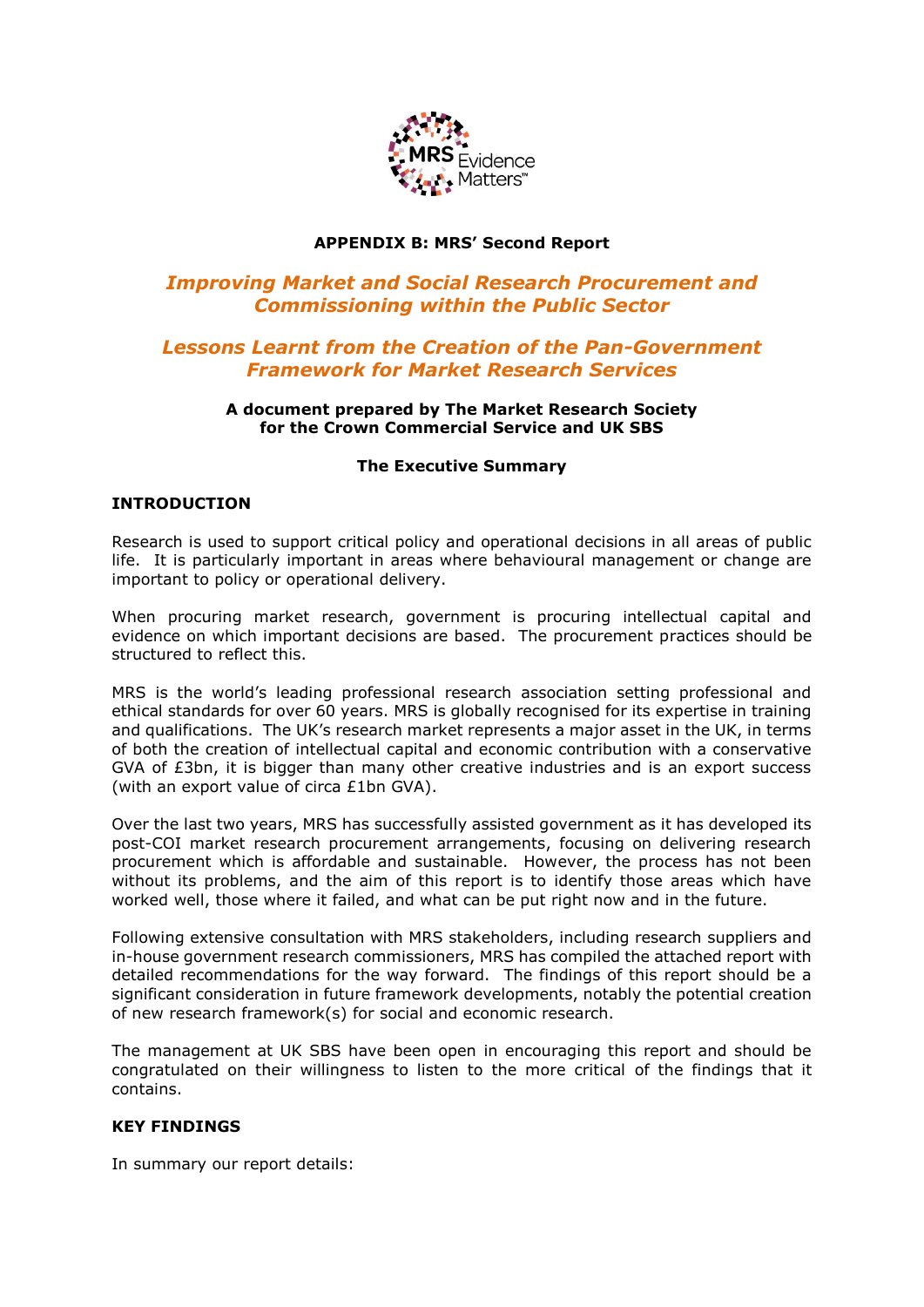## **Some success with the creation of the pan-government market research framework**

- UK SBS adopted many MRS recommendations from MRS' first report, *Improving Market Research Procurement: MRS Recommendations on the Creation of Framework 2 for Research Services.* The recommendations that were adopted – such as a business and policy focused lot structure – have been warmly welcomed by all stakeholders.
- Recognition and appreciation of the professionalism and flexibility of some of the senior project team members within UK SBS, particularly those that managed the project to create the new framework.
- Acknowledgement that a working framework is in place, and market research is being commissioned via the framework.

## **Significant concern: breaching commercial confidentiality of suppliers**

 A serious error by UK SBS, which resulted in highly sensitive commercial pricing information from suppliers being shared with competitors. This serious commercial breach by UK SBS, severely undermined its credibility with research suppliers.

## **Significant concern: not seeking value**

 UK SBS ignored recommendations from MRS, commissioners and suppliers, regarding the best approach to evaluating research, particularly regarding price. By preferring to treat research as a commodity rather than intellectual capital, UK SBS's approach to price evaluation failed first time round and had to be repeated. Even with the duplicated process, the approach favoured by UK SBS was inappropriate for research, and failed to meet the overarching objective which should be about maximising value, not just minimising price.

## **Significant concern: not supporting SMEs**

 UK SBS continue to use its standard terms and conditions, developed originally for the construction sector, despite offers from MRS to assist with creating suitable terms & conditions which would attract SMEs and be consistent with those used widely for research. The result was that the terms and conditions used for the framework were inappropriate for the sector and ultimately too costly for many SMEs. This was best illustrated by the inclusion of consequential losses within the T&Cs. How would such a loss be measured for a research project? Why include such a costly insurance requirement if it can never realistically be applied?

## **Significant concern: wasteful bureaucracy**

- The application process and documentation submission requirements for the framework were excessive, with UK SBS requesting significant amounts of information that were not to be used as part of the evaluation and were "for information only". It is unreasonable to place such an excessive and unnecessary administrative burden on suppliers, particularly in a sector that is dominated by SMEs.
- The primary advantages of a centralised procurement framework approach such as centralised documentation, pre-approved suppliers and their procedures, etc. are not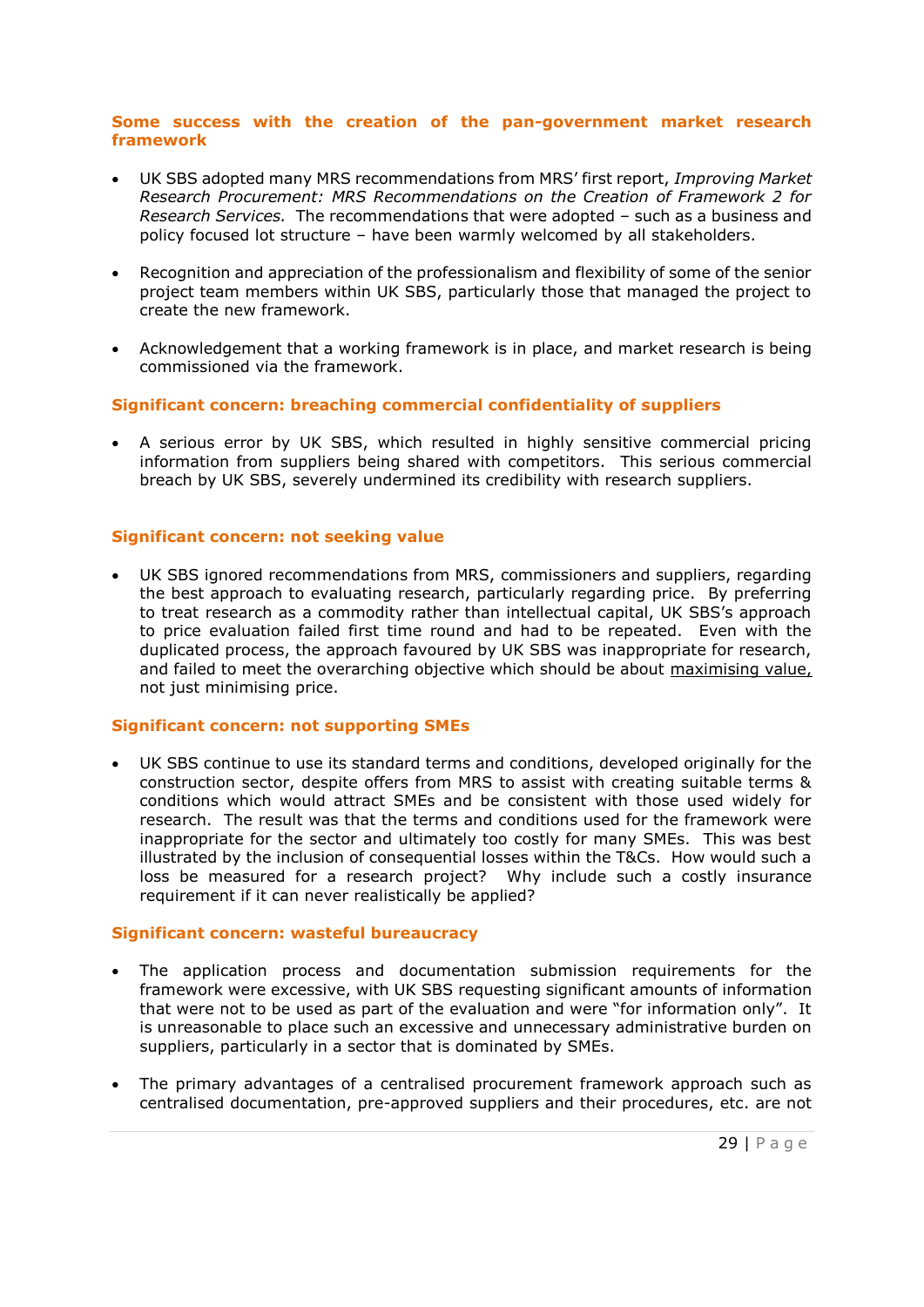being realised with departmental commissioners' incorrectly requesting information gathered by UK SBS as part of the framework process.

## **Significant concern: insufficient resources and structure supporting the process**

- Poor communications, weak administrative procedures and inexperienced junior staff hampered the project throughout the process.
- The feedback from all stakeholders listed a litany of incorrect communications (e.g. informing suppliers they were unsuccessful when in fact they were successful), poor documentation (including documents with errors, tracked changes still showing, crossreferences not aligning with text and so on), etc.

## **Significant concern: lack of expertise supporting the framework**

 The poor quality of some of the research briefs and ITTs coming via the framework demonstrates the lack of research commissioning knowledge in some parts of the government. There are insufficient arrangements in place to fill these gaps. For example, there is seemingly no arrangement in place for assisting research procurement for those departments that have no in-house research expertise and are not in direct contract with UK SBS.

## **Significant concern: poor communication**

- There continues to be a lack of clarity and understanding regarding the relationship between UK SBS and Crown Commercial Services (CCS). Stakeholders from all sides are unsure about the relationship between the two organisations, how they work together, where responsibilities lie, and plans for change going forward.
- There is a need for more, and improved, communication with all stakeholders by both organisations. Even relatively simple matters, such as commissioning routes for the framework, are not understood by all commissioners or suppliers.
- Overall there was a lack of clarity of purpose about the way the exercise was approached. This must be rectified for any frameworks created in the future.

## **KEY RECOMMENDATIONS**

## **Recommendation 1: Improve communication with stakeholders**

In order for CCS and UK SBS to be the "go-to" place for expert commercial and procurement services, its services need to be better understood, and indeed the relationship between UK SBS and CCS clarified. Key to this is improved, clear communications to all stakeholders - commissioners, departmental procurement professionals and suppliers - without using procurement jargon.

Communications should also be used to improve representation and participation across government with the framework; and any future improvements or developments that might be implemented.

There is a clear misunderstanding about when UK SBS and/or CCS are responsible for commissioning, and the relationship between the market research framework and other departmental frameworks.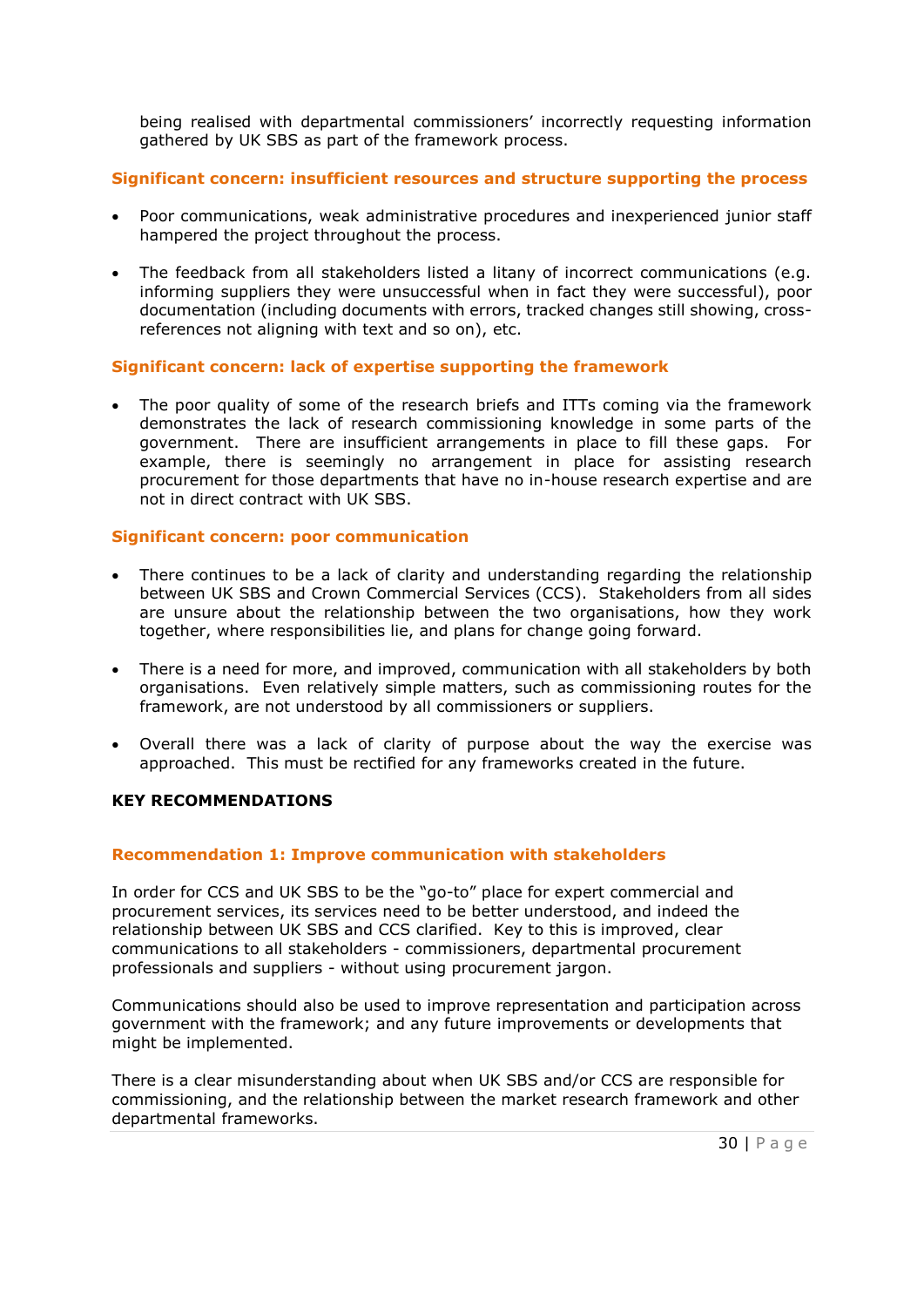Initially UK SBS and CCS need to clarify their responsibilities for the other procurement frameworks and relationships throughout government. This communication needs to be relayed to all relevant stakeholders, for example via supplier days for all the suppliers that are on the framework.

## **Recommendation 2: Make accessible all centrally held documents**

One of the key benefits of a pan-government framework approach is that all the necessary checks of suppliers' policies and procedures, etc. have been undertaken during the framework evaluation process.

However, at present, government departments are repeating these checks through asking unnecessary and wasteful questions whilst undertaking departmental procurement. This is not extracting maximum value; time and resources are being wasted on all sides.

It should be made clear to all users of the market research framework what information has already been gathered and has been evaluated positively, clarifying information does not need to be gathered again from suppliers. The information should be made readily accessible to commissioners, in order to meet their departmental needs.

A centralised approach to retaining and enabling access of information should be relatively straightforward to implement.

## **Recommendation 3: Provide workable standard templates building on existing materials**

There are experienced commissioners and research procurement professionals throughout government.

There are a number of government departments that have a long, successful history of procuring research services. Use this experience, don't ignore it. For example:

- HMRC and OFT were specifically mentioned by suppliers for having some good practice documents which UK SBS and CCS could use. They have excellent guidance for Expressions of Interest and Briefs.
- DWP's existing social and economic research framework could be a useful guidance point when developing the pan-government social and economic research framework/s.
- Although the UK SBS Buyers' Guide is helpful, there are gaps within the documentation. Some of the departments have re-written the UK SBS guidance to fill in the gaps. Gather together the amended Guides and update the UK SBS document so it represents the best advice from across government, not just from within UK SBS.

From the experienced government base, some standard templates could easily be derived by adapting materials used successfully by others over a number of years; for example, standard templates for specifications/briefs, Expressions of Interest, evaluations, evaluation weightings etc. MRS is willing to assist in such an exercise if this would be helpful.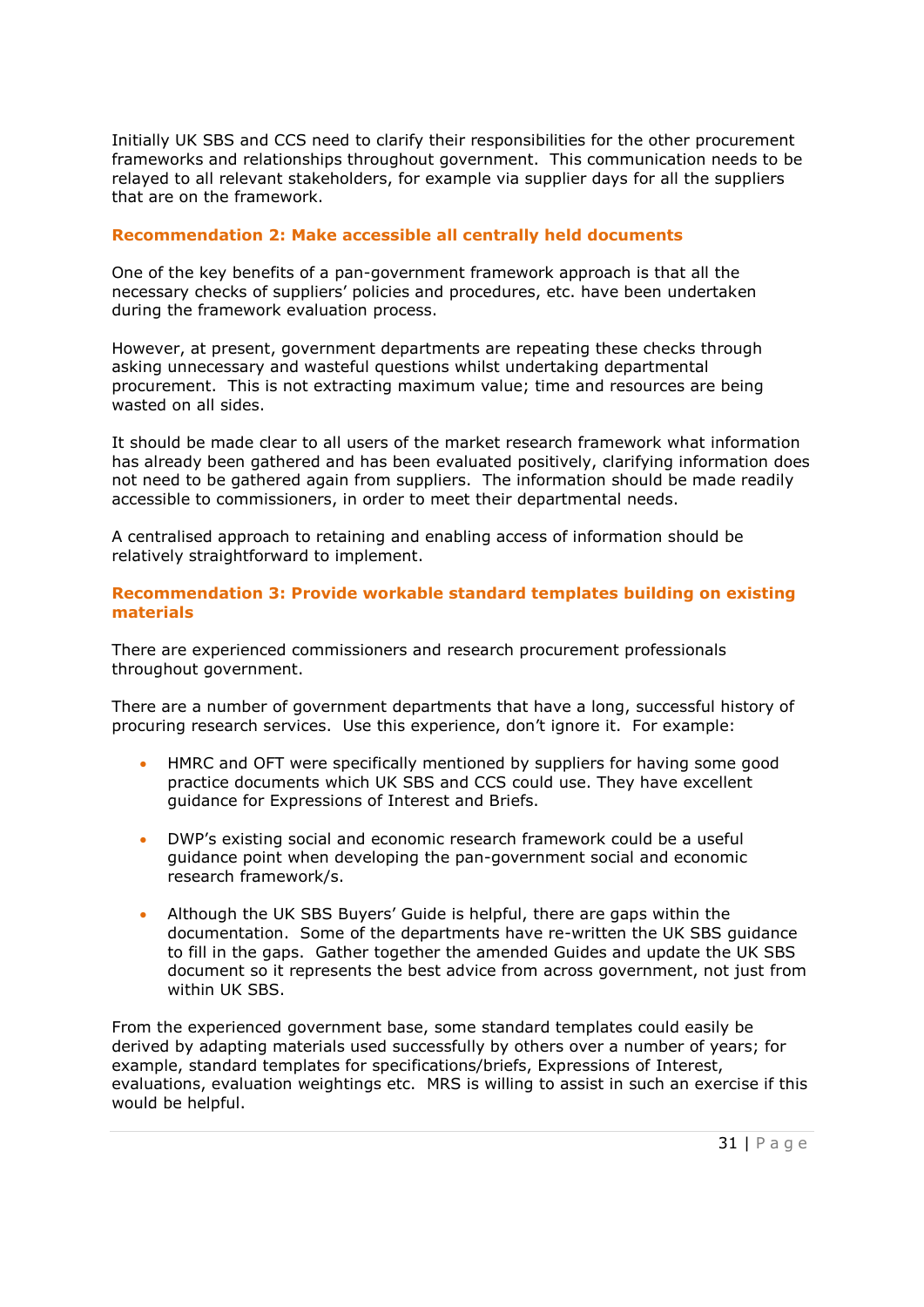## **Recommendation 4: Enhance research procurement skills and experience**

There are gaps in available expertise due to the way in which UK SBS and CCS work together and work with government departments. There is a significant difference between procuring construction and procuring activities that are creative and intellectual capital such as research. Not only is the skillset different, it also requires a cultural shift in perception in the procurement approach; with greater flexibility and use of judgement about what is likely to deliver quality and value for money.

If a government department has no in-house procurement expertise and is not in direct contract with UK SBS they can ask CCS to spot buy their market research services. Similarly, UK SBS will do this for all departments that it is in contract with. However, there is no arrangement for government departments with no or limited research expertise. If a department has no research expertise there is nowhere for them to go to obtain advice.

Clearly when COI existed there was extensive research expertise available. It is appreciated that the level and quality of support and expertise that COI provided within government is no longer available.

It is however, unacceptable to leave a black hole with no advice being given. This gap needs to be addressed urgently if market research procurement is to work effectively and efficiently within government. The types of activities that should be considered include:

- **Appoint or second some experienced people:** There are still significant numbers of former COI staff available within government. Use their experience.
- **Market research training:** MRS is happy to assist with providing training of the appropriate standard to address this need. This training should be available widely within government and across departments; to all those that have some responsibility for research commissioning and procuring.
- **Work experience and orientation:** Suppliers have expressed a willingness to enable UK SBS staff to gain some work experience from within their research companies.
- **Access to experts:** there are excellent researchers within government that understand how to buy research, including the Government Social Research Service. UK SBS should use this readily accessible expertise and work in greater partnership with commissioners throughout government.

## **Recommendation 5: Streamline the access routes to research procurement**

There are too many entry points for procurement within government. Government does not act as a single customer, when RFQs can arrive directly from customers or via the CCS, and when from the CCS either direct from CCS or the Spot Buying Mailbox.

A statement by CCS and/or UK SBS as to how it works, plus plans for how the two organisations intend to work in future, would be helpful for all stakeholders. Such communication would also help stakeholders identify those areas which UK SBS and CCS can address and those which it cannot.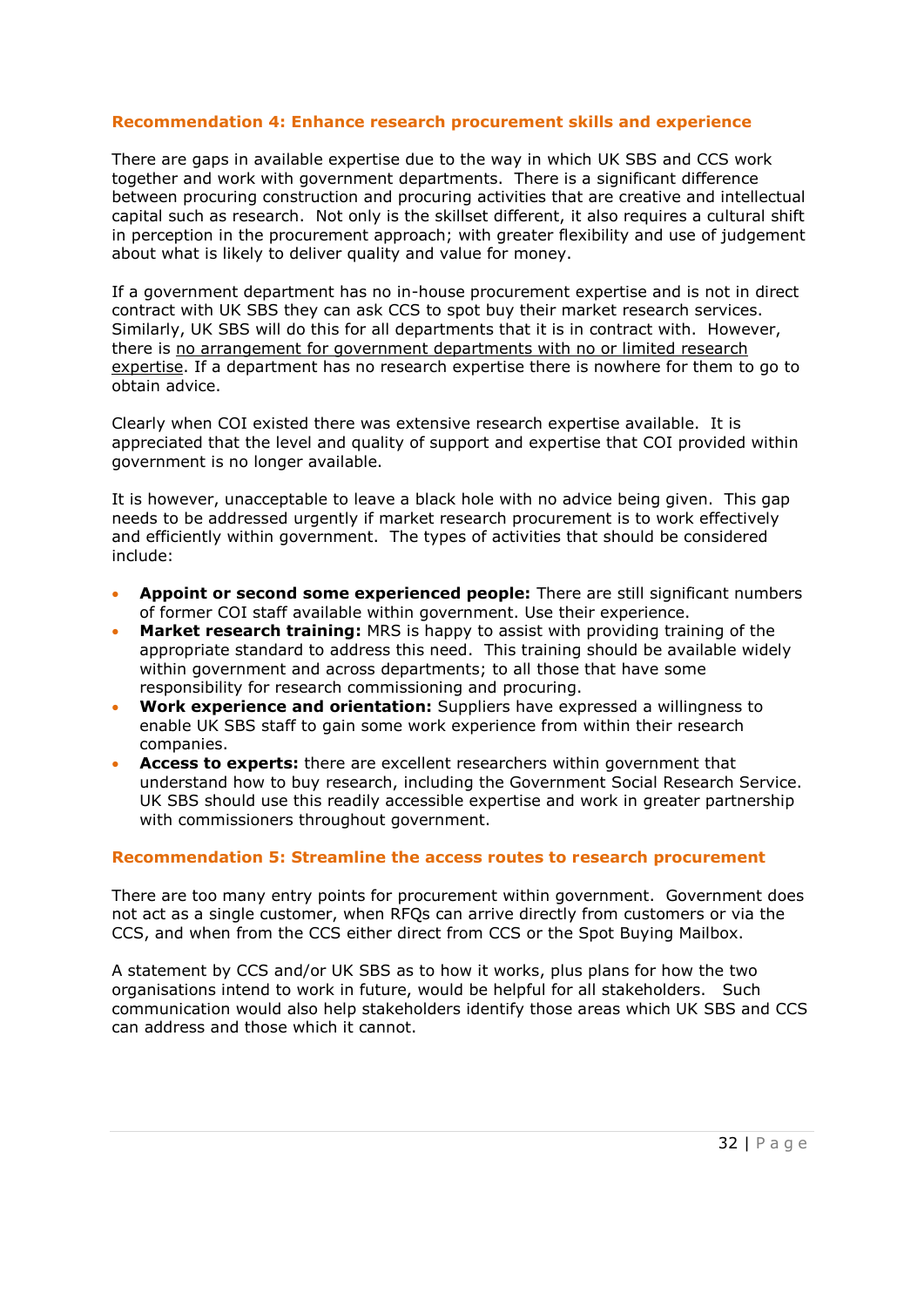## **Recommendation 6: Gather performance metrics**

Commissioners and suppliers are obligated to submit a significant amount of information to UK SBS and CCS, including monthly management information from suppliers and quarterly commissioning and pipeline reports from commissioners. However, the same level of accountability is not evident for those that are responsible for the procurement i.e. CCS and UK SBS.

Information should be gathered on the performance of UK SBS and CCS and the market research framework (and any subsequent research frameworks that are developed) to assess the effectiveness of their performance. In order to do this Key Performance Indicators should be set which assess all aspects of research procurement (NOT just price) including UK SBS's and CCS's performance, user experience, value for money, quality of research, savings resulting from research recommendations and insights, % of managed spend, etc.

In order to ensure that such measurement is objective it should be conducted by an independent third party, which is separate from all government procurement relationships.

## **Recommendation 7: Adopt a continuous improvement approach**

A continuous improvement approach should be adopted by UK SBS and CCS to ensure that it is focused on increasing the effectiveness and efficiency of the research procurement approach, based upon the needs of all the stakeholders. This would include suppliers, users and other stakeholders such as MRS. There is a real need to ensure that the voice of the stakeholder is heard and responded to.

Gathering metrics, as detailed in recommendation 6, would be a start of this process by determining current performance, from which areas of improvement and a wider continuous improvement process could be determined and applied.

## **Recommendation 8: Amend the framework terms and conditions**

The current Terms & Conditions used by UK SBS do not work, specifically the inclusion of consequential losses as a contractual requirement. We suggest that as a matter of urgency the contractual terms are amended and this requirement removed.

There is also a need for clarity regarding which organisation will be taking the lead for future research frameworks. Will CCS's Terms and Conditions be used in future? Will these replace those of UK SBS, including for awarded frameworks such as the market research framework? Would it be possible to have a specific set of Terms and Conditions for all the research frameworks which reflect common practice within research procurement (as opposed to construction as is the current case)? Mike Jones, DCPO from UK SBS initially indicated a willingness to explore this, which MRS pursued. Unfortunately after initial willingness was expressed to discuss the concept, no headway was made. This concept should be revisited. There are existing examples of good research Terms and Conditions in use for other existing government research frameworks (such as DWP's), which could be used as a start point for a standard set of Terms and Conditions for all government research frameworks.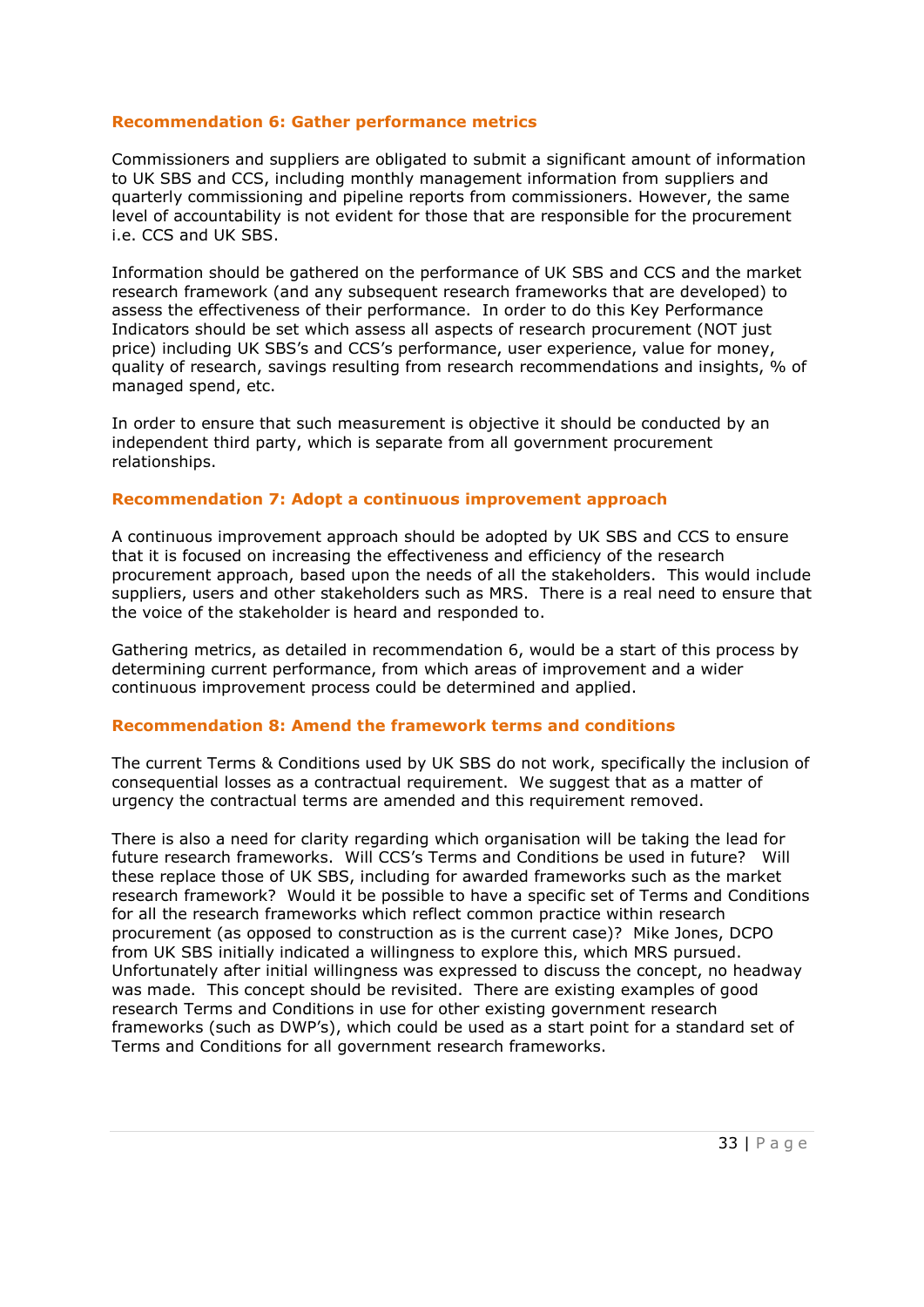

## **APPENDIX C: RESEARCH PROCUREMENT BEST PRACTICE GUIDANCE GUIDE 1: MRS TEN TOP TIPS FOR PROCURING RESEARCH & INSIGHT**

# **MRS Top Ten Tips for**

## **procuring research and insight**

**The business of research and insight is growing rapidly in the UK. According to a study by PwC, the research sector has grown by over 60% in the past four years and now contributes £4.6bn to the UK economy and employs some 73,000 people.<sup>2</sup>**

Good research and insight provides a significant competitive advantage to organisations. Business leaders cite better planning, more confident decision-making, reduced risks and increased efficiency as the top benefits that quality research brings. Key to this is understanding how to commission good research, but poor buying practices are still all too common and undermine the benefits research, evidence and insight bring.

These Top Ten Tips are a first step to procuring effective research. For further information see **[www.theresearchbuyersguide.com](http://www.theresearchbuyersguide.com/)** and the resources listed at the end of this guide.

## 1 Approach the process of buying research as a business investment

Businesses that derive the most success from research and insight are focused from the outset of the buying process on maximising the benefits of the research, not minimising its cost.

Optimising spend in the research category requires a different approach to direct materials categories. The process must be approached with a ROAR (return on analysis and research) outlook. Cost matters, but only in relation to the value it will create.

Focusing on driving down costs during the procurement process will most likely result in reduced quality somewhere within the research itself – it could be anywhere from the process of collecting data through to the analysis and insight that resolves business issues. The end result can mean money is spent that produces little business impact or return. Buying research and insight must be treated as a long-term investment, not a short-term cost. Conversely, poor decisions based on research which is not fit for purpose are costly and can be difficult to remedy.

<sup>1</sup> <sup>2</sup> *Business of Evidence 2016* - study by PwC, commissioned by the Market Research Society (MRS)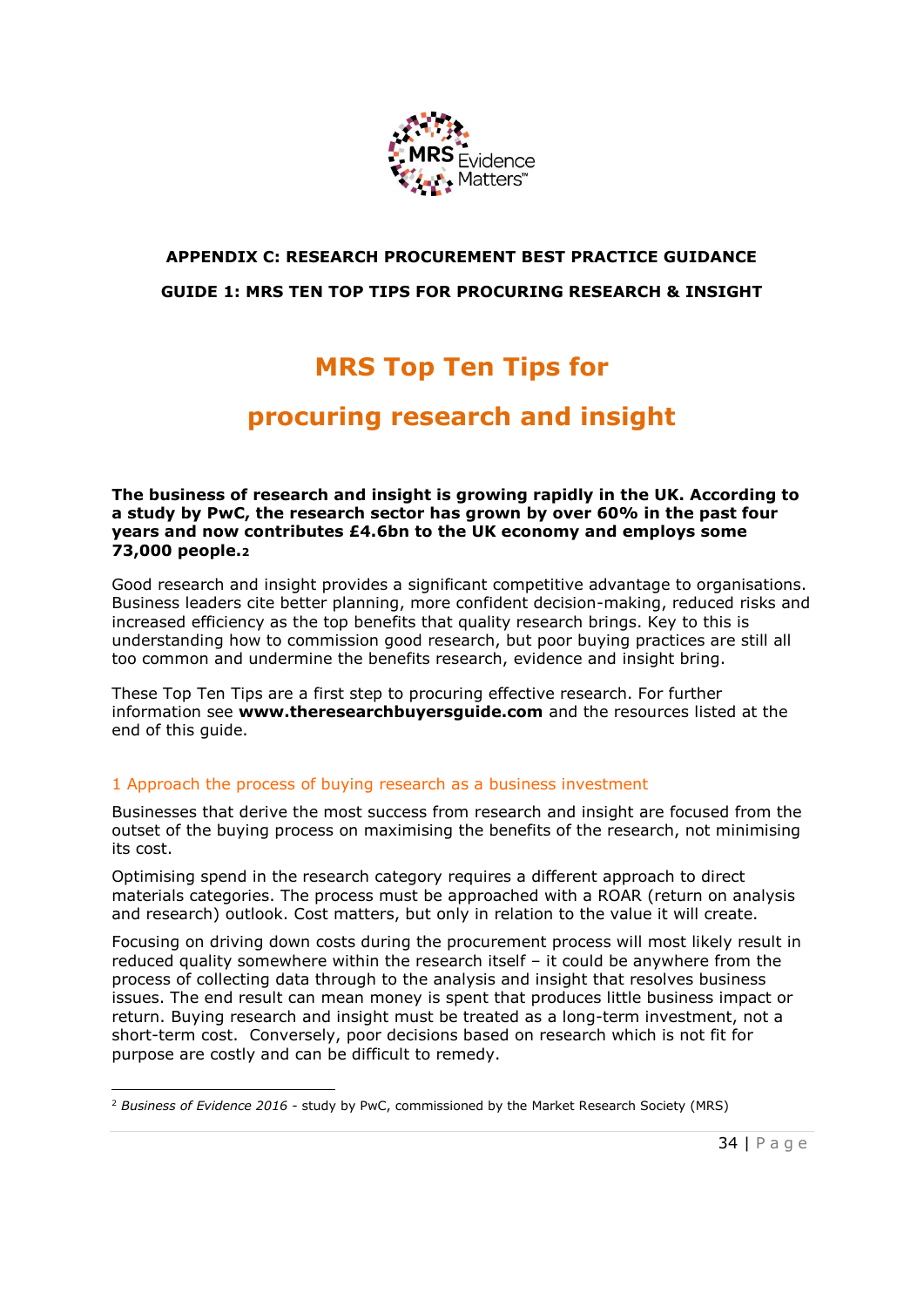## 2 Keep up to date with the research and insight sector

Market and social research is one of the fastest-moving sectors of the UK economy with new trends emerging all the time. Data analytics has grown by 350% in the past four years, and other complex areas like behavioural economics, predictive analytics, social media analysis and research involving wearables are growing rapidly too.

Commercial organisations use a huge number of techniques and approaches for research, **so procurement teams will benefit from having a basic level of understanding about the trends and developments in research** in order to support their businesses in making the right purchasing decisions.

#### 3 Understand the main stages of a research project

Commercial organisations use many techniques and processes for research. In order to support a business well in procuring these services, good buyers should understand what is involved in conducting the basics of a research project to ensure they can select the right suppliers for the project or research participants (audience).

Most research projects will follow a similar pattern of:

- Agreeing a research design to solve a particular business objective.
- Gathering data about a market or audience.
- Analysing the data and using it to provide evidence, insight or recommendations that enable the organisation to meet its business objective.

Some focus on the methods of research (qualitative or quantitative), rather than the problems they solve. But in a sector that's evolving so rapidly, a more effective approach is to **focus on the specific problem type, market or audience being analysed, and combine skills and methodologies to meet the particular research objective.**

#### 4 Build trust and relationships to inform the buying process

Identify key stakeholders both for the short-term buying process and the longer-term use of the research and insight outputs – these could be more varied than you think. To give the best chance for business and research objectives to be met, **a strong relationship must exist between the procurement team and the internal teams commissioning and consuming the research.** Often, commissioners are exploring an entirely new market or product so have limited experience or expectation of what the research should look like. Selecting the best proposal is something that procurement teams and client commissioners need to work closely together on, comparing quality, cost, risks and potential returns. Good buyers know what works for their internal stakeholders, while still getting value from the supply chain.

Think about trust and relationships with research suppliers too. In an environment of rapid client-side competitor activity, or limited knowledge of new markets and products, having a high-trust supplier relationship is critical as it is impossible to contract for the ambiguous or unknown. It is easy to talk about supplier partnership, but if the reality is harsh contract terms or unrealistic objectives, then the sense of partnership can quickly disappear.

#### 5 Consider what other research buying decisions may be under way in your organisation

Commissioning research in one area of an organisation often impacts sourcing decisions in another. It can be a highly fluid process and worth taking a wide view on. Suppliers can provide any combination of viewing studios, participant recruitment, qualitative research, quantitative data collection and research analysis… to name a few. But all those sourcing decisions have to be carefully integrated and managed as a whole.

Consider also that a supplier will gain knowledge in the area it undertakes research in, as well as building a deeper understanding of your business in the process. It might be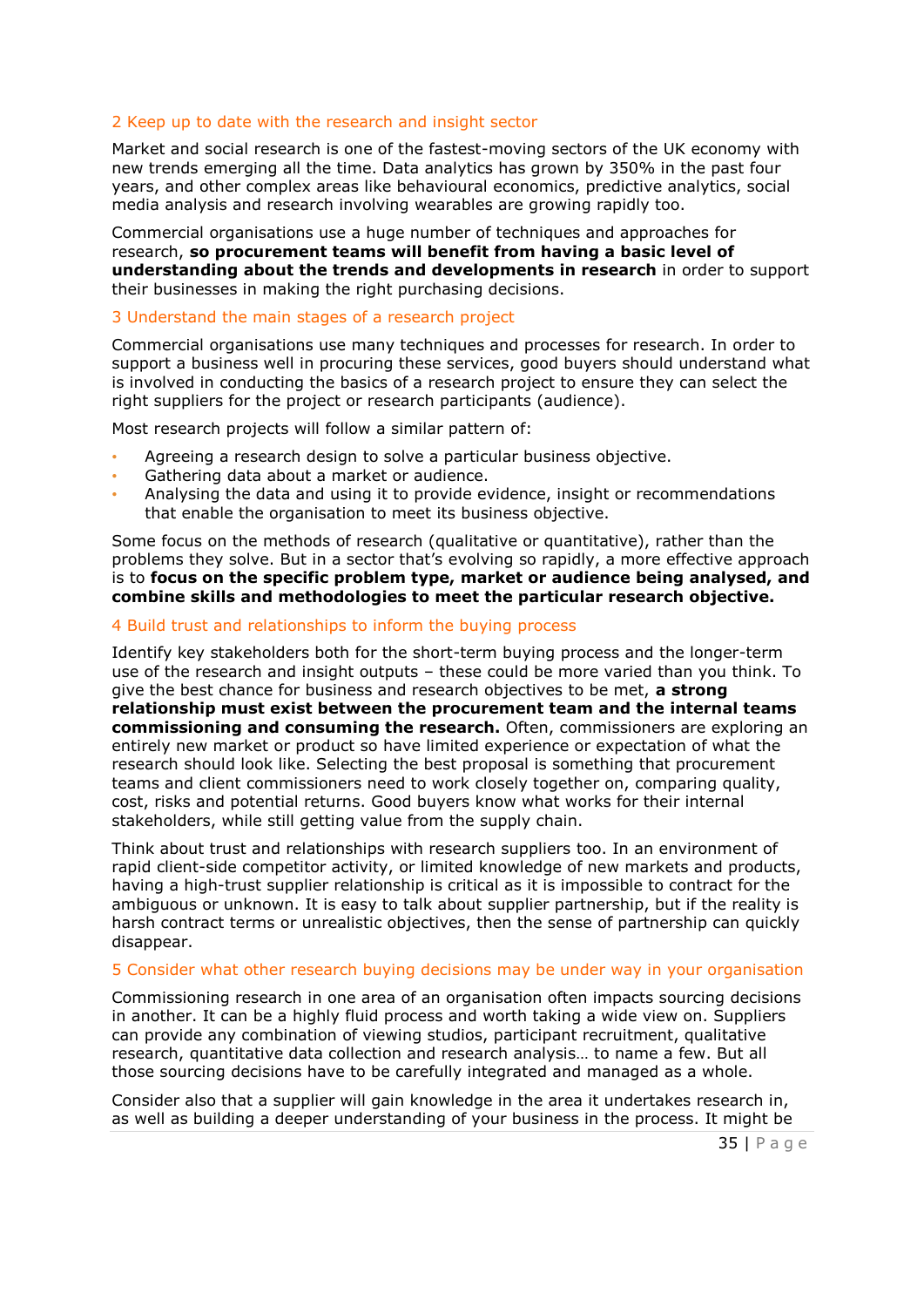beneficial to make a long-term investment with one supplier or a small number of suppliers to integrate knowledge across multiple projects and data sources – potentially providing savings down the line. Again, it is key to approach the decision as an investment, not a one-off cost.

Larger organisations can also benefit from co-ordinating global vs local purchases to optimise what's best bought close to local market and what's able to be centralised successfully. Few research supplies require a truly global supply infrastructure so local supplies can make sense provided contract duplication is avoided if suppliers operate in multiple territories.

#### 6 Be realistic about the RFP – some research specifications can't be fixed

It is very hard to write a fixed specification for good research. Even with routine research purchases, quality cannot be fixed in the way it can with direct materials. In areas new to market, a typical research specification often only goes as far as outlining the business problem and related research objectives. Roster tenders can assess suppliers' basic research capabilities, experience and reputation, but there are many variables thereafter.

Procurement teams should be comfortable with some uncertainty in the buying process – which is again why internal relationships must be strong. Avoid trying to impose fixed boundaries in the RFP – they are not the reality in research. Often, a research RFP is a search for suppliers to come up with the best research design (i.e. buying specification). Commissioners choose on design as much as price and rightly so. A good research design will optimise wider organisation benefits (see below).

#### 7 Weigh up the hard and soft qualifications of suppliers

**People are the key asset in research** – not technology or processes – so differentiating between suppliers is a subtle process.

Certain formal measures of quality do exist for research suppliers. The Market Research Society (MRS) Code of Conduct which all MRS Accredited Company Partners have to adhere gives a level of confidence about the research quality (see tip 10).

Fair Data is a recognised mark, also run by MRS, which enables consumers to make educated choices about their data. It provides consumers with a level of confidence that their data is safe with an accredited Fair Data supplier (www.fairdata.org.uk).

International Standards are available for full service agencies (ISO20252); panel providers (ISO26362); and – importantly – for organisations seeking to demonstrate high standards in dealing with personal and customer data (ISO27001). The implications of not using personal data securely can mean hefty fines and serious reputational and brand damage.

A good research supplier is the sum of its formal qualifications and its 'softer' skills and experience. Things like ownership, agency size, culture, ethics and human talent are all important criteria to consider. But assessing these differences across suppliers takes time and practice. As procurement teams generally don't consume the research they buy, good feedback channels need to exist with the end users of the research.

#### 8 Be aware of the wider business implications of buying decisions

Prioritising cost over research methodology, information security or analysis could mean organisations end up basing commercial decisions on incomplete or incorrect evidence and, in the case of poor data security, risk serious reputational damage and fines.

**Costs needs to be weighed up alongside quality, impact, risk and long-term value.** Simply funding some types of participants (such as vulnerable people or those culturally averse to participating in research) can be expensive. The consequences of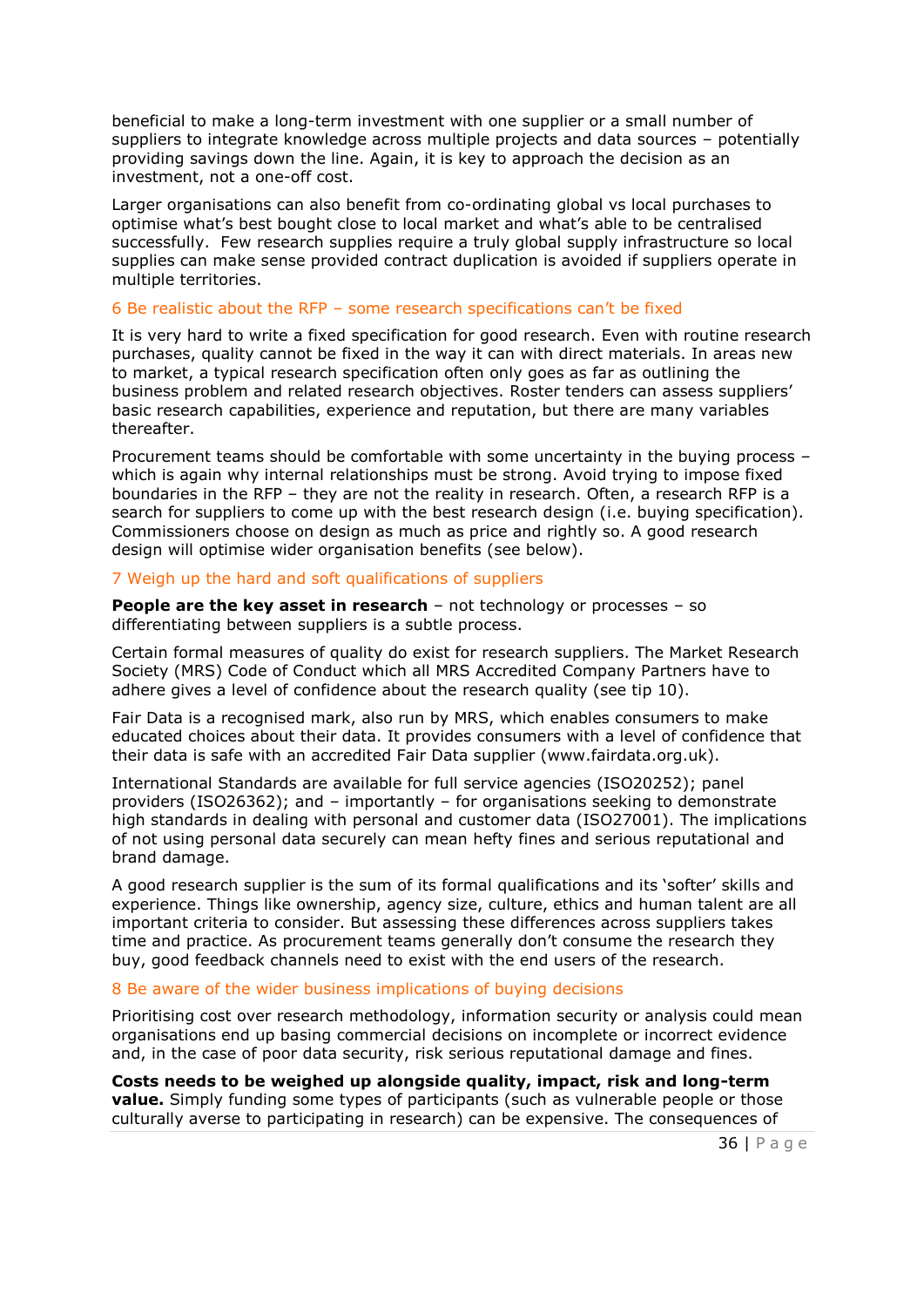choosing one research methodology over another can be huge for a business – there is little point in buying least-cost interviews if, for example, your supplier cannot validate who you are actually interviewing, nor safeguard the sensitive personal data that results from the interview. Focusing on contractual deliverables without considering wider commercial issues can have significant long-term consequences for a business.

## 9 Get comfortable leading with metrics for value added

When evaluating the performance of a procurement team in buying research, the standard metric of cost savings delivers the wrong incentive and organisational result. If you accept that research is a discretionary spend, not an operational expense, then if you seek to maximise cost savings the logical conclusion is to stop all spend in research and marketing. But high performance organisations continue to spend on research because they believe that £1 spent on quality research will deliver more than £1 in return to the bottom line. So metrics that measure the value of returns and the management of investment in research make sense; pure cost reduction metrics without regard for returns do not.

It's important to state this for the category. If we don't, the performance of those buying the category is not understood and everything becomes viewed through a cost saving lens because it's easy to measure rather than because it's the right metric for the buyer's organisation.

We would encourage limiting or focussing on ambitions of a research programme rather than driving down cost.

## 10 Appoint an accredited supplier

There is a ready-made set of industry contractual obligations – the MRS Code of Conduct – which is the key benchmark for quality and ethics in research and insight, based on 60 years regulatory experience. Organisations accredited by MRS and MRS members must abide by the Code of Conduct. This quality specification and threshold can prevent procurement and supply chain reducing quality excessively in the quest for cost reductions. The minimum standards set by MRS Code include:

- Members must take reasonable steps so that research participants are not led to a particular point of view (**there's little point in research if it's biased**).
- Members must ensure the research conforms to national and international legislation including the Data Protection Act.
- Members must ensure that outputs and presentations clearly distinguish between facts, opinion and interpretation (recommendations should be evidenced).

## Top resources:

## **Information sources:**

- The Market Research Society [\(www.mrs.org.uk\)](http://www.mrs.org.uk/),
- The MRS Code of Conduct (https://www.mrs.org.uk/standards/code\_of\_conduct)
- Research Live [\(www.research-live.com\)](http://www.research-live.com/)
- The Research Buyers Guide the only source of accredited research suppliers in the UK and Ireland [\(www.theresearchbuyersguide.com\)](http://www.theresearchbuyersguide.com/)
- The Pan-Government Framework for Market Research Services MRS reports and evaluations [\(www.mrs.org.uk/researchprocurment\)](http://www.mrs.org.uk/researchprocurment)
- Fair Data mark [\(www.fairdata.org.uk\)](http://www.fairdata.org.uk/)
- Towards an Insight Driven Organisation includes best-in-class frameworks including the public sector [\(http://insight.mrs.org.uk/\)](http://insight.mrs.org.uk/)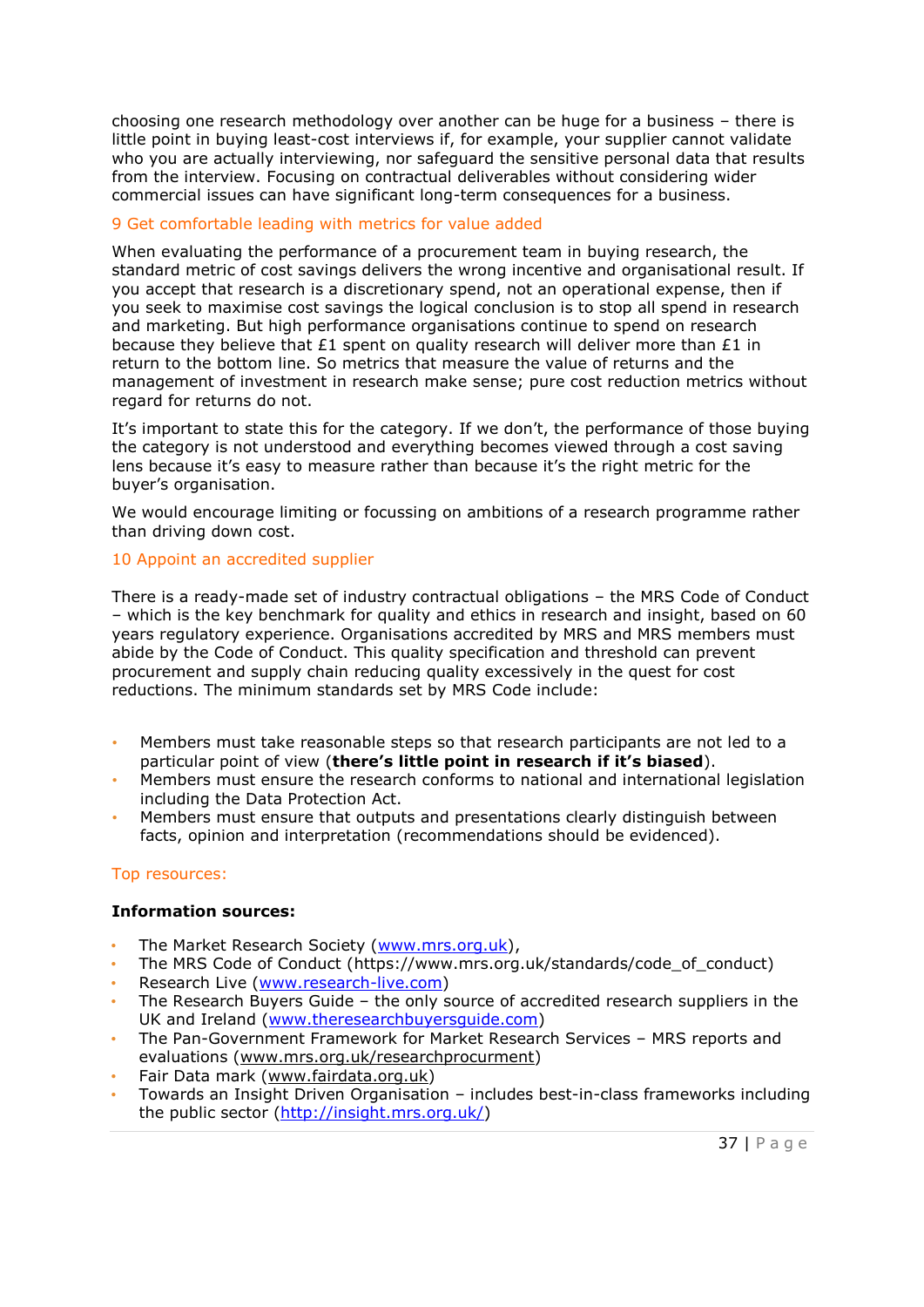## **GUIDE 2: SRA & MRS IMPACT OF POOR PROCUREMENT GUIDANCE** *(draft)*

The SRA-MRS Commissioning Group has been discussing issues that have arisen in procurement from Government and other clients, and the consequences of poor practice for suppliers and clients/commissioners. This has led MRS and SRA to develop some initial draft good practice guidance in procurement. The following table sets out issues that should be taken into consideration when procuring research projects, what good practice looks like in relation to each issue and the potential consequences for clients and suppliers if good practice is not followed.

| <b>Considerations</b>             | <b>Good practice</b>                                                                                                                                                                                                                                                                                                                                                                                                                                                                                                                                                                                                                                                                   | Potential impacts on quality and<br>costs (cost estimates based on<br>real-life examples)                                                                                                                                                                      |
|-----------------------------------|----------------------------------------------------------------------------------------------------------------------------------------------------------------------------------------------------------------------------------------------------------------------------------------------------------------------------------------------------------------------------------------------------------------------------------------------------------------------------------------------------------------------------------------------------------------------------------------------------------------------------------------------------------------------------------------|----------------------------------------------------------------------------------------------------------------------------------------------------------------------------------------------------------------------------------------------------------------|
| <b>Timing of</b><br>commissioning | Planned research has full buy-in<br>internally, budgets confirmed and<br>the policy/ programme to which<br>the research relates is confirmed<br>as going ahead                                                                                                                                                                                                                                                                                                                                                                                                                                                                                                                         | Research cancelled at late stage in<br>procurement or after commissioning,<br>with costs incurred by client and<br>suppliers.<br>Cost: c.£10k-£30k                                                                                                             |
|                                   | Research commissioned early<br>enough to be able to deliver<br>useful findings, for example<br>allowing baseline data to be<br>collected before an intervention<br>begins.                                                                                                                                                                                                                                                                                                                                                                                                                                                                                                             | Issues with policy/ programme<br>delivery not detected in early stages.<br>Research unable to measure impact of<br>intervention robustly                                                                                                                       |
| <b>Procurement</b><br>timetable   | Sufficient time allowed for<br>preparation of tenders,<br>considering:<br>the likely complexity of the<br>$\bullet$<br>research design;<br>how tightly specified the<br>$\bullet$<br>requirement is, do suppliers<br>need to come up with<br>research design or options?<br>are bidders likely to need to<br>$\bullet$<br>collaborate<br>amount of information<br>$\bullet$<br>requested from bidders<br>Two weeks is reasonable for a<br>straightforward, single method,<br>tightly specified requirement.<br>More complex requirements e.g.<br>multi-method evaluation should<br>allow at least four weeks.<br>Prior notification that ITT for large<br>project will be issued helps | Quality of bids lower, project<br>commissioned with sub-optimal<br>design because of lack of time to<br>develop approaches.<br>Fewer bids received, reducing supplier<br>choice<br>For existing projects, incumbents at<br>an advantage, reducing competition. |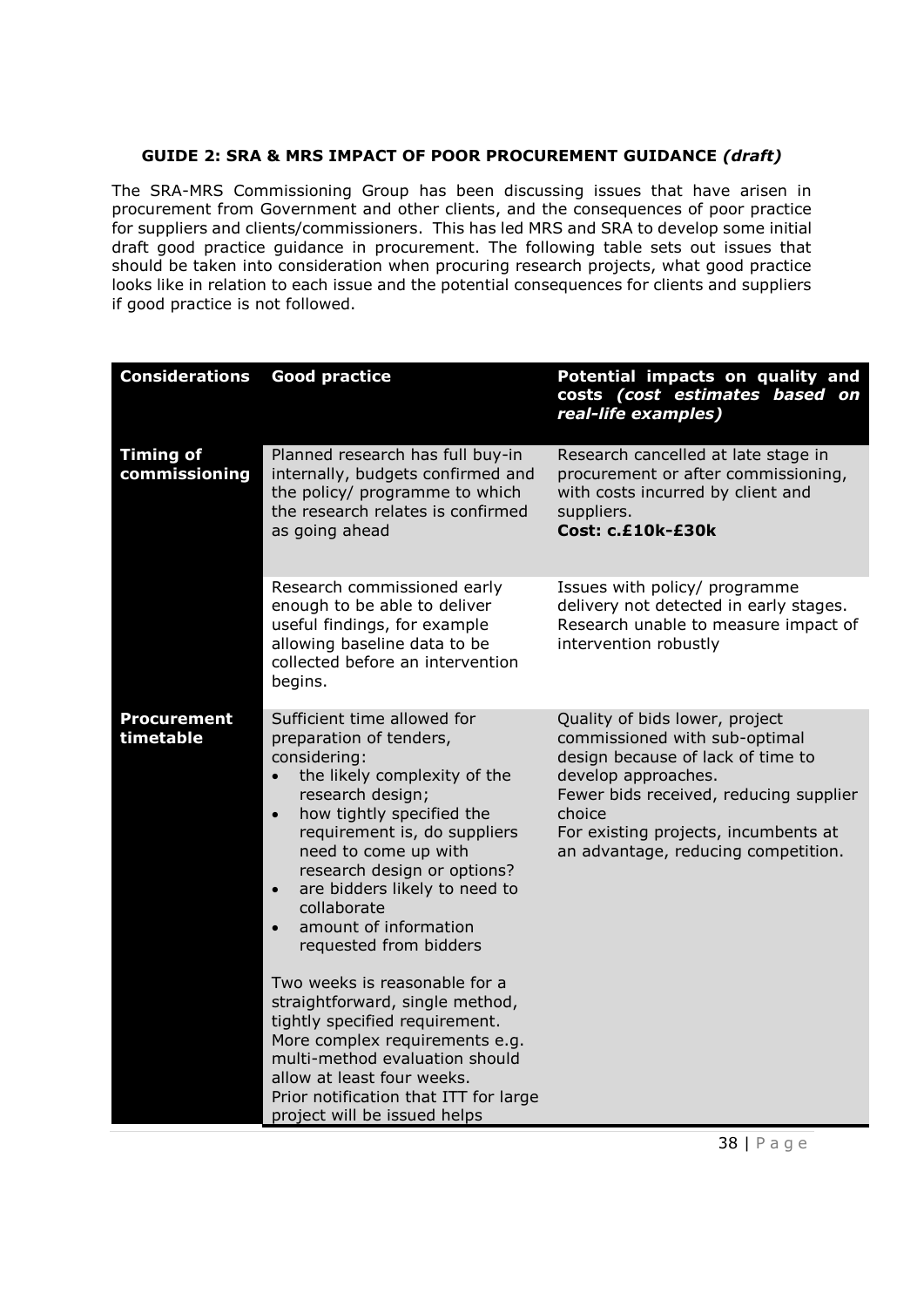|                                                     | suppliers to plan ahead and ring<br>fence time.                                                                                                                                                                                                                                                                                                                                      |                                                                                                                                                                                                                                                                                                                                                                                                                                                                                                |
|-----------------------------------------------------|--------------------------------------------------------------------------------------------------------------------------------------------------------------------------------------------------------------------------------------------------------------------------------------------------------------------------------------------------------------------------------------|------------------------------------------------------------------------------------------------------------------------------------------------------------------------------------------------------------------------------------------------------------------------------------------------------------------------------------------------------------------------------------------------------------------------------------------------------------------------------------------------|
| <b>Word limits for</b><br>tender sections           | Set sensible limits for each<br>section. Consider:<br>the requirements set out in<br>the ITT<br>the number of questions<br>$\bullet$<br>asked in each section,<br>the proportion of marks<br>$\bullet$<br>allocated in scoring to each<br>section<br>the complexity of the research<br>Word limits should be set<br>individually for each tender rather<br>than 'one size fits all'. | Additional time spent editing to<br>reduce word count where limits are<br>inappropriate for complexity of<br>research or the number of questions<br>asked. Cost: up to £1k per bidder<br>Insufficient detail provided for client<br>to make informed decisions. This<br>might require asking suppliers for<br>more information, potentially<br>extending the procurement timetable.<br>Project may be commissioned with<br>client lacking detailed understanding<br>of what will be delivered. |
| <b>Background</b><br>information<br>provided in ITT | ITT should provide detailed<br>information on policy/ programme<br>to which the research relates if<br>this is not publically available and<br>make available findings of any<br>earlier research conducted.                                                                                                                                                                         | Proposed research designs may be<br>unsuitable if suppliers unaware of<br>issues or earlier findings.<br>Suppliers of earlier research at<br>potential advantage if they have<br>knowledge not made available to<br>others. This could reduce competition,<br>so client has fewer strong bids to<br>choose between and risks complaints<br>of unfair procurement.                                                                                                                              |
| <b>Information on</b><br>budget<br>provided         | Indication of budget helpful,<br>particularly if design left open.<br>Could state fixed budget, range or<br>upper limit.<br>If both budget and design tightly<br>specified, indicate if there is<br>flexibility with either.                                                                                                                                                         | Suppliers propose research designs<br>that are unaffordable to client when<br>lower cost alternatives could have<br>been provided if budget known.<br>Suppliers spend resource on tenders<br>they would have declined if budget<br>available.                                                                                                                                                                                                                                                  |
|                                                     |                                                                                                                                                                                                                                                                                                                                                                                      | If inflexible on budget and design,<br>client may receive few good-quality<br>bids, reducing choice.<br>Cost: c.£3k per bidder                                                                                                                                                                                                                                                                                                                                                                 |
| Scoring/<br>evaluation<br>criteria                  | If scoring bids, consider<br>importance of each element to<br>the research and ensure<br>weighting reflects relative<br>importance<br>State clear evaluation criteria<br>even if no specific scores.                                                                                                                                                                                 | Projects may be awarded to suppliers<br>who were weaker on aspects that will<br>be important to delivery.<br>Suppliers may not include all relevant<br>information, quality of bids may be<br>lower.                                                                                                                                                                                                                                                                                           |